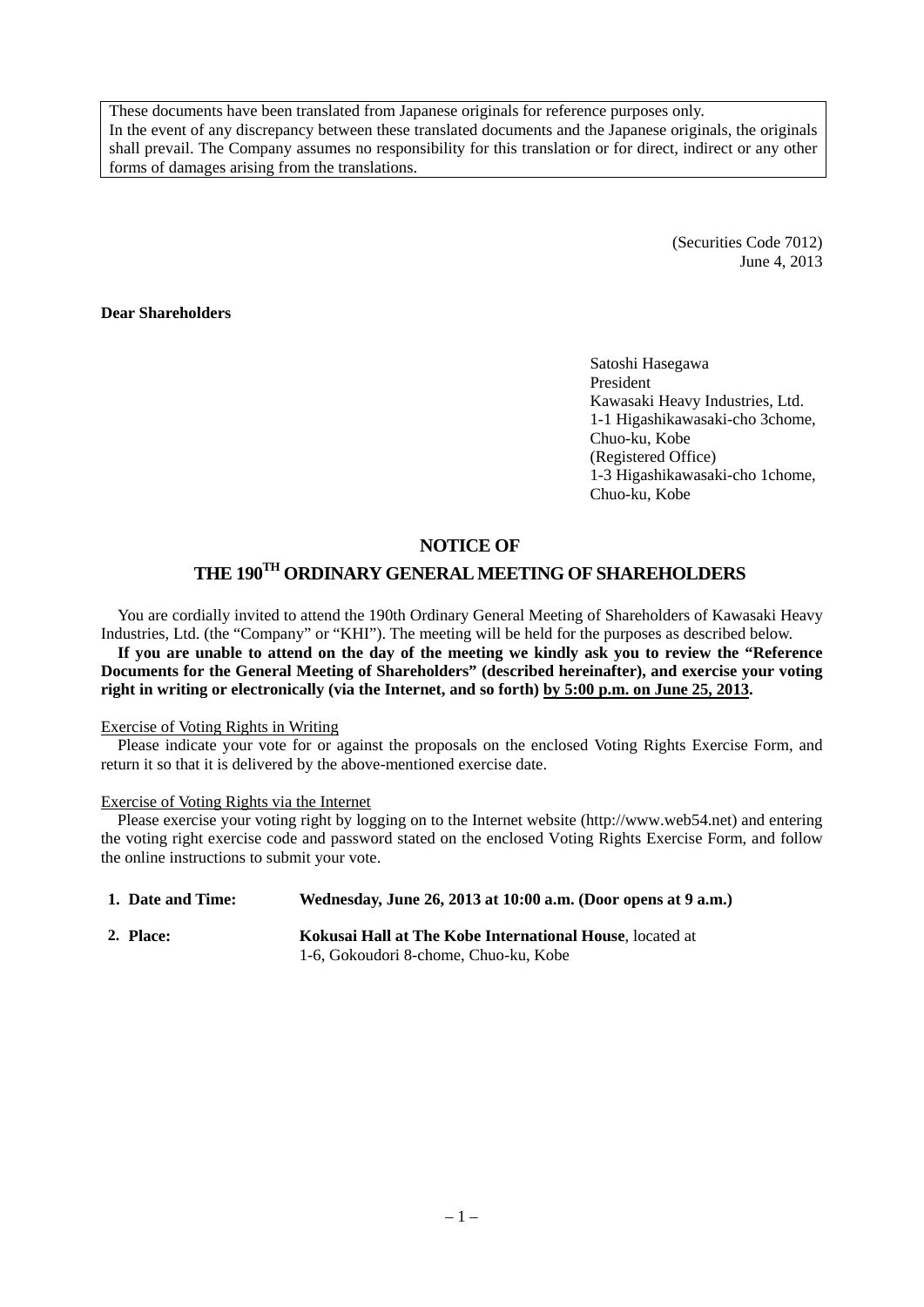## **3. Meeting Agenda:**

| <b>Matters to be</b> | The Business Report, Consolidated Financial Statements for the Company's 190th |
|----------------------|--------------------------------------------------------------------------------|
| reported:            | Fiscal Year (April 1, 2012 - March 31, 2013) and results of audits by the      |
|                      | Accounting Auditor and the Board of Corporate Auditors of the Consolidated     |
|                      | <b>Financial Statements</b>                                                    |
|                      | Non-Consolidated Financial Statements for the Company's 190th Fiscal Year      |

- 2. Non-Consolidated Financial Statements for the Company's 190th Fiscal Year (April 1, 2012 - March 31, 2013)
	- **Proposal No. 1:** Appropriation of Retained Earnings
	- **Proposal No. 2:** Partial Amendments to the Articles of Incorporation
- **Proposal No. 3:** Election of Thirteen Directors
- **Proposal No. 4:** Election of Three Corporate Auditors
- **Proposal No. 5:** Election of One Substitute Corporate Auditor

(Please refer to the "Reference Documents for the General Meeting of Shareholders" hereinafter for information on each of the proposals.)

### **4. Other decisions regarding the General Meeting of Shareholders:**

(1) When voting rights have been exercised twice in writing or electronically, the latter vote received shall be deemed valid, however when votes are received on the same day, the voting right exercised electronically shall be deemed valid.

 Shareholders who intend to diversely exercise voting rights are requested to give written notification to that effect, and the reason(s) thereof, no later than three (3) days prior to the day of the General Meeting of Shareholders.

(2) Among the documents to be submitted when sending the Notice, "Notes to the Consolidated Financial Statements" and "Notes to the Non-consolidated Financial Statements" are posted on our Website (http://www.khi.co.jp/english/ir/) according to laws and the Article 16 of the Articles of Incorporation, and they are not included in the Appendix regarding matters to be reported. "Notes to the Consolidated Financial Statements" and "Notes to the Non-consolidated Financial Statements" have been combined with the Consolidated Financial Statements and the Non-Consolidated Financial Statements for the auditing process when preparing the results of audits by the Accounting Auditor and the Board of Corporate Auditors.

Notes:

1. When attending the meeting, please submit the enclosed Voting Rights Exercise Form at the reception desk at the venue on the day of the meeting. Please note that persons other than shareholders who are able to exercise voting rights, including representatives and their companions who are not shareholders, are not permitted to enter the venue.

In order to save resources, please bring this Notice with you to the Meeting.

2. Any updates to the Appendix and the Reference Documents for the General Meeting of Shareholders, will be posted on the Company's Website at the following URL: (http://www.khi.co.jp/english/ir/).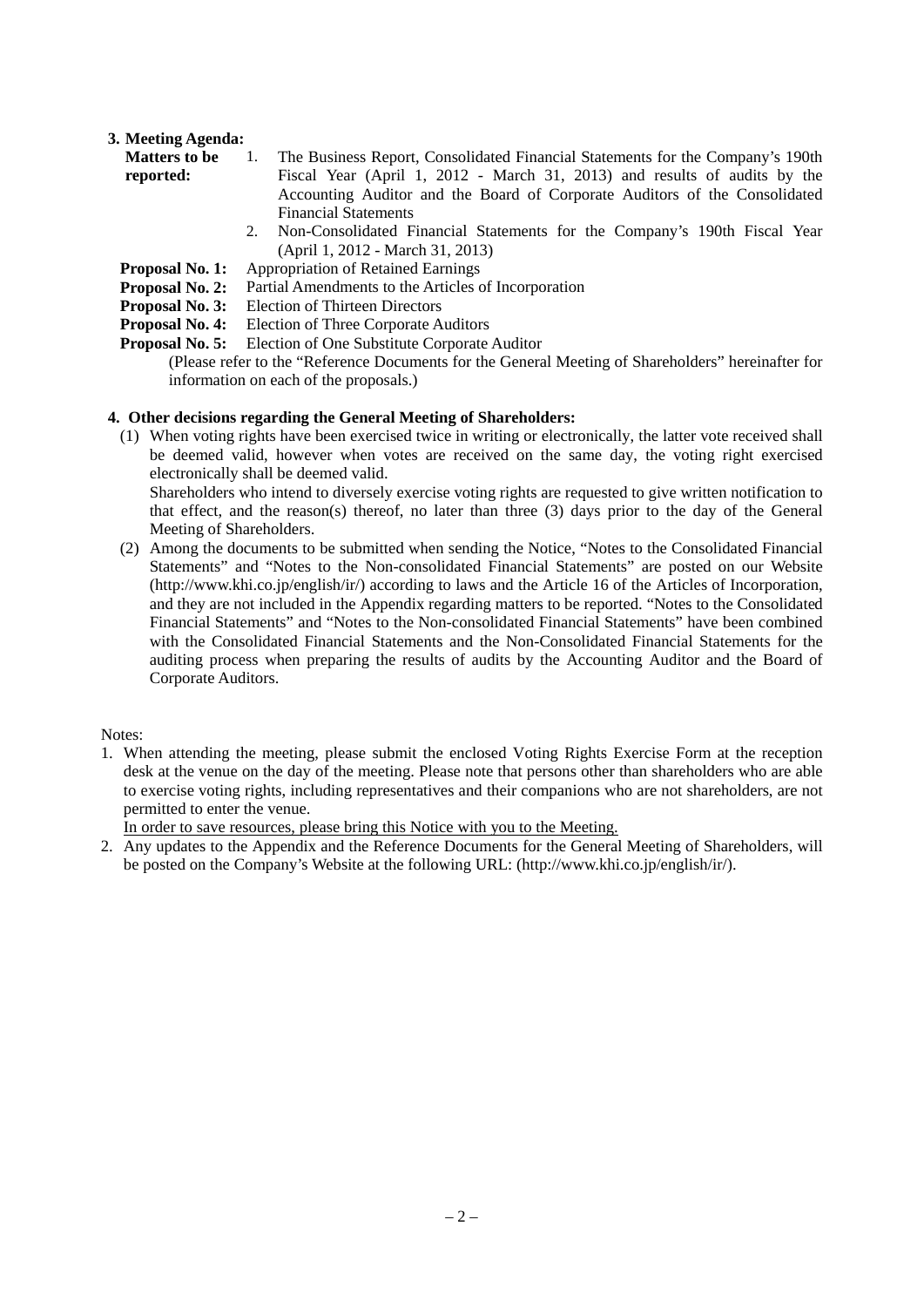# **Reference Documents for the General Meeting of Shareholders**

### **Proposals and References**

#### **Proposal No. 1: Appropriation of Retained Earnings**

The Company's basic policy is to pay stable cash dividends to its shareholders, giving due attention to increased internal reserves to strengthen and expand its business foundations for future growth.

Taking into consideration the earnings forecasts and the level of internal reserves, and so forth, the annual cash dividend will amount to ¥5 per ordinary share for a total of ¥8,358,962,715.

In addition, the Company's year-end dividend distribution is June 27, 2013.

#### **Proposal No. 2: Partial Amendments to the Articles of Incorporation**

#### **1. Reasons for amendment**

As proposed in Proposal No. 3 below, the Company wishes to be able to invite competent personnel as Outside Directors more easily and help the personnel to fully play the expected roles. Hence, the Company proposes, relating to the new election of Outside Directors, the new establishment of provisions allowing the Company to enter into an agreement to limit Outside Directors' liabilities in cases where the Outside Directors have performed their duties without intent or gross negligence, pursuant to the provisions of Article 427 of the Companies Act.

We have obtained the prior approval of each Corporate Auditor on the establishment of this new Article.

#### **2. Contents of proposed amendments**

The contents of the proposed amendments are as follows:

(Underline indicates amendment)

| <b>Current Articles of Incorporation</b> | Proposed provisions after amendment                                                                                                                                                                                                                                                                                                                                                                                                                                       |
|------------------------------------------|---------------------------------------------------------------------------------------------------------------------------------------------------------------------------------------------------------------------------------------------------------------------------------------------------------------------------------------------------------------------------------------------------------------------------------------------------------------------------|
| (New)                                    | (Exemption of Liabilities of Directors)<br>Pursuant to Art. 427, Paragraph 1, of the Companies<br>Art. 32:<br>Act, the Company may enter into an agreement with<br>outside directors to limit such outside directors'<br>liabilities for damage attributable to such outside<br>directors' negligence of duties. However, the upper<br>limit of liabilities based on the agreement shall be<br>the higher of either $\angle 10$ million or the amount<br>provided by law. |
| Art.32 to Art. 50:<br>(Omitted)          | (Changes in article numbers only)<br>Art. 33 to Art. 51:                                                                                                                                                                                                                                                                                                                                                                                                                  |

#### **Proposal No. 3: Election of Thirteen Directors**

The term of office of all thirteen Directors will expire at the conclusion of this Ordinary General Meeting of Shareholders. Accordingly, we propose to elect thirteen Directors to promote various efforts toward the enhancement of our corporate value. Such efforts include the new appointment of one Outside Director in the aim of further strengthening the internal control system and increasing transparency and objectivity of the management.

The new election of the Outside Director will become effective with a proviso that Proposal No. 2 is approved in its original form.

The candidates for Director are as follows: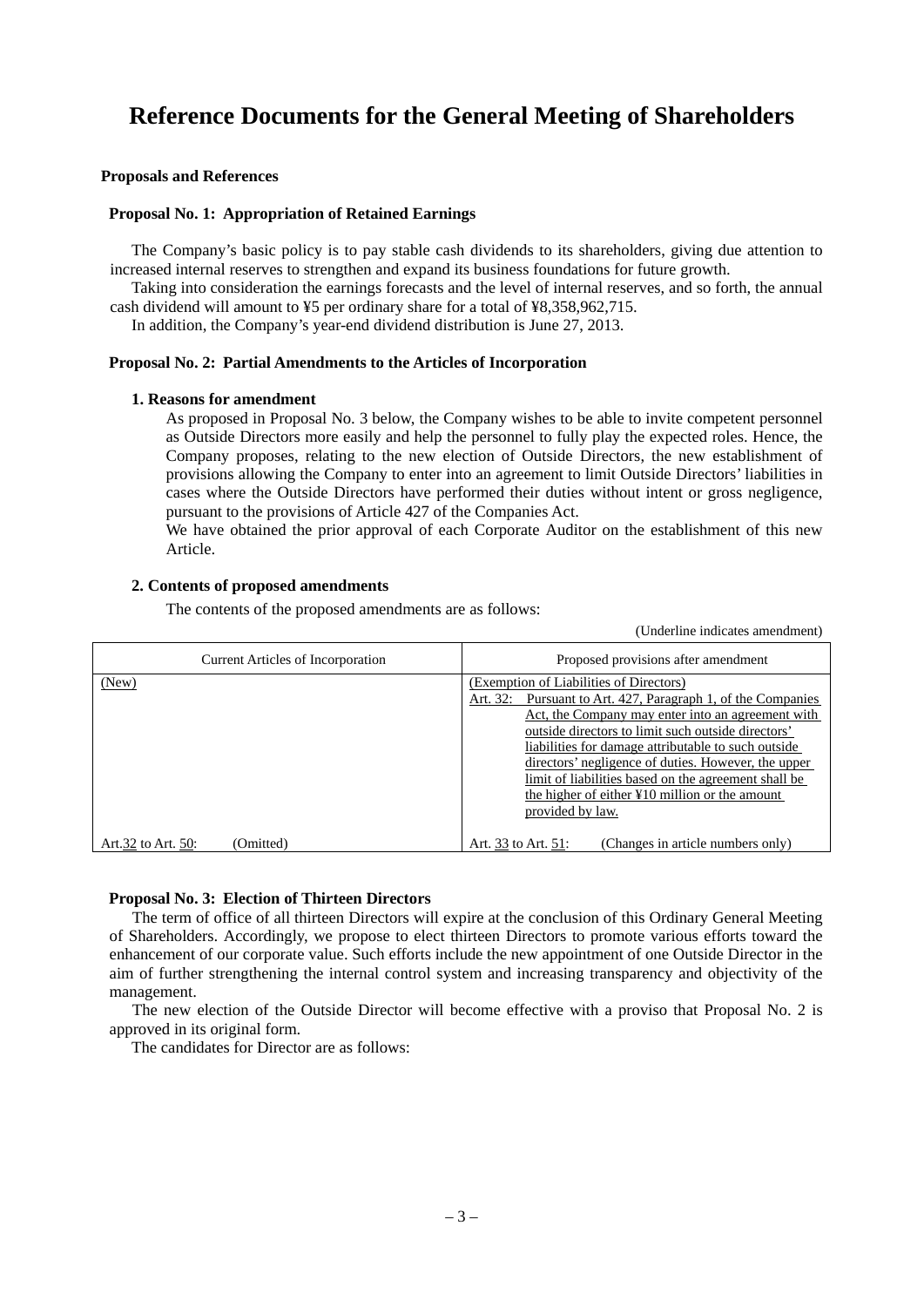| No.                                     | Name<br>(Date of Birth)                                                                                                                                                                                                                                                                                                                                                                                                                                                                                                                                                                                                                                                                                                                                          | Abridged Personal Records, Positions and Duties<br>[Significant concurrent positions] |                                                                                                                                                                                                                                                                                        |                   |
|-----------------------------------------|------------------------------------------------------------------------------------------------------------------------------------------------------------------------------------------------------------------------------------------------------------------------------------------------------------------------------------------------------------------------------------------------------------------------------------------------------------------------------------------------------------------------------------------------------------------------------------------------------------------------------------------------------------------------------------------------------------------------------------------------------------------|---------------------------------------------------------------------------------------|----------------------------------------------------------------------------------------------------------------------------------------------------------------------------------------------------------------------------------------------------------------------------------------|-------------------|
| 1                                       | Apr. 1972<br>Joined Kawasaki Heavy Industries, Ltd.<br>Jun. 2007<br>Senior Vice President<br>Satoshi Hasegawa<br>President, Gas Turbine & Machinery Company<br>Senior Executive Vice President, Assistant to the President<br>Apr. 2009<br>(Aug. 16, 1947)<br>Jun. 2009<br>President<br>(current position)                                                                                                                                                                                                                                                                                                                                                                                                                                                       |                                                                                       | Company<br>126,000<br>shares                                                                                                                                                                                                                                                           |                   |
| 2                                       | Joined Kawasaki Heavy Industries, Ltd.<br>Apr. 1972<br>Jun. 2008<br>Senior Vice President<br>General Manager, Finance & Accounting Department<br>Senior Executive Vice President<br>Apr. 2012<br>Assistant to the President, In charge of Corporate Planning<br>Division, Finance & Accounting Division, CSR Division,<br>Mitsutoshi Takao<br>Personnel & Labor Administration Division and General<br><b>Administration Division</b><br>(Apr. 1, 1950)<br>Apr. 2013<br>Senior Executive Vice President<br>Assistant to the President, In charge of Corporate Planning<br>Division, Finance & Accounting Division, CSR Division,<br>Personnel & Labor Administration Division, General<br>Administration Division and Procurement Division<br>(current position) |                                                                                       | 111,000<br>shares                                                                                                                                                                                                                                                                      |                   |
| Kyohei Matsuoka<br>3<br>(Sep. 16, 1949) |                                                                                                                                                                                                                                                                                                                                                                                                                                                                                                                                                                                                                                                                                                                                                                  | Apr. 1973<br>Apr. 2008<br>Apr. 2009<br>Jun. 2009                                      | Joined Kawasaki Heavy Industries, Ltd.<br>Managing Executive Officer<br>Vice President, Rolling Stock Company<br>Managing Executive Officer<br>President, Rolling Stock Company<br>Senior Vice President<br>President, Rolling Stock Company                                           | 83,000<br>shares  |
| 4                                       | (current position)<br>Joined Kawasaki Heavy Industries, Ltd.<br>Apr. 1972<br>Apr. 2007<br>General Manager, Research & Development Division, Consumer<br>Products & Machinery Company<br>Apr. 2009<br>Managing Executive Officer<br>Hiroshi Takata<br>President, Consumer Products & Machinery Company<br>Senior Vice President<br>Jun. 2009<br>(Jan. 5, 1950)<br>President, Consumer Products & Machinery Company<br>Apr. 2010<br>Senior Vice President<br>President, Motorcycle & Engine Company<br>(current position)                                                                                                                                                                                                                                          |                                                                                       | 58,000<br>shares                                                                                                                                                                                                                                                                       |                   |
| $\sqrt{5}$                              | Makoto Sonoda<br>(Dec. 7, 1948)                                                                                                                                                                                                                                                                                                                                                                                                                                                                                                                                                                                                                                                                                                                                  | Apr. 1971<br>Jun. 2007<br>Jun. 2010<br>Oct. 2010                                      | Joined Kawasaki Heavy Industries, Ltd.<br>President, Kawasaki Precision Machinery, Limited.<br>Director, Kawasaki Heavy Industries, Ltd.<br>President, Kawasaki Precision Machinery, Limited.<br>Senior Vice President<br>President, Precision Machinery Company<br>(current position) | 56,000<br>shares  |
| 6                                       | Shigeru Murayama<br>(Feb. 27, 1950)                                                                                                                                                                                                                                                                                                                                                                                                                                                                                                                                                                                                                                                                                                                              | Apr. 1974<br>Apr. 2008<br>Apr. 2010<br>Jun. 2010                                      | Joined Kawasaki Heavy Industries, Ltd.<br>Managing Executive Officer<br>Vice President, Aerospace Company<br>Managing Executive Officer<br>President, Aerospace Company<br>Senior Vice President<br>President, Aerospace Company<br>(current position)                                 | 107,000<br>shares |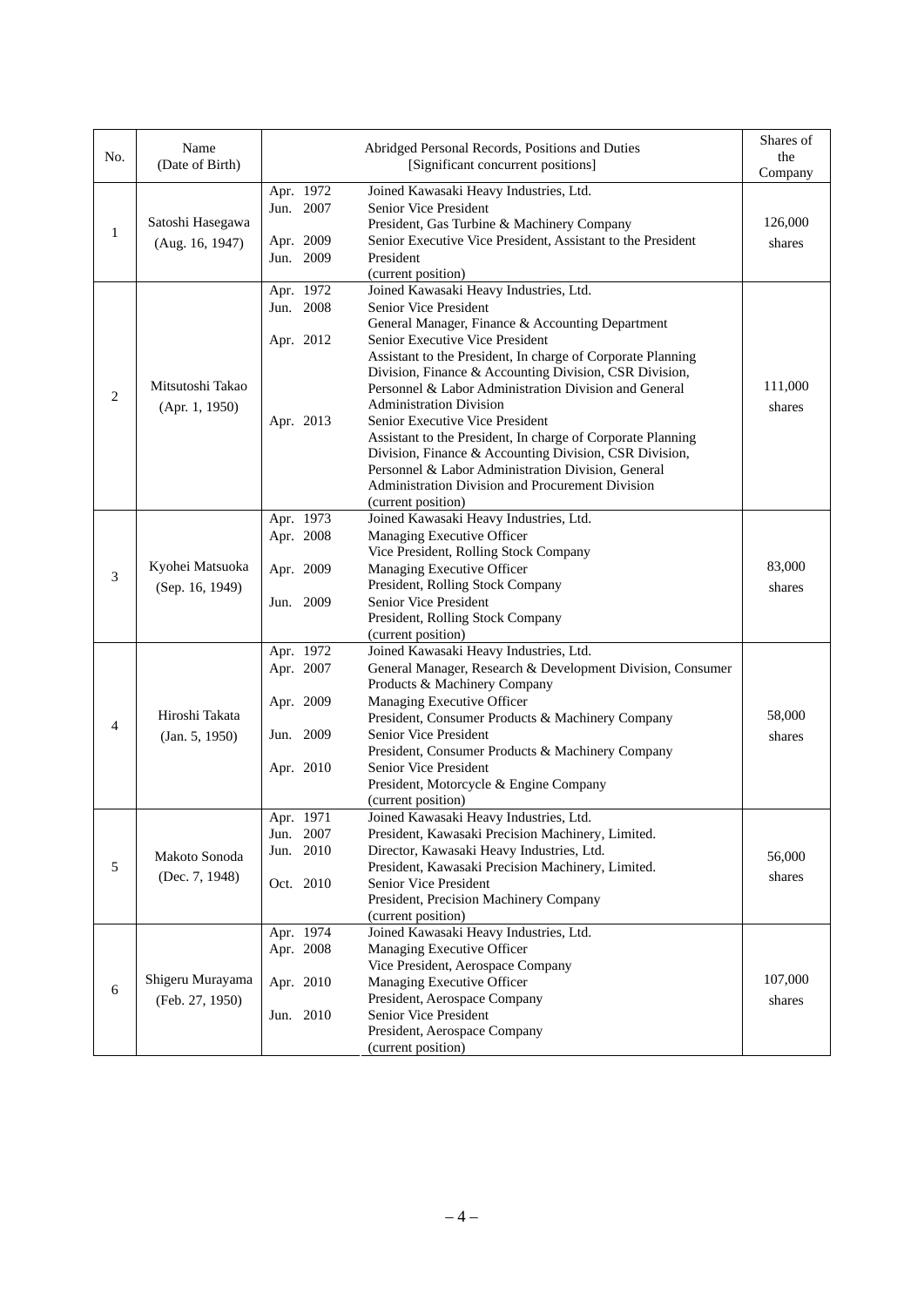| No. | Name<br>(Date of Birth)              |                                      | Abridged Personal Records, Positions and Duties<br>[Significant concurrent positions]                                                                                                                                                                                                                    |                  |  |
|-----|--------------------------------------|--------------------------------------|----------------------------------------------------------------------------------------------------------------------------------------------------------------------------------------------------------------------------------------------------------------------------------------------------------|------------------|--|
| 7   | Joji Iki                             | Apr. 1977<br>July. 2006<br>Apr. 2009 | Joined Kawasaki Heavy Industries, Ltd.<br>Deputy General Manager, Machinery Division, Gas Turbine &<br>Machinery Company<br><b>Executive Officer</b><br>General Manager, Machinery Division, Gas Turbine &<br>Machinery Company                                                                          | 21,000           |  |
|     | (Sep. 5, 1951)                       | Apr. 2012<br>Jun. 2012               | Managing Executive Officer<br>President, Gas Turbine & Machinery Company<br>Senior Vice President                                                                                                                                                                                                        | shares           |  |
|     |                                      |                                      | President, Gas Turbine & Machinery Company<br>(current position)                                                                                                                                                                                                                                         |                  |  |
|     |                                      | Apr. 1975<br>Apr. 2008               | Joined Kawasaki Heavy Industries, Ltd.<br><b>Executive Officer</b><br>General Manager, Planning & Control Division, Gas Turbine &<br>Machinery Company                                                                                                                                                   |                  |  |
| 8   | Masahiko Hirohata<br>(Sep. 20, 1951) | Apr. 2011                            | Managing Executive Officer<br>General Manager, Corporate Planning Division<br>Senior Manager, Infrastructure Strategy Office                                                                                                                                                                             | 66,000<br>shares |  |
|     |                                      | Apr. 2012<br>Jun. 2012               | Managing Executive Officer<br>General Manager, Corporate Planning Division<br>Senior Vice President<br>General Manager, Corporate Planning Division                                                                                                                                                      |                  |  |
|     |                                      | Apr. 1974                            | (current position)<br>Joined Kawasaki Heavy Industries, Ltd.                                                                                                                                                                                                                                             |                  |  |
|     | Eiji Inoue                           | Jun, 2008<br>Jun. 2010<br>Oct. 2010  | Director, Kawasaki Plant Systems, Ltd.<br>Senior Vice President<br>General Manager, Project Engineering Center, Kawasaki Plant<br>Systems, Ltd.<br><b>Executive Officer</b><br>General Manager, Project Engineering Center, In charge of Kobe<br>Engineering Department, Plant & Infrastructure Company, | 36,000           |  |
| 9   | (Feb. 22, 1952)                      | Apr. 2011<br>Apr. 2012               | Kawasaki Heavy Industries, Ltd.<br><b>Executive Officer</b><br>Vice President, Plant & Infrastructure Company<br>Managing Executive Officer                                                                                                                                                              | shares           |  |
|     |                                      | Jun. 2012                            | President, Plant & Infrastructure Company<br>Senior Vice President<br>President, Plant & Infrastructure Company<br>(current position)                                                                                                                                                                    |                  |  |
|     |                                      | Apr. 1976<br>Dec. 2008               | Joined Kawasaki Heavy Industries, Ltd.<br>General Manager, Rolling Stock Division,<br>General Manager, Project Management Center, Rolling Stock<br>Division, Rolling Stock Company                                                                                                                       |                  |  |
|     | Yoshinori                            | Jan. 2009<br>Apr. 2009               | General Manager, Rolling Stock Division, Rolling Stock<br>Company<br><b>Executive Officer</b>                                                                                                                                                                                                            | 37,000           |  |
| 10  | Kanehana<br>(Feb. 19, 1954)          | Apr. 2011                            | Vice President, Rolling Stock Company<br>Managing Executive Officer<br>Vice President, Rolling Stock Company                                                                                                                                                                                             | <b>Shares</b>    |  |
|     |                                      | Apr. 2012<br>Jun. 2012               | Managing Executive Officer<br>General Manager, Marketing Division<br>Senior Vice President                                                                                                                                                                                                               |                  |  |
|     |                                      |                                      | General Manager, Marketing Division<br>(current position)                                                                                                                                                                                                                                                |                  |  |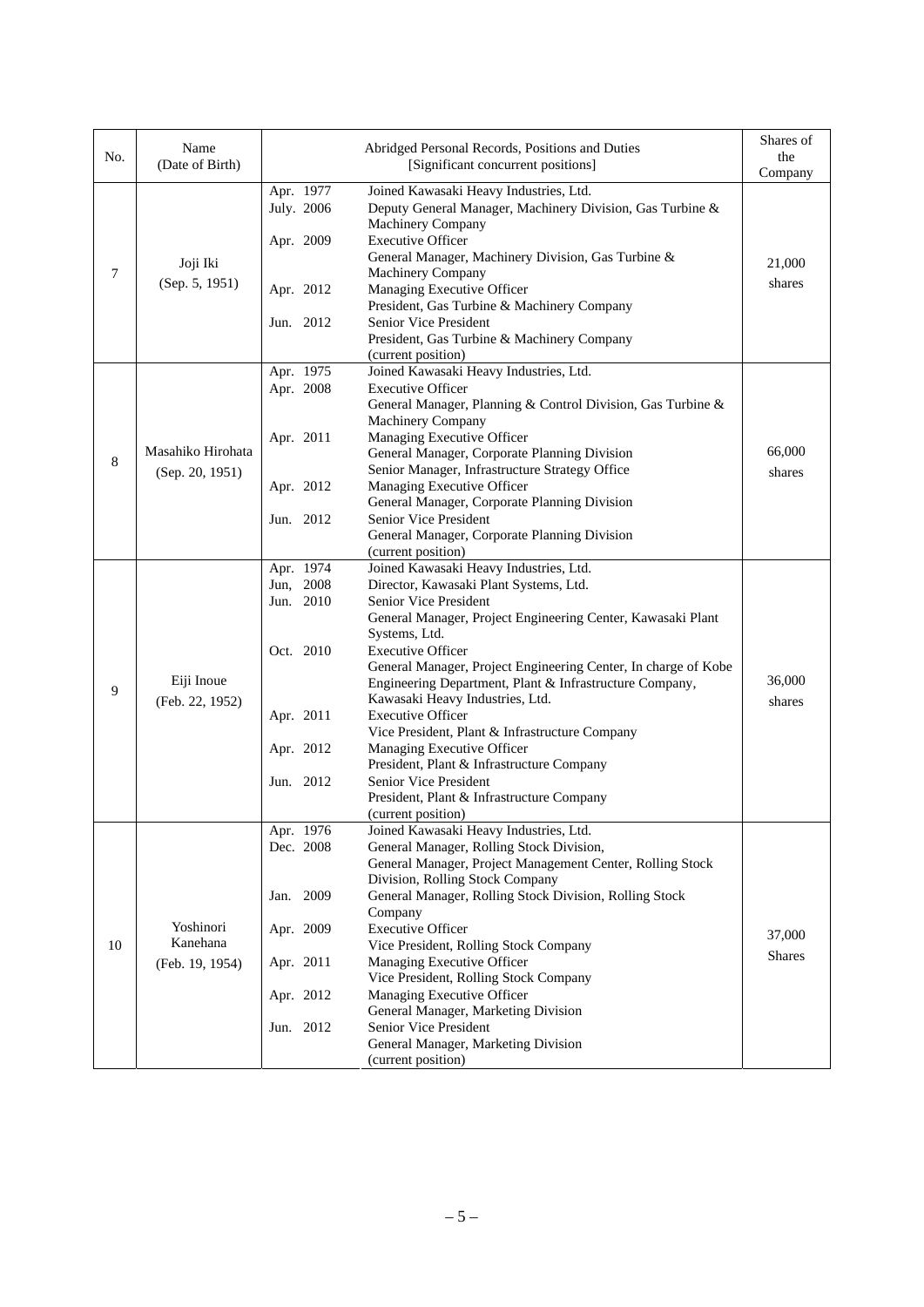| No. | Name<br>(Date of Birth)            | Abridged Personal Records, Positions and Duties<br>[Significant concurrent positions] |                                                                                                                                                                                                                                                                                                                                                                                                                                                                                                                                                                                                                                                                                                                                                              |                        |  |  |
|-----|------------------------------------|---------------------------------------------------------------------------------------|--------------------------------------------------------------------------------------------------------------------------------------------------------------------------------------------------------------------------------------------------------------------------------------------------------------------------------------------------------------------------------------------------------------------------------------------------------------------------------------------------------------------------------------------------------------------------------------------------------------------------------------------------------------------------------------------------------------------------------------------------------------|------------------------|--|--|
| 11  | Minoru Makimura<br>(Nov. 18, 1950) | Apr. 1975<br>Apr. 2008<br>Apr. 2011<br>Apr. 2012                                      | Company<br>43,000<br><b>Shares</b>                                                                                                                                                                                                                                                                                                                                                                                                                                                                                                                                                                                                                                                                                                                           |                        |  |  |
| 12  | Akio Murakami<br>(Nov. 18, 1950)   | Apr. 1975<br>Jun. 2008<br>Jun. 2010<br>Oct. 2010<br>Apr. 2013                         | Joined Kawasaki Heavy Industries, Ltd.<br>Director.<br>General Manager, Technology Division, Kawasaki Shipbuilding<br>Corporation<br>Senior Vice President<br>General Manager, Technology Division, Kawasaki Shipbuilding<br>Corporation<br><b>Executive Officer</b><br>General Manager, Planning & Control Division, Ship & Offshore<br><b>Structure Company</b><br>Managing Executive Officer<br>President, Ship & Offshore Structure Company                                                                                                                                                                                                                                                                                                              |                        |  |  |
| 13  | Yoshihiko Morita<br>(Mar, 7, 1947) | Apr. 1969<br>Oct. 2004<br>Oct. 2008<br>Jun. 2011<br>Dec. 2011<br>Jun. 2012            | (current position)<br>Joined Export-Import Bank of Japan (At present: Japan Bank for<br><b>International Cooperation</b> )<br>Vice Governor of Japan Bank for International Cooperation<br>Representative Director and Senior Managing Executive Officer<br>Deputy CEO of Japan Bank for International Cooperation, Japan<br>Finance Corporation<br>Resigned Deputy CEO of Japan Bank for International<br>Cooperation, Japan Finance Corporation<br>Advisor, Sumitomo Mitsui Banking Corporation<br>President, Japan Institute for Overseas Investment<br>Corporate Auditor, TOKYO GAS Co., Ltd.<br>(current position)<br>[Significant concurrent position]<br>President, Japan Institute for Overseas Investment<br>Corporate Auditor, TOKYO GAS Co., Ltd. | 2,000<br><b>Shares</b> |  |  |

(Notes)1. There is no special interest relationship between the candidates and the Company.

 2. Contents of the matter stipulated regarding candidates for Outside Director pursuant to Article 74, Paragraph 4 of the Ordinance for Enforcement of the Companies Act

(1) Mr. Yoshihiko Morita is a candidate for Outside Director.

(2) Mr. Yoshihiko Morita has been chosen as a candidate for Outside Director as the Company has judged that he is able to express useful opinions and advice in determining important matters of the Company's management. The Company believes he can do so from a position independent from the Company's execution of duties in light of his substantial overseas experiences and knowledge as a specialist, acquired in the Japan Bank for International Cooperation and other institutions. The Company believes he will be able to fully perform his roles as an Outside Director in the supervision of the execution of duties of the Company. Mr. Yoshihiko Morita will resign as advisor of Sumitomo Mitsui Banking Corporation on June 30, 2013.

(3) After the proposed election, Mr. Yoshihiko Morita will enter into a limited liability agreement pursuant to the provisions of Article 427, Paragraph 1 of the Companies Act with the Company on condition that Proposal No. 2 is approved in its original form. The liability for damages under said agreement shall be limited to either an amount of ¥10 million, or an amount specified by law and regulation, whichever is higher.

 3. Mr. Yoshihiko Morita satisfies the requirements of independent directors/corporate auditors stipulated by the Tokyo Stock Exchange, Osaka Securities Exchange and Nagoya Stock Exchange.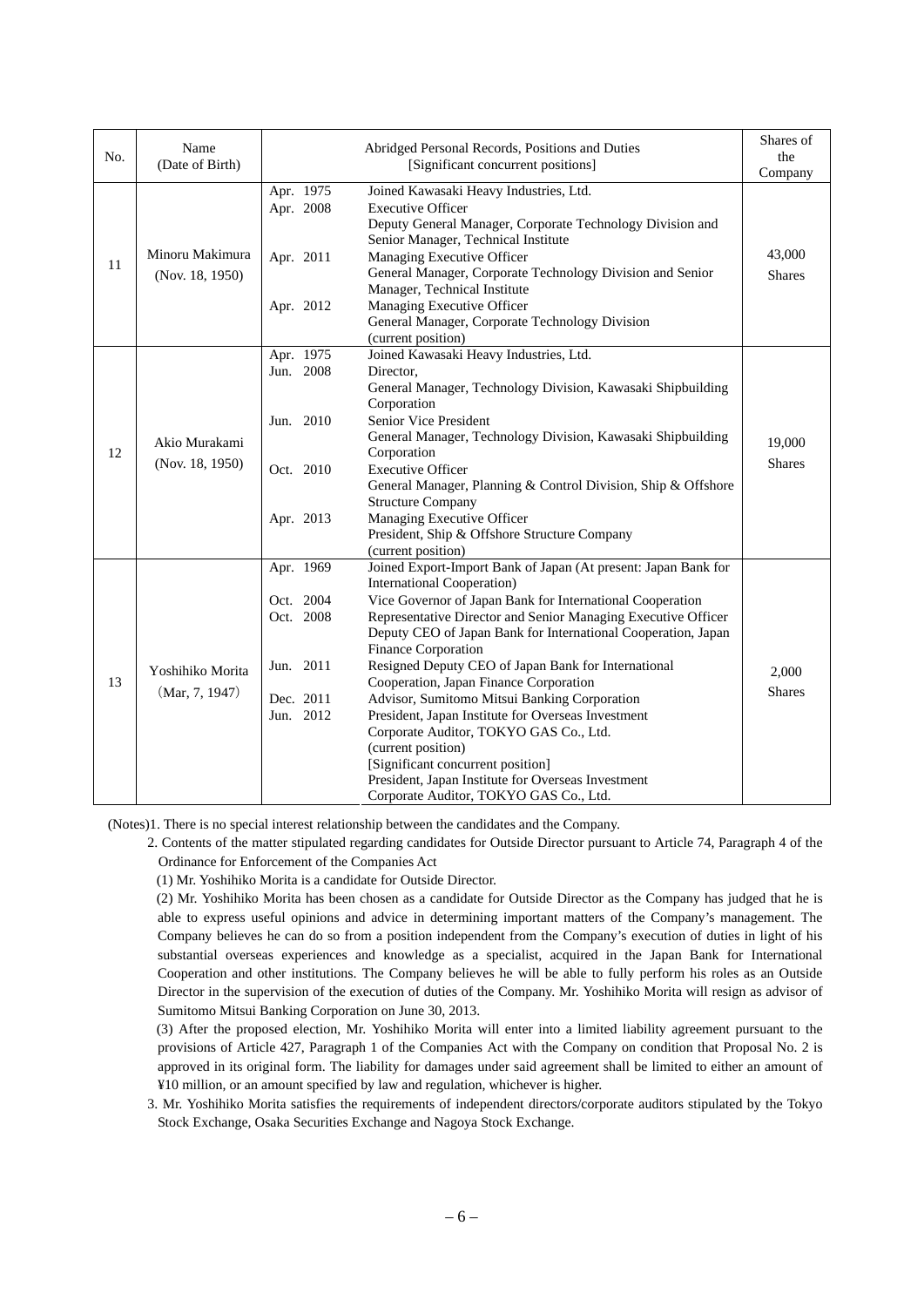#### **Proposal No. 4: Election of Three Corporate Auditors**

As the term of office of the Corporate Auditors, Mr. Kenzo Doi, Mr. Tatsuyoshi Ogushi and Mr. Michio Oka will expire at the conclusion of this Ordinary General Meeting of Shareholders, we propose to elect three Corporate Auditors.

We have obtained the prior approval of the Board of Corporate Auditors on this proposal. The candidate for Corporate Auditor is as follows.

| No. | Name<br>(Date of Birth)                 | Abridged Personal Records, Positions and Duties<br>[Significant concurrent positions]                                                                                                                                                                                                                                                  |                                                                                                                                                                                                                                                                                                                                                                                      |                    |  |  |
|-----|-----------------------------------------|----------------------------------------------------------------------------------------------------------------------------------------------------------------------------------------------------------------------------------------------------------------------------------------------------------------------------------------|--------------------------------------------------------------------------------------------------------------------------------------------------------------------------------------------------------------------------------------------------------------------------------------------------------------------------------------------------------------------------------------|--------------------|--|--|
| 1   | Tatsuyoshi<br>Ohgushi<br>(Jan. 3, 1952) | Apr. 1974<br>Apr. 2008<br>Apr. 2009<br>2009<br>Jun.                                                                                                                                                                                                                                                                                    | Joined Kawasaki Heavy Industries, Ltd.<br>Senior Manager, Personnel & Labor Administration Department<br><b>Staff Officer to Corporate Auditor</b><br>Corporate Auditor                                                                                                                                                                                                              |                    |  |  |
| 2   | Michio Oka<br>(Mar. 19, 1946)           | Apr. 1969<br>2000<br>Jun.<br>2002<br>Jun.<br>2009<br>Jun.<br>2009<br>Jun.                                                                                                                                                                                                                                                              | Kawasaki Kisen Kaisha, Ltd.<br>Senior Vice President<br>Resigned Senior Vice President<br>President, Kawaki Kosan Kaisha, Ltd.<br>President, "K" Line Accounting and Finance Co., Ltd.<br>Resigned President, Kawaki Kosan Kaisha, Ltd.<br>Resigned President, "K" Line Accounting and Finance Co., Ltd.<br>Corporate Auditor, Kawasaki Heavy Industries, Ltd.<br>(current position) |                    |  |  |
| 3   | Nobuyuki Fujikake<br>(Apr. 24, 1955)    | Apr. 1991<br>Admitted to Bar in Japan<br>Apr. 1991<br>Joined Iseki Law Office<br>Apr. 1993<br>Established Takashima-Fujikake Law Office<br>Nov. 2001<br>Established Fujikake Law Office (At present Kobe-Minatogawa<br>Law Office)<br>Jun. 2010<br>Substitute Corporate Auditor, Kawasaki Heavy Industries, Ltd.<br>(current position) |                                                                                                                                                                                                                                                                                                                                                                                      | $\Omega$<br>shares |  |  |

(Notes) 1. There is no special conflict of interest between the Company and the candidate for Corporate Auditor.

 2. Contents of the matter stipulated regarding candidates for Outside Corporate Auditor pursuant to Article 76, Paragraph 4 of the Ordinance for Enforcement of the Companies Act

(1) Mr. Michio Oka and Mr. Nobuyuki Fujikake are candidates for Outside Corporate Auditor.

(2) Mr. Michio Oka has been chosen as a candidate for Outside Corporate Auditor as the Company has judged that he is able to continue to perform duties as Outside Corporate Auditor in light of his substantial experience as corporate management.

(3) Mr. Jiro Noguchi, formerly Senior Vice President of KHI, has been appointed as Outside Corporate Auditor of Kawasaki Kisen Kaisha, Ltd. ("Kawasaki Kisen"), to which Mr. Michio Oka belonged. Kawasaki Kisen owns a total of 1.03% of the outstanding shares in KHI. Meanwhile, KHI owns a total of 0.31% of the outstanding shares in Kawasaki Kisen, and 3.19% of the voting rights of the outstanding shares in Kawasaki Kisen, which are held by Trust & Custody Services Bank, Ltd. (Kawasaki Heavy Industries, Ltd. retirement benefit trust account re-entrusted by Mizuho Trust and Banking Co., Ltd.). However, Kawasaki Kisen is not a company of KHI Group. In addition, although Kawasaki Kisen is a business partner of KHI mainly in ship-related transactions, the annual average transactions between the Kawasaki Kisen Group and KHI Group for the most recent five fiscal years accounted for less than 2% of the total annual average sales each for the Kawasaki Kisen Group and KHI Group over the corresponding period.

(4) Four years have passed since Mr. Michio Oka commenced his service as Outside Corporate Auditor of the Company at the conclusion of this Ordinary General Meeting of Shareholders.

(5) Mr. Nobuyuki Fujikake has been chosen as a candidate for Outside Corporate Auditor as the Company has judged that he is able to perform duties as Outside Corporate Auditor appropriately in light of his substantial experience and knowledge as a lawyer even though he has not yet been directly involved in corporate management.

(6) After the proposed election, Mr. Michio Oka and Mr. Nobuyuki Fujikake will enter into a limited liability agreement pursuant to the provisions of Article 427, Paragraph 1 of the Companies Act with the Company. The liability for damages under said agreement shall be limited to either an amount of ¥10 million, or an amount specified by law and regulation, whichever is higher.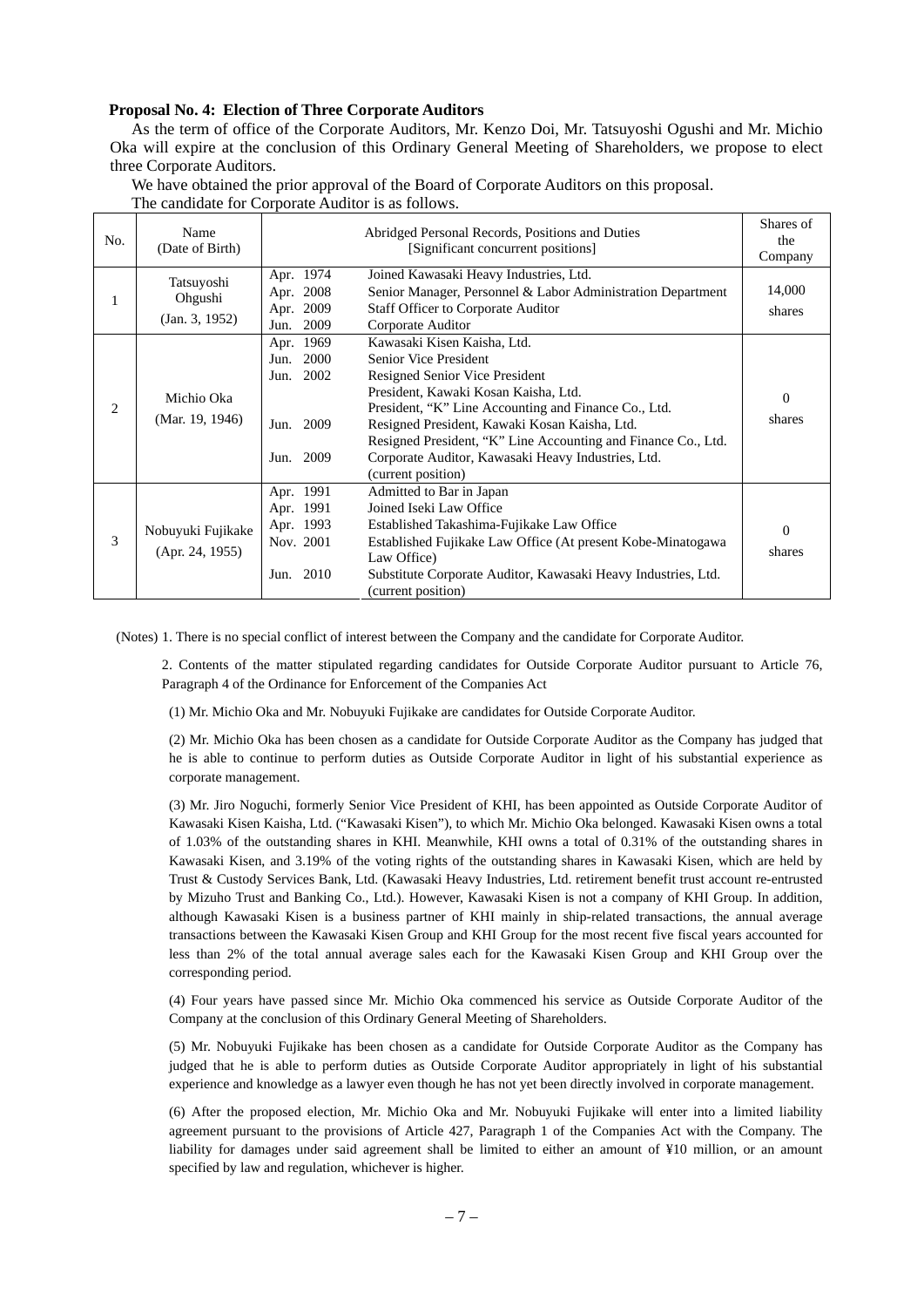3. Mr. Michio Oka and Mr. Nobuyuki Fujikake satisfy the requirements of independent directors/corporate auditors stipulated by the Tokyo Stock Exchange, Osaka Securities Exchange and Nagoya Stock Exchange.

#### **Proposal No. 5: Election of One Substitute Corporate Auditor**

We propose in Proposal No. 4 to elect Mr. Nobuyuki Fujikake, who was elected as a substitute Corporate Auditor at the 187th Ordinary General Meeting of Shareholders held on June 25, 2010, as an Outside Corporate Auditor. For that reason, we propose anew electing a substitute Corporate Auditor on condition that Proposal No. 4 is approved in its original form in readiness for cases where there is a shortfall in the number of Corporate Auditors.

Furthermore, if the candidate for the position of substitute Corporate Auditor is elected as a substitute Corporate Auditor, the Company may, with the resolution of the Board of Directors and consent of the Board of Auditors, cancel the appointment, as stipulated in Article 96, Paragraph 2, Item 6 of the Ordinance for Enforcement of the Companies Act.

We have obtained the prior approval of the Board of Corporate Auditors for this proposal.

The candidate for substitute Corporate Auditor is as follows.

| Name<br>(Date of Birth)           |                                                  | Shares of<br>the<br>Company                                                                                                                                                 |        |
|-----------------------------------|--------------------------------------------------|-----------------------------------------------------------------------------------------------------------------------------------------------------------------------------|--------|
| Satoru Kohdera<br>(Dec. 30, 1958) | Apr. 1991<br>Apr. 1991<br>Apr. 1993<br>Jun. 2010 | Admitted to Bar in Japan<br>Joined Ohshiro Law Office (At present: Higashimachi LPC)<br>Partner, Higashimachi Law Office<br>Partner, Higashimachi LPC<br>(current position) | shares |

(Notes) 1. There is no special interest relationship between the candidate for substitute Corporate Auditor and the Company. 2. Contents of the matter stipulated regarding candidate for substitute Outside Corporate Auditor pursuant to Article

76, Paragraph 4 of the Ordinance for Enforcement of the Companies Act

(1) Mr. Satoru Kohdera is a candidate for substitute Outside Corporate Auditor.

 (2) Mr. Satoru Kohdera has been chosen as a candidate for substitute Outside Corporate Auditor as the Company has judged that he is able to perform duties as Outside Corporate Auditor appropriately in light of his substantial knowledge as a lawyer even though he has not yet been directly involved in corporate management.

 (3) When Mr. Satoru Kohdera assumes office as Corporate Auditor, he will enter into a limited liability agreement pursuant to the provisions of Article 427, Paragraph 1 of the Companies Act with the Company. The liability for damages under said agreement shall be limited to either an amount of ¥10 million, or an amount specified by law and regulation, whichever is higher.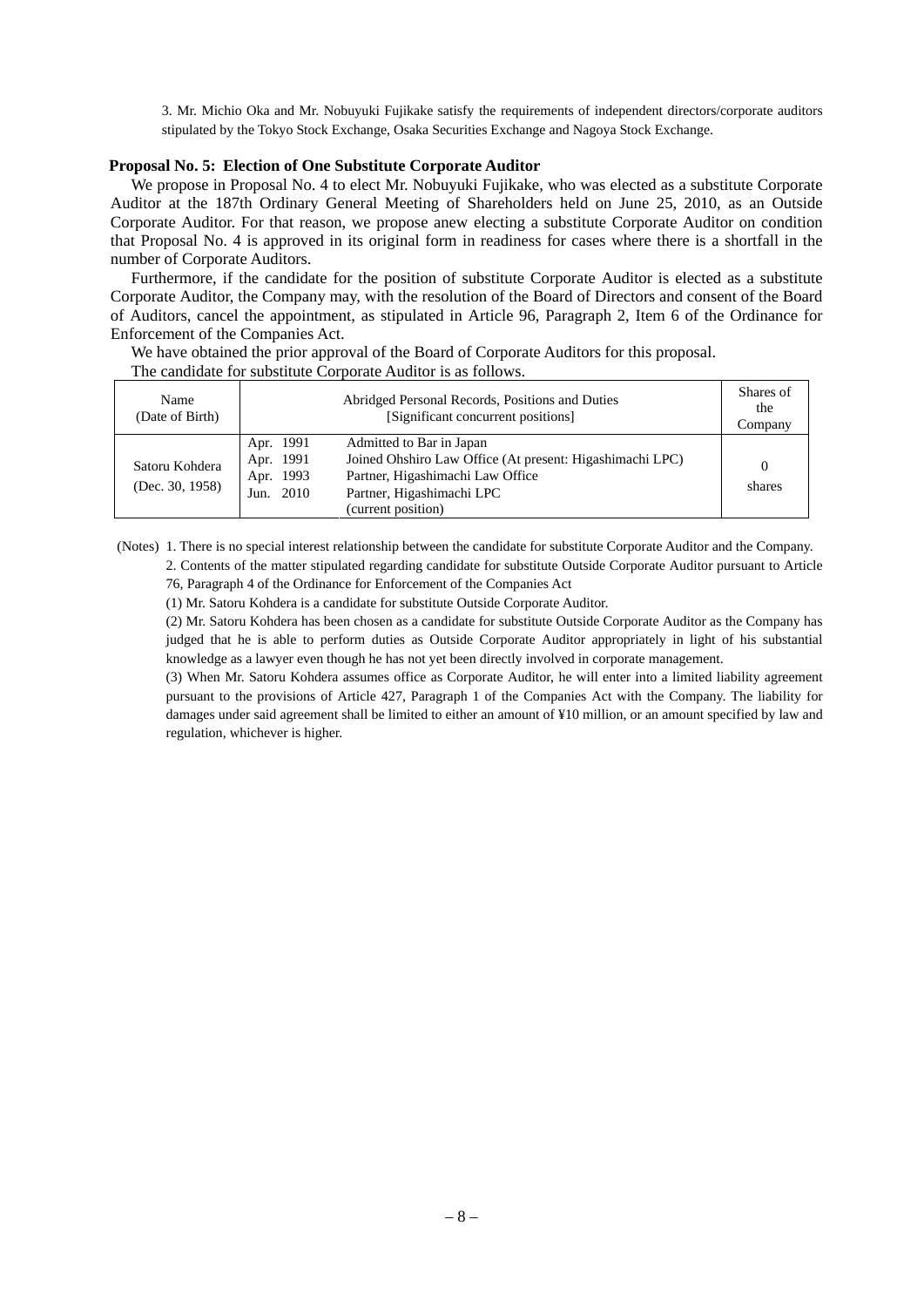(Appendix)

# **Business Report**

(April 1, 2012 - March 31, 2013)

#### **1. Overview of the Company Group**

#### **(1) Business Progress and Results**

#### **(i) General Conditions**

During the current consolidated fiscal year, the global economy saw mild growth overall with the decelerating economic growth in emerging countries such as China, which had previously been a driver of the world economy.

The Japanese economy, despite making progress in restoration from the damage of the Great East Japan Earthquake, continued to be unstable overall with concern about a downturn in the global economy.

Amid this operating environment, the overall orders received by KHI Group for the fiscal year under review amounted to ¥1,369.5 billion, 4% higher than the previous fiscal year. This was because a decrease in orders in some segments including the Precision Machinery segment were made up for by an increase in the Ship & Offshore Structure segment and the Rolling Stock segment.

Net sales were ¥1,288.8 billion, remained at the same level as in the previous year. That is because sales decreased in the Precision Machinery segment due to the effect of the decelerating Chinese economy and in the Ship & Offshore Structure segment, while net sales increased in the Aerospace segment.

In terms of profit, although the Aerospace segment and the Motorcycle & Engine segment reported increased sales and profits or reported improved performance, the Precision Machinery segment and the Plant & Infrastructure segment reported lower profits, resulting in operating income of ¥42.0 billion, 27% lower than the previous fiscal year. Recurring profit was ¥39.3 billion, 38% lower than the previous fiscal year. However, the favorable extraordinary income and decrease of tax expenses resulted in current net income of ¥30.8 billion, 32% higher than the previous fiscal year.

#### **(ii) Operating conditions by business segment**

The **Ship & Offshore Structure segment** received orders amounting to ¥105.7 billion, which was significantly higher than the previous fiscal year, owing to orders for one submarine and five carriers including LNG carriers.

Net sales were ¥90.3 billion, which was significantly lower than the previous fiscal year. This is attributable to a decrease in the construction of capesize bulk carriers and others, while the construction of liquefied gas carriers including LNG/LPG carriers increased.

In spite of a sales decrease, operating income was ¥4.1 billion, nearly at the same level as in the previous year, because of the effect of cost reductions and the yen depreciation.

The **Rolling Stock segment** received orders worth ¥124.4 billion, which was significantly higher than the previous fiscal year, thanks to orders received for high-speed rail vehicle from Taiwan and subway car from Singapore.

Net sales were ¥129.9 billion, nearly at the same level as in the previous year. This was mainly attributable to a sales decrease in overseas markets, while sales to Japan Railway companies contributed to an increase in sales in the Japanese market.

Operating income declined ¥2.9 billion from the previous fiscal year to ¥2.2 billion, due to the fall in profitability of overseas projects.

The **Aerospace segment** orders received were ¥283.4 billion, which was lower than the previous fiscal year when large-scale orders for Japan's Ministry of Defense (MOD) were received, despite an increase in orders for component parts for the Boeing 777 and Boeing 787 aircrafts.

Net sales were ¥239.1 billion, an increase from the previous fiscal year, thanks to an increase in sales to The Boeing Company for component parts for the Boeing 777 and Boeing 787 aircrafts, in addition to an increase in sales to the MOD, including C-2 transport aircraft.

Operating income increased ¥7.0 billion from the previous fiscal year to ¥14.8 billion, due in part to increased sales and cost reduction.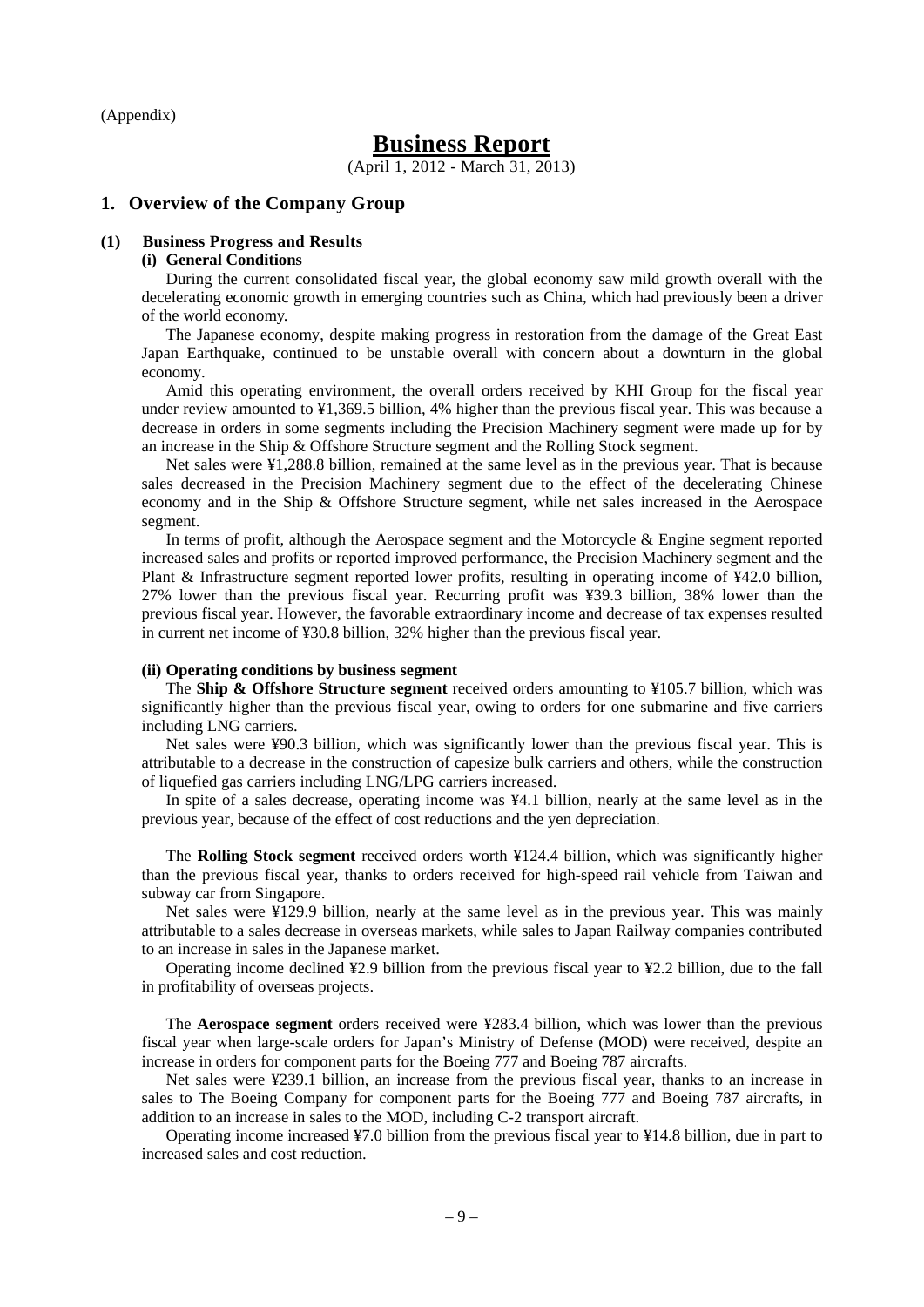The **Gas Turbine & Machinery segment** orders received were ¥255.5 billion, which was higher than the previous fiscal year, due to an increase in orders for component parts of aircraft jet engines and others.

Net sales were ¥207.0 billion, which was higher than the previous fiscal year, due to an increase in orders for component parts of aircraft jet engines and gas engines, although sales of the items such as marine diesel engines decreased.

Operating income decreased ¥0.7 billion from the previous fiscal year to ¥7.0 billion, due in part to depreciation of development expenses of a new project.

The **Plant & Infrastructure segment** orders received were ¥113.6 billion, which was lower than the previous fiscal year. This was attributable to a decrease in orders for an LNG tank project and carrier equipment from Japanese customers, despite receiving orders for cryogenic tanks for the Ichthys LNG Project, and so forth.

Net sales were ¥115.8 billion, which was lower than the previous fiscal year. This was because of decreased sales of large-scale projects to overseas customers, while sales of the LNG tank project remained high and increased sales in conveyance equipment and refuse incineration plants.

Operating income decreased ¥4.3 billion from the previous fiscal year to ¥9.7 billion, due to decreased sales and profitability.

Net sales of the **Motorcycle & Engine segment** were ¥251.8 billion, which was higher than the previous fiscal year, due in part to increased sales of motorcycles in the U.S. and emerging countries including Indonesia, despite a decrease in sales of motorcycles to European customers.

Operating income was ¥2.3 billion, an improvement of ¥5.3 billion from the previous fiscal year, owing to increased sales and profitability.

The **Precision Machinery segment** orders received were ¥109.7 billion, which was significantly lower than the previous fiscal year, due in part to a decrease in orders for hydraulic components for the construction machinery market in emerging countries mainly China.

Net sales were significantly lower than the previous fiscal year at ¥130.4 billion, due in part to a decrease in sales of hydraulic components for the construction machinery market in emerging countries mainly China.

Operating income decreased ¥18.1 billion from the previous fiscal year to ¥8.4 billion, due in part to an increase in fixed costs associated with capital spending in the prior years in addition to decreased sales.

In the **Others segment** net sales were higher than the previous fiscal year at ¥124.2 billion. Operating income decreased ¥2.5 billion from the previous fiscal year to ¥1.2 billion.

| (Orders Received, Net Sales and Operating Income/Loss by Segment) |                 |                        |        | Unit: 100 million yen  |                       |                        |
|-------------------------------------------------------------------|-----------------|------------------------|--------|------------------------|-----------------------|------------------------|
|                                                                   | Orders Received |                        |        | <b>Net Sales</b>       | Operating Income/Loss |                        |
| Segment                                                           | Amount          | Year-on-Year<br>Change | Amount | Year-on-Year<br>Change | Amount                | Year-on-Year<br>Change |
| Ship & Offshore Structure                                         | 1,057           | 658                    | 903    | (231)                  | 41                    |                        |
| <b>Rolling Stock</b>                                              | 1,244           | 583                    | 1,299  | (27)                   | 22                    | (29)                   |
| Aerospace                                                         | 2,834           | (437)                  | 2,391  | 325                    | 148                   | 70                     |
| Gas Turbine & Machinery                                           | 2,555           | 282                    | 2,070  | 123                    | 70                    | (7)                    |
| Plant & Infrastructure                                            | 1,136           | (56)                   | 1,158  | (69)                   | 97                    | (43)                   |
| Motorcycle & Engine                                               | 2,518           | 166                    | 2,518  | 166                    | 23                    | 53                     |
| <b>Precision Machinery</b>                                        | 1,097           | (648)                  | 1,304  | (446)                  | 84                    | (181)                  |
| Others                                                            | 1,251           | 29                     | 1,242  | 10                     | 12                    | (25)                   |
| Adjustment                                                        | -               | —                      |        | $\qquad \qquad$        | (80)                  | 7                      |
| Total                                                             | 13,695          | 577                    | 12,888 | (148)                  | 420                   | (154)                  |

(Notes) 1. Net sales recorded are for sales to external customers.

2. The net sales figure for Motorcycle & Engine segment is also used as the figure for orders received.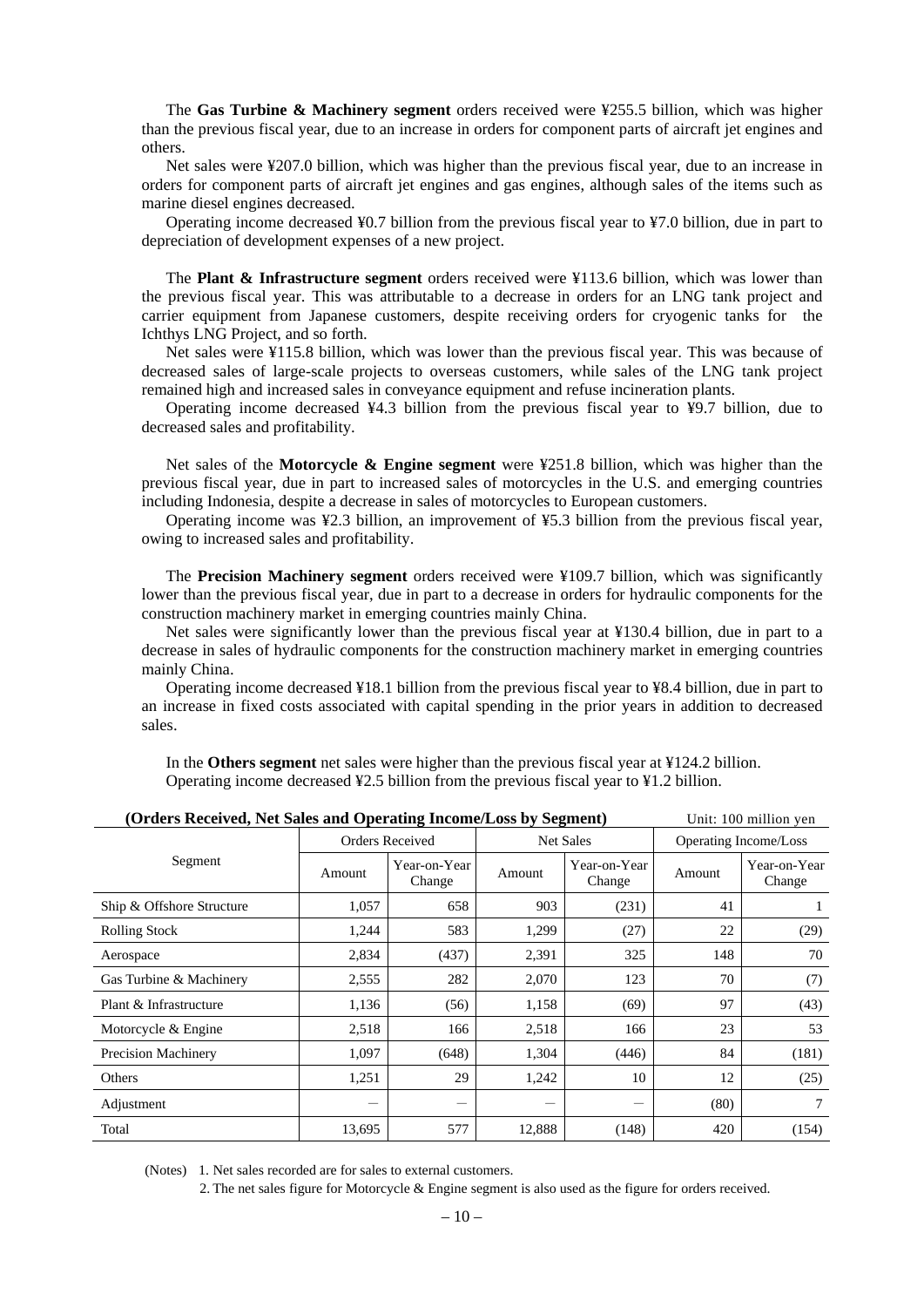#### **(2) Capital Investments, etc.**

In the current consolidated fiscal year, KHI Group's total amount of capital investment was ¥78.6 billion, predominantly for the renewal of aging equipment and facilities for streamlining production and necessary facilities to handle new model and products, as well as facilities to increase the production capacity of the Aerospace segment.

Main capital investments completed and/or acquired during the current consolidated fiscal year, and main capital investments under construction as at the end of the current consolidated fiscal year are listed below.

(i) Main capital investments completed and/or acquired during the consolidated fiscal year under review

| • Aircraft production facilities             | (Aerospace segment)               |
|----------------------------------------------|-----------------------------------|
| • Production facilities for jet engines      | (Gas Turbine & Machinery segment) |
| • Production facilities for marine machinery | (Gas Turbine & Machinery segment) |
| • Assembly Plant, Harima Works Office        | (Plant & Infrastructure segment)  |
|                                              |                                   |

- (ii) Main capital investments under construction as at the end of the consolidated fiscal year under review
	- ・ Facilities for streamlining production of hydraulic equipment (Precision Machinery segment)
		-

・ Facilities for energy-related verification tests (company-wide)

• Welfare facilities (company-wide)

#### **(3) Financing**

Funds of ¥44.3 billion from long-term debt, ¥20.0 billion from domestic unsecured straight bonds and short-term borrowings and other funds from various sources were raised in the current consolidated fiscal year. The funds were allocated to such items as redemption of bonds, long-term loan repayments, capital investments and working capital.

- **(4) Assignment of businesses, absorption-type splits and incorporation-type corporate splits**  Not applicable.
- **(5) Transfer of business from other companies**  Not applicable.
- **(6) Succession of rights and obligations pertaining to the business of another juridical person, etc., due to absorption-type merger or absorption-type company split**  Not applicable.
- **(7) Acquisition or disposal of another company's stocks or other holdings, or share options, etc.**  Not applicable.

#### **(8) Issues to be addressed**

While the global economy is on a track for mild growth, we believe that emerging countries and resource-producing countries will achieve steady economic growth. This will be in contrast to the situation where the Chinese economy was driving the whole world economy as an engine of significant growth during the period of the previous Medium-term Business Plan (fiscal 2010 to 2012). Developed countries are also expected to grow in the domains of energy saving, environment and advanced technologies. KHI Group will strive to steadily respond to increased demand in various growth markets and domains, and accelerate the global strategy in respective business segments and the Marketing Division.

Meanwhile, amid the growing interest worldwide in energy issues, guaranteeing the security of resources such as energy and rare earth metals has become a major issue, due to an increase in demand for them triggered by the Great East Japan Earthquake and emerging countries' growth. Given the above, business expansion in the energy area as well as the Energy and Environment Engineering area has become an important issue for KHI Group. We need to swiftly respond to diverse customer needs in expectation of increasing demand for dispersed power energy system that suits local situations not only in the Japanese market but also in emerging countries' markets where there is a fear of energy shortages. As more concrete measures, we will shift KHI Group's business style from a product-oriented to a customer-oriented concept and share various pieces of knowledge that have been cultivated in each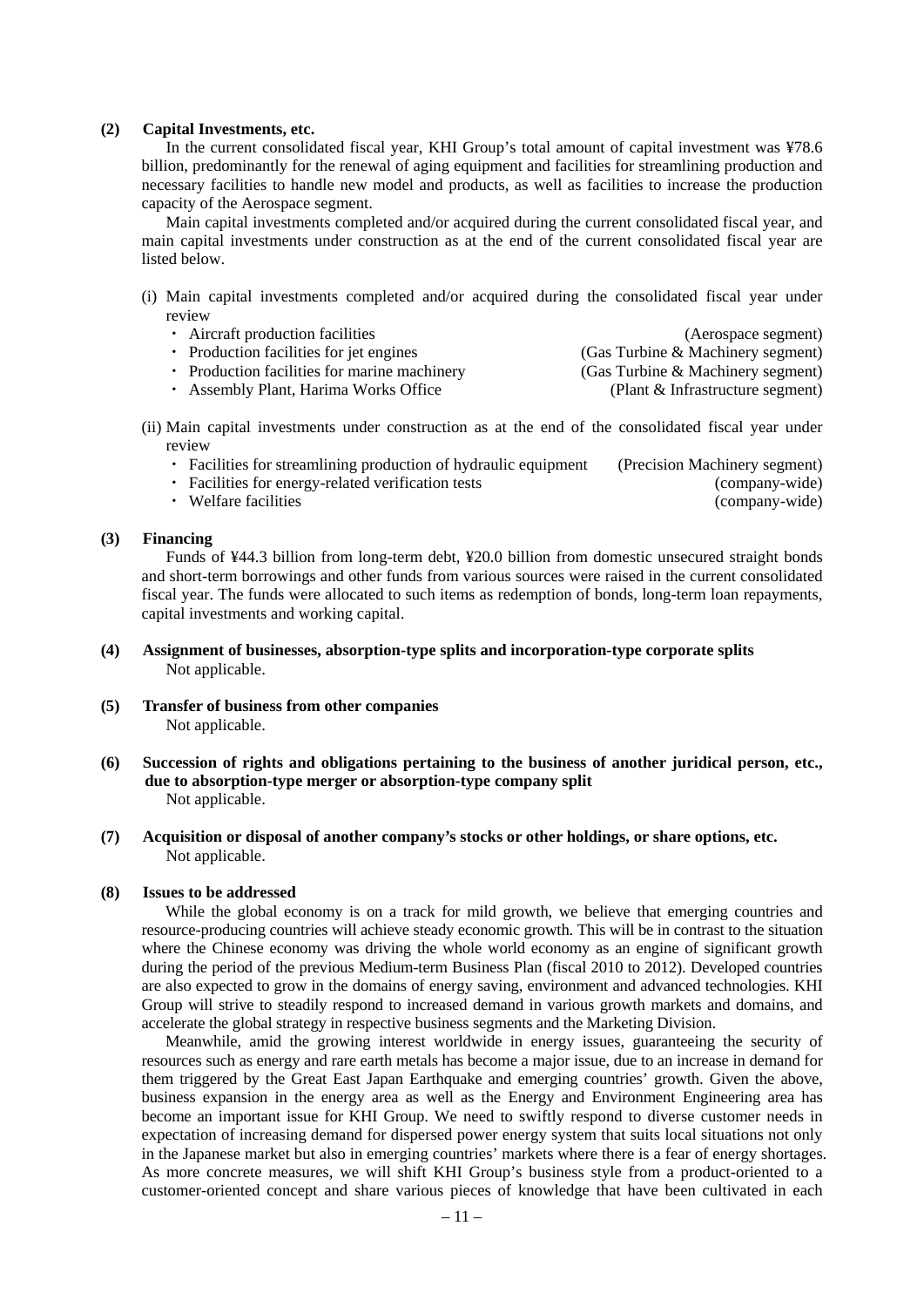business segment beyond the framework of each organization so as to strengthen the solution business that we will offer to our customers as an overall energy system.

In addition, shale gas development in the U.S. and resources development in Australia and Brazil are becoming more active. Therefore, we will expand business in a variety of areas, including resource development, storage and transportation as well as use of energy. Furthermore, we aim to expand business through energy-saving and high efficiency technologies in the areas of land, marine and air transportation equipment and industrial equipment. We will also work to achieve early commercialization of new propulsion systems in the transportation equipment, and enter into advanced production systems and mobile hydraulic systems in the field of industrial equipment.

Under such circumstances, KHI Group has formulated a new Medium-term Business Plan ("MTBP2013"), which spans the period from fiscal 2013 to fiscal 2015, based on the result of the three-year medium-term business plan ("MTBP2010"), which was drawn up in 2010. In MTBP2013, we have set the target of achieving net sales of ¥1,600.0 billion, operating income of ¥90.0 billion and recurring profit of ¥85.0 billion for fiscal 2015, the final year of the plan. To facilitate the achievement of these goals, we are implementing the following key measures: "expanding the business foundation" primarily by providing first-class solutions; "establishing a future earnings structure" mainly by promoting research and development; and "establishing a solid management base" chiefly by reinforcing the financial foundation.

Through these measures, KHI Group, as a company which continuously grows together with society, will play a part in the growth strategy currently promoted by the government.

The initiatives to be undertaken by each business segment are as follows.

- (i) Ship & Offshore Structure: Increase orders received for LNG carriers, develop technologies of new propulsion plant for LNG carriers and LNG fuel propulsion vessels, expand business in China and establish business in Brazil, enter into the ocean development field, and strengthen the foundations of the business for naval vessels.
- (ii) Rolling Stock: Enhance competitiveness through technologies and products that meet customer needs including cutting-edge technological development and new rolling stock, reinforce our project management to respond to an increase in overseas projects, and construct a global optimal business execution system including adoption of overseas production and procurement and effective use of partnerships
- (iii) Aerospace: Establish a mass production system for P-1 patrol aircraft and C-2 transport aircraft including repair and component support, develop derivative products, and respond to boost production of component parts for the Boeing 787 and develop derivative products
- (iv) Gas Turbine & Machinery: Develop the energy solution business based on high efficiency industrial gas turbines and gas engines for industrial use, expand these models in the overseas markets, respond to demand in Japan for dispersed power sources and expand operations in overseas markets, promote the development of new models of jet engines for commercial aircraft and improve the productivity of these models
- (v) Plant & Infrastructure: Enhance competitiveness through sophistication of existing products in the Energy & Environmental Engineering business sector, achieve early commercialization of new products and technologies, and expand the overseas business to emerging countries and resource-rich countries through personnel development and strengthening of overseas partnerships
- (vi) Motorcycle & Engine: Enhance cost competitiveness through optimized production and expansion of overseas procurement on a global basis, expand sales channels in emerging countries we have already entered (Southeast Asia, Brazil, and so forth.) and develop new markets, and develop leading technologies to respond to environmental requirements
- (vii) Precision Machinery: Maintain a high market share in the area of hydraulic excavation systems while developing other construction machinery products in the global market, enhance cost competitiveness in the robot business, and expand sales in emerging markets
- (viii)Others: Improve development capabilities with respect to the construction machinery business unit through our alliance with Hitachi Construction Machinery Co., Ltd., and increase our global market share and profitability

Compliance is a major premise in carrying out business activities such as those above. KHI Group strives to ensure that employees are made thoroughly aware of the provisions of various laws and regulations which they should conform to. We do so by implementing such measures as establishing internal regulations concerning corporate ethics, carrying out staff training for each position level, and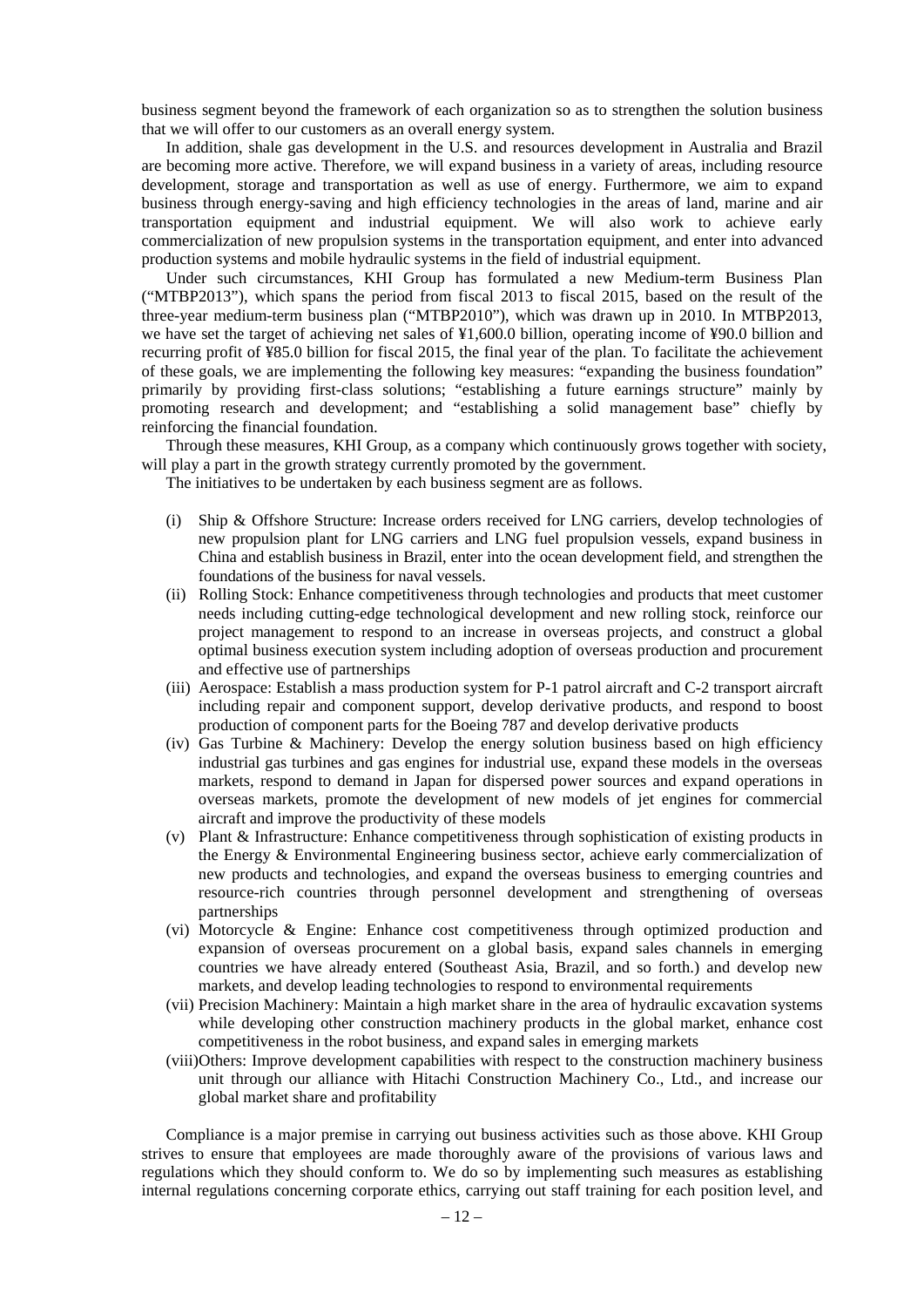distributing various guidebooks. In addition to continuing these efforts, in order to improve managerial transparency and objectivity, we have lately decided to strengthen the monitoring of management by corporate auditors including outside corporate auditors who have no conflict of interest with KHI, and by newly introducing outside directors. Through these measures, we are endeavoring to enhance our corporate governance system.

As described above, KHI Group will aim to improve corporate value through reinforcing its earnings capability in all businesses and thoroughly implementing compliance, while establishing the Kawasaki brand that customers trust.

| Unit: billions of yen             |                          |                          |                          |                                         |  |  |
|-----------------------------------|--------------------------|--------------------------|--------------------------|-----------------------------------------|--|--|
| Item                              | The 187th fiscal<br>year | The 188th fiscal<br>year | The 189th fiscal<br>year | The 190th fiscal year<br>(under review) |  |  |
| Orders received                   | 1.001.2                  | 1.270.6                  | 1.311.8                  | 1,369.5                                 |  |  |
| Net sales                         | 1,173.4                  | 1,226.9                  | 1,303.7                  | 1,288.8                                 |  |  |
| Recurring profit                  | 14.2                     | 49.1                     | 63.6                     | 39.3                                    |  |  |
| Net income (loss)                 | (10.8)                   | 25.9                     | 23.3                     | 30.8                                    |  |  |
| Net income (loss) per share (yen) | (46.51)                  | ¥15.55                   | ¥13.95                   | ¥18.46                                  |  |  |
| Total assets                      | 1,352.4                  | 1,354.2                  | 1,362.1                  | 1,466.2                                 |  |  |
| Net assets                        | 283.0                    | 297.4                    | 315.9                    | 349.8                                   |  |  |

## **(9) Trends in Assets and Income (i) Company Group Assets and Income**

## **(ii) Company Assets and Income**

| Unit: billions of yen             |                          |                          |                          |                                         |  |
|-----------------------------------|--------------------------|--------------------------|--------------------------|-----------------------------------------|--|
| Item                              | The 187th fiscal<br>year | The 188th fiscal<br>year | The 189th fiscal<br>year | The 190th fiscal year<br>(under review) |  |
| Orders received                   | 578.6                    | 816.0                    | 1,018.1                  | 1,086.2                                 |  |
| Net sales                         | 644.1                    | 817.4                    | 1,003.3                  | 983.9                                   |  |
| Recurring profit                  | 8.6                      | 32.8                     | 38.0                     | 19.4                                    |  |
| Net income (loss)                 | (5.4)                    | 33.3                     | 11.4                     | 17.1                                    |  |
| Net income (loss) per share (yen) | $(*3.24)$                | ¥19.97                   | 46.87                    | ¥10.26                                  |  |
| Total assets                      | 976.4                    | 1,116.0                  | 1,144.6                  | 1,195.1                                 |  |
| Net assets                        | 220.7                    | 246.8                    | 255.0                    | 258.4                                   |  |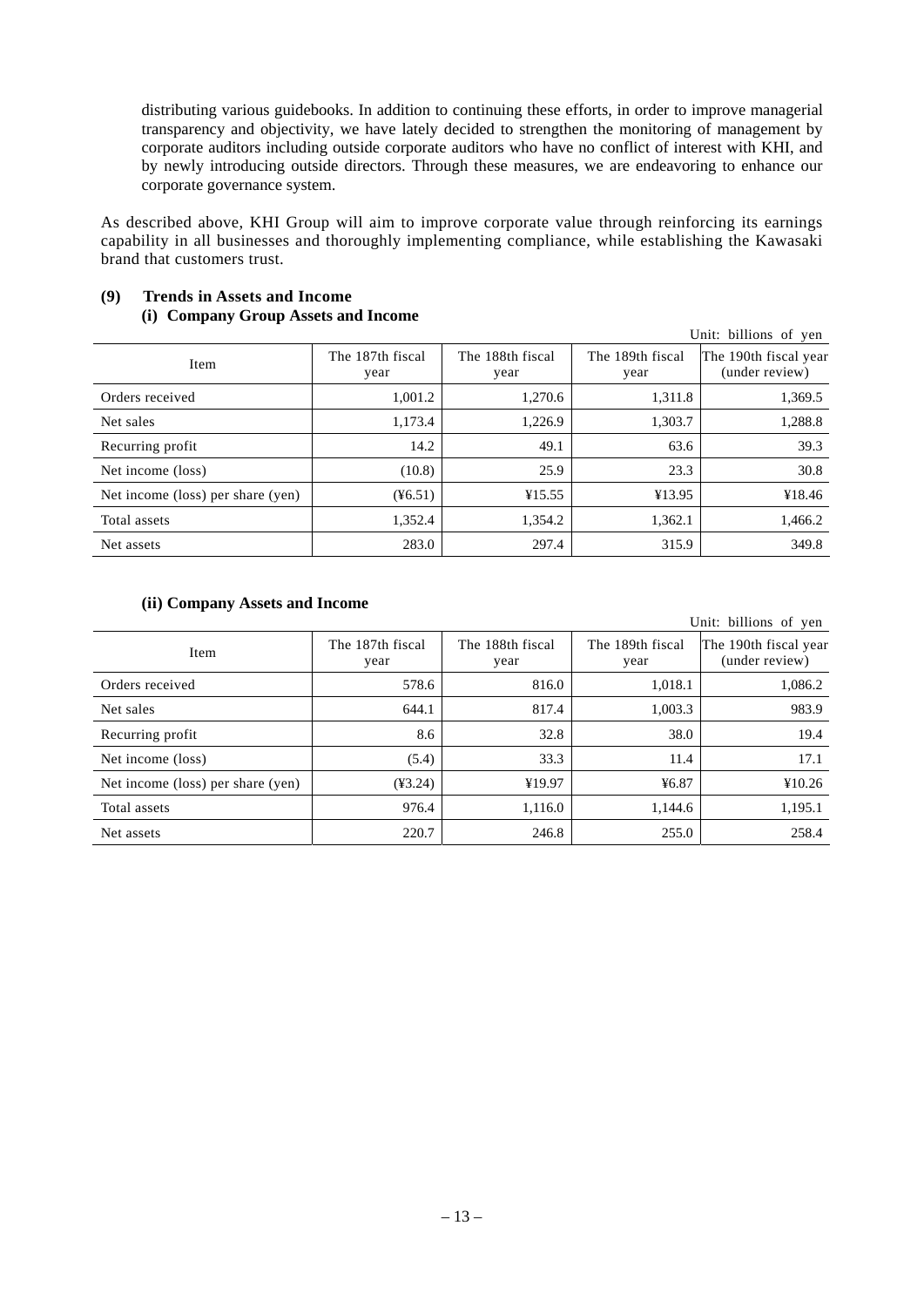## **(10) Major Parent Companies and Subsidiaries**

**(i) Parent Companies**  Not applicable.

## **(ii) Major Subsidiaries**

| Company name                                                 | Capital              | The<br>Company's<br>percentage of<br>equity<br>participation | Main business                                                                                                                                                                                                |
|--------------------------------------------------------------|----------------------|--------------------------------------------------------------|--------------------------------------------------------------------------------------------------------------------------------------------------------------------------------------------------------------|
| Kawasaki Trading Co., Ltd.                                   | ¥600 million         | 70%                                                          | Sale of various industrial machinery, petroleum,<br>steel stock, air conditioning equipment, etc.                                                                                                            |
| <b>NIPPI</b> Corporation                                     | ¥6,048 million       | 100%                                                         | Manufacture of aircraft components, targeting<br>systems, rocket components, aerospace<br>equipment, wind power generation system and<br>marine systems; repair, maintenance and<br>modification of aircraft |
| <b>KCM</b> Corporation                                       | ¥4,825 million       | 66%                                                          | Design, manufacture, sale, repair, etc. of<br>construction machinery                                                                                                                                         |
| Kawasaki Machine Systems, Ltd.                               | ¥350 million         | 100%                                                         | Sale, repair and after-sales service of gas turbine<br>generators (Note 2)                                                                                                                                   |
| Kawasaki Thermal Engineering Co.,<br>Ltd.                    | ¥1,460 million       | 83%                                                          | Manufacture, sales, installation and after-sales<br>service for boilers, air-conditioning equipment<br>and absorption-style heat pumps, etc.                                                                 |
| <b>KCMJ</b> Corporation                                      | ¥300 million         | Note 3                                                       | Sale, repair and lease of construction machinery,<br>etc.                                                                                                                                                    |
| EarthTechnica Co., Ltd.                                      | $¥1,200$ million     | 100%                                                         | Design, manufacture, and sale of crushers,<br>grinders, castings, and other equipment; design,<br>execution and supervision of engineering,<br>construction, installation of machinery and<br>appliances     |
| Kawasaki Motors Corporation Japan                            | ¥100 million         | 100%                                                         | Sole distributor of motorcycles and JET SKI® in<br>Japan                                                                                                                                                     |
| Kawasaki Motors Corp., U.S.A.                                | U.S.\$165 million    | 100%                                                         | Sales of motorcycles, JET SKI®, 4-wheel<br>buggies, and general purpose gasoline engines in<br>the U.S.                                                                                                      |
| Kawasaki Motors<br>Manufacturing Corp., U.S.A.               | U.S.\$170 million    | 100%                                                         | Manufacture of JET SKI®, 4-wheel buggies,<br>and general purpose gasoline engines in the<br>U.S.; manufacture, servicing and engineering of<br>rolling stock                                                 |
| Kawasaki Rail Car, Inc.                                      | U.S.\$60 million     | Note 4                                                       | Manufacture, sale, servicing and engineering of<br>rolling stock in the U.S.                                                                                                                                 |
| Kawasaki Motors Europe N.V.                                  | €64 million          | 100%                                                         | Sales of motorcycles, JET SKI®, 4-wheel<br>buggies, and general purpose gasoline engines in<br>Europe                                                                                                        |
| Kawasaki Motors Enterprise<br>(Thailand) Co., Ltd.           | 1,900 million baht   | 100%                                                         | Manufacture and sale of motorcycles in<br>Thailand                                                                                                                                                           |
| P.T. Kawasaki Motor Indonesia                                | U.S.\$40 million     | 83%                                                          | Manufacture and sale of motorcycles in<br>Indonesia                                                                                                                                                          |
| Kawasaki Motors (Phils.) Corporation                         | 101 million peso     | 50%                                                          | Manufacture and sale of motorcycles in the<br>Philippines                                                                                                                                                    |
| Kawasaki Precision Machinery<br>Trading (Shanghai) Co., Ltd. | ¥400 million         | 100%                                                         | Customer service, sales and CS activities<br>relating to precision machinery products<br>(including products of joint company) in China                                                                      |
| Flutek, Ltd.                                                 | 1,310 million<br>won | 50%                                                          | Assembly and after-sales services for hydraulic<br>equipment in Korea                                                                                                                                        |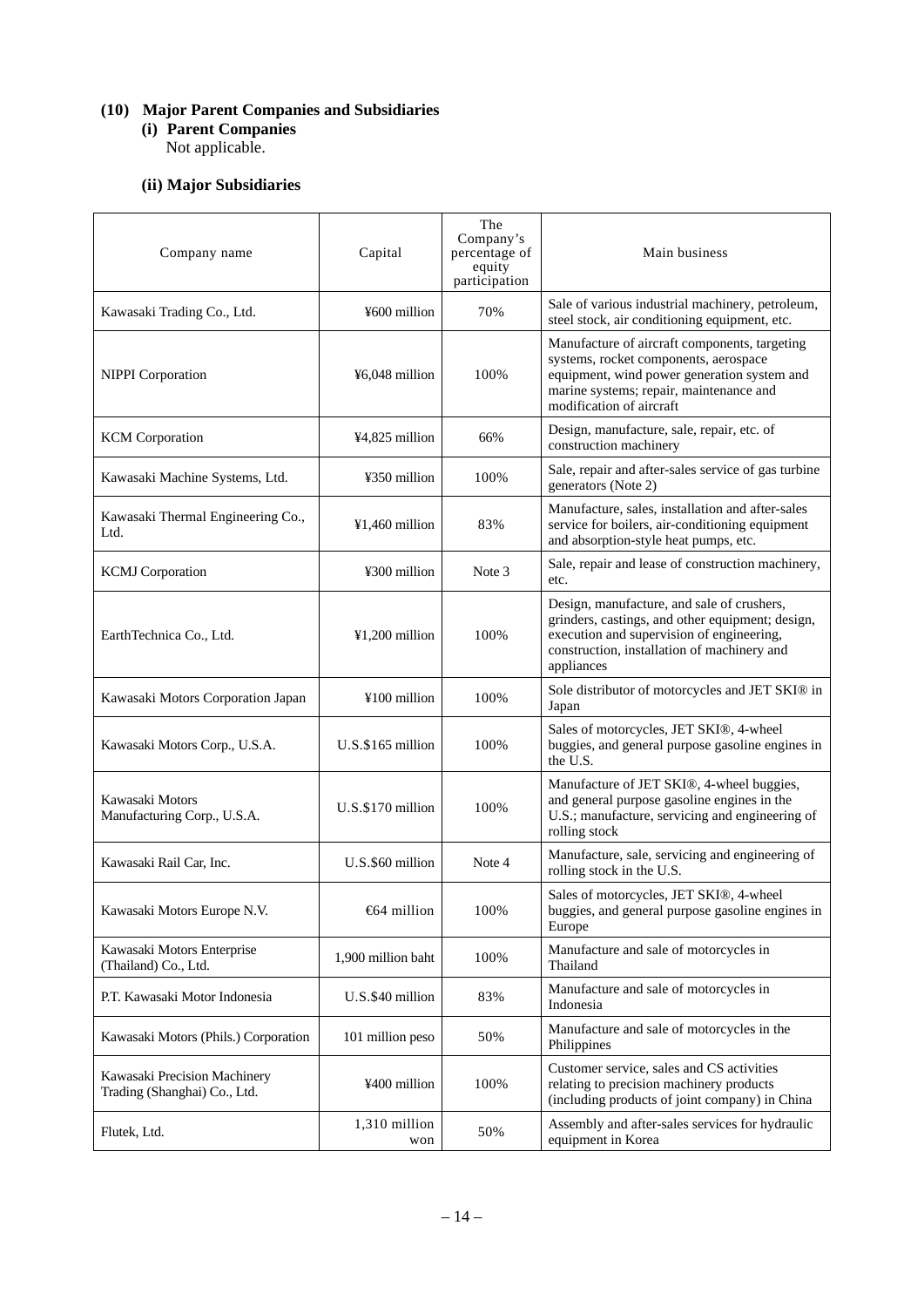(Notes)

- 1. From this current consolidated fiscal year, the following changes were made in relation to companies classified as major subsidiaries: Two companies — Kawasaki Motores do Brasil Ltda. and Kawasaki Precision Machinery (U.K.) Ltd. —# were excluded.
- 2. As of April 1, 2012, Kawasaki Machine Systems, Ltd. carried out an absorption-type company split of the department related to industrial robots with Kawasaki Robot Service, Ltd., KHI's wholly-owned subsidiary.
- 3. KCMJ Corporation is a wholly-owned subsidiary of KCM Corporation.
- 4. Kawasaki Rail Car, Inc. is a wholly-owned subsidiary of Kawasaki Motors Manufacturing Corp., U.S.A.

### **(iii) Progress of Business Combinations**

There are 95 consolidated subsidiaries, including 17 companies which are cited in (ii) above as major subsidiaries, and there are 17 companies which are accounted for using the equity method.

#### **(iv) Results of Business Combinations**

As stated above in "Business Progress and Results", for the current consolidated fiscal year net sales decreased ¥14.8 billion (1%) compared to the previous fiscal year, to ¥1,288.8 billion, and consolidated current net income was ¥30.8 billion.

| Segment                   | <b>Main Business</b>                                                                                                                                                                  | Number of Employees                            |
|---------------------------|---------------------------------------------------------------------------------------------------------------------------------------------------------------------------------------|------------------------------------------------|
| Ship & Offshore Structure | Manufacture and sale of ships, etc.                                                                                                                                                   | 2,577                                          |
| <b>Rolling Stock</b>      | Manufacture and sale of rolling stock, and snow removal<br>machinery, etc.                                                                                                            | 3,123                                          |
| Aerospace                 | Manufacture and sale of aircraft, etc.                                                                                                                                                | 5,648                                          |
| Gas Turbine & Machinery   | Manufacture and sale of jet engines, industrial gas<br>turbines, prime movers, etc.                                                                                                   | 3,915                                          |
| Plant & Infrastructure    | Manufacture and sale of industrial machinery, boilers,<br>environmental equipment, steel structures and crushing<br>machines, etc.                                                    | 2,930                                          |
| Motorcycle & Engine       | Manufacture and sale of motorcycles, four-wheel buggies<br>(ATVs), multi-purpose four-wheel vehicles, personal<br>water craft ("JET SKI®"), general purpose gasoline<br>engines, etc. | 9,052                                          |
| Precision Machinery       | Manufacture and sale of hydraulic components and<br>industrial robots, etc.                                                                                                           | 2,514                                          |
| Other                     | Manufacture and sale of construction machinery,<br>commerce, brokerage and mediation for sale and order<br>reception and administration of welfare facilities, etc.                   | 3,293                                          |
| Company-wide common areas | (Head Office Administration Department, Research &<br>Development Department, etc.)                                                                                                   | 958                                            |
| Total                     |                                                                                                                                                                                       | 34,010<br>25,222<br>Japan<br>8,788<br>Overseas |

## **(11) Company Group's Main Business and Number of Employees**

(Note)This company has 15,067 employees (average age: 41.3 years; average years of service: 15.7 years)

#### **(12) Company Group's Principal Offices and Plants (i) The Company**

|                                                        |  | Name and location                                                                                                                                                                                                                                                                                                                                                |  |  |
|--------------------------------------------------------|--|------------------------------------------------------------------------------------------------------------------------------------------------------------------------------------------------------------------------------------------------------------------------------------------------------------------------------------------------------------------|--|--|
| Head office<br>Principal<br>offices<br><b>Branches</b> |  | Kobe Head Office, Tokyo Head Office 2 Head Offices                                                                                                                                                                                                                                                                                                               |  |  |
|                                                        |  | Sapporo Office, Sendai Office, Nagoya Office, Osaka Office, Hiroshima Office, Fukuoka<br>Office, Okinawa Office 7 Offices                                                                                                                                                                                                                                        |  |  |
| Plants, etc.                                           |  | Gifu Works (Kakamigahara), Nagoya Works 1 (Yatomi, Aichi), Nagoya Works 2 (Ama-gun,<br>Aichi), Kobe Works, Hyogo Works, Seishin Works, Nishi Kobe Works (Kobe), Akashi Works<br>(Akashi), Kakogawa Works (Kakogawa), Harima Works (Kako-gun, Hyogo), Sakaide Works<br>(Sakaide, Kagawa), Technical Institute (Akashi) 12 Works (including a Technical Institute) |  |  |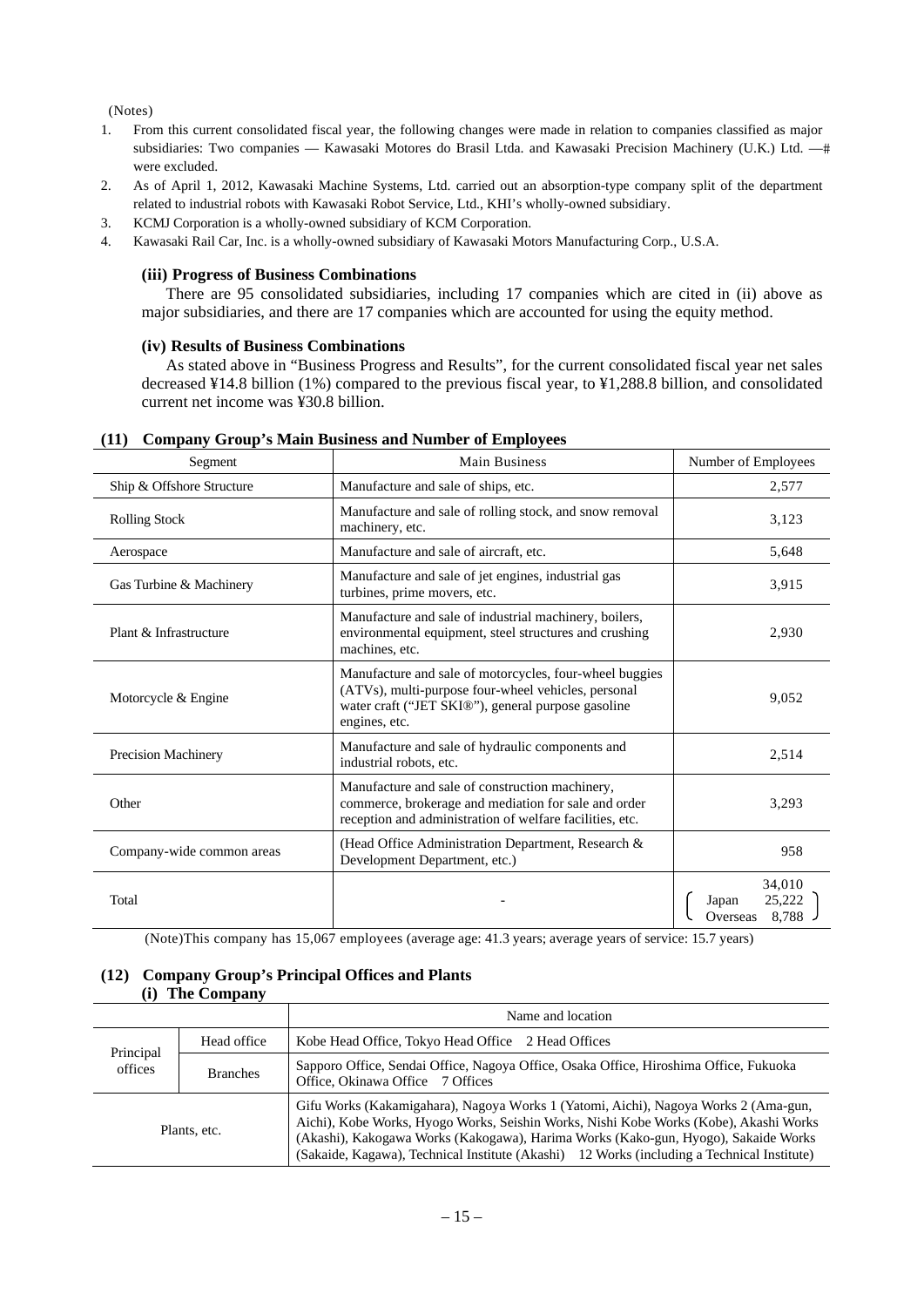## **(ii) Material Subsidiaries**

| i) | <b>Domestic</b> |  |
|----|-----------------|--|
|    |                 |  |

| Company name                           | Location of principal offices    | Location of plants       |
|----------------------------------------|----------------------------------|--------------------------|
| Kawasaki Trading Co., Ltd.             | Kobe / Chiyoda-ku, Tokyo         | $\overline{\phantom{0}}$ |
| <b>NIPPI</b> Corporation               | Yokohama                         | Yokohama / Yamato        |
| <b>KCM</b> Corporation                 | Kako-gun, Hyogo                  | Kako-gun, Hyogo          |
| Kawasaki Machine Systems, Ltd.         | Osaka                            | $\overline{\phantom{0}}$ |
| Kawasaki Thermal Engineering Co., Ltd. | Kusatsu / Osaka / Koto-ku, Tokyo | Kusatsu                  |
| <b>KCMJ</b> Corporation                | Kakogawa                         |                          |
| EarthTechnica Co., Ltd.                | Chiyoda-ku, Tokyo                | Yachiyo                  |
| Kawasaki Motors Corporation Japan      | Akashi                           | $\overline{\phantom{0}}$ |

#### **ii) Overseas**

| Company name                                              | Location        |
|-----------------------------------------------------------|-----------------|
| Kawasaki Motors Corp., U.S.A.                             | U.S.            |
| Kawasaki Motors Manufacturing Corp., U.S.A.               | U.S.            |
| Kawasaki Rail Car, Inc.                                   | U.S.            |
| Kawasaki Motors Europe N.V.                               | The Netherlands |
| Kawasaki Motors Enterprise (Thailand) Co., Ltd.           | Thailand        |
| P.T. Kawasaki Motor Indonesia                             | Indonesia       |
| Kawasaki Motors (Phils.) Corporation                      | Philippines     |
| Kawasaki Precision Machinery Trading (Shanghai) Co., Ltd. | China           |
| Flutek, Ltd.                                              | Korea           |

#### **(13) Principal lenders**

|                                     |           |                         | (Unit: 100 million yen) |
|-------------------------------------|-----------|-------------------------|-------------------------|
| Lenders                             |           | <b>Balance of Loans</b> |                         |
|                                     | Long term | Short term              | Total                   |
| Mizuho Corporate Bank, Ltd.         | 90        | 510                     | 600                     |
| Sumitomo Mitsui Banking Corporation | 180       | 210                     | 390                     |
| Sumitomo Mitsui Trust Bank, Ltd.    | 130       | 110                     | 240                     |
| Development Bank of Japan Inc.      | 219       |                         | 225                     |
| Bank of Tokyo-Mitsubishi UFJ, Ltd.  | 18        | 134                     | 153                     |

#### **(14) Other important issues concerning the current situation of corporate groups**

#### **Important law suits cases, etc.**

The Japan Fair Trade Commission issued on June 27, 2006 a cease and desist order against our company on the grounds that there was illegal conduct (bid rigging) in violation of the Antimonopoly Act in relation to the construction of refuse incineration plants ordered by municipal governments, and so forth. We have, however, lodged an appeal with the Tokyo High Court to seek for the cancellation of the decision. In that appeal, the Tokyo High Court ruled against our company (i.e. not agreeing to cancel the decision). We therefore appealed to the Supreme Court on October 9, 2008, however, on October 6, 2009, the appeal was declined, which confirms our company lost the suit.

The Japan Fair Trade Commission issued a surcharge payment order on March 23, 2007 for the amount of ¥5,165 million against our company. We have appealed the decision to the Japan Fair Trade Commission and demanded a trial. However, the same payment order for the amount of ¥5,165 million was issued in the decision made on November 10, 2010, and thus we decided not to challenge the decision. We paid the surcharge in full on January 11, 2011, which closed this case.

Meanwhile, in relation to this matter, law suits have been filed against our company individually or together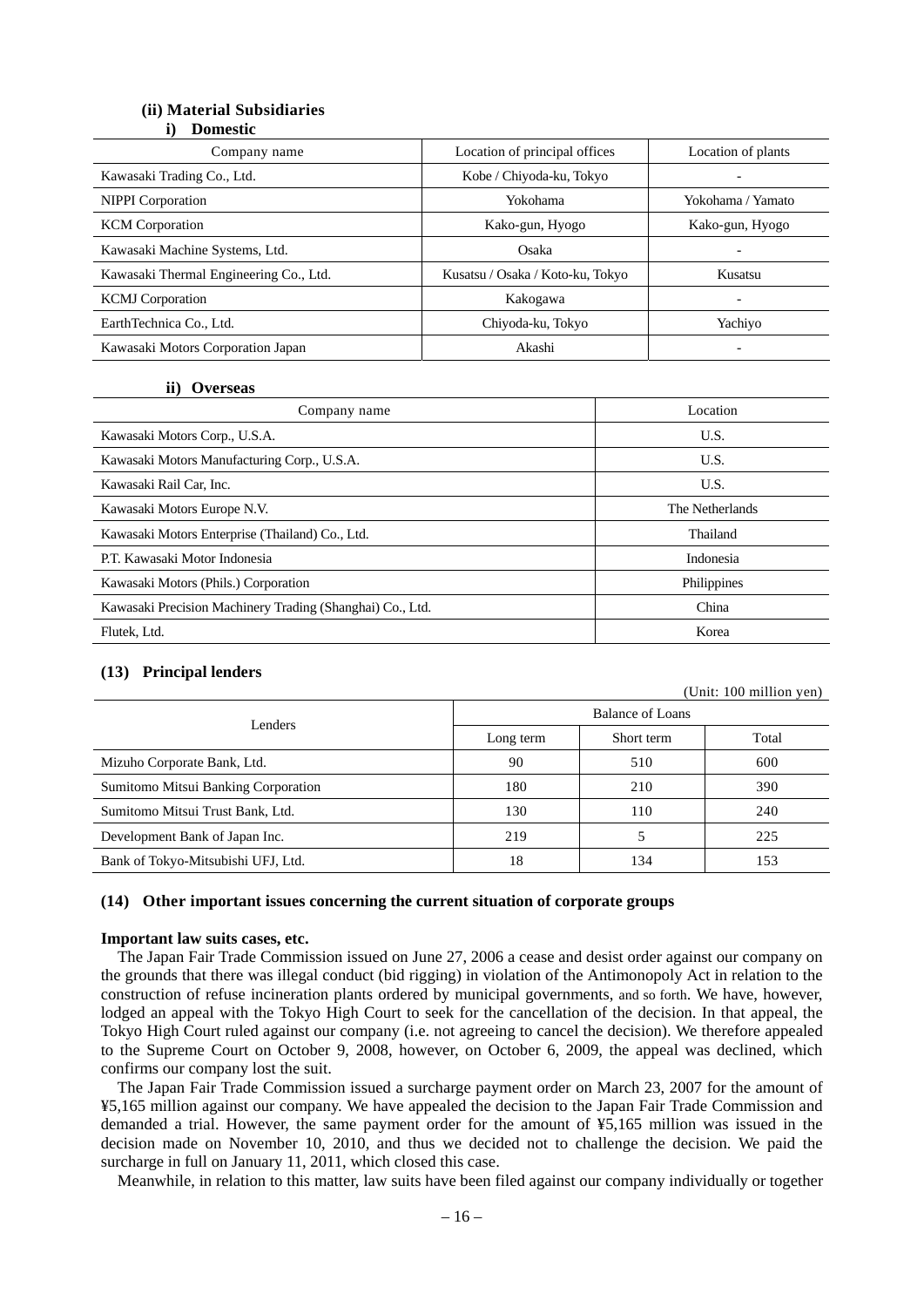with other companies as follows as of the end of March 2013, in order to seek damages from us on the grounds that we caused damage to the ordering parties due to bid rigging. Lawsuits settled during FY2012 are also included.

| Municipalities, etc.                                             | Status of the law suits                                                                                                                                                                                                                                                                                                                                                                                                                                                                                                                                                                                                                                                                |
|------------------------------------------------------------------|----------------------------------------------------------------------------------------------------------------------------------------------------------------------------------------------------------------------------------------------------------------------------------------------------------------------------------------------------------------------------------------------------------------------------------------------------------------------------------------------------------------------------------------------------------------------------------------------------------------------------------------------------------------------------------------|
| Atami City                                                       | Regarding the action filed by citizens of Atami City seeking damages of ¥1,357 million against seven<br>companies including our company, the Supreme Court ruled in favor of our company and others on<br>April 13, 2009, confirming that our company won the suit. However, a new action for damages of<br>¥512 million was brought against five companies including our company by Atami City at Tokyo High<br>Court on August 19, 2010. The Tokyo High Court ruled against our company and ordered KHI and<br>others to pay ¥315 million on March 15, 2013. The five companies including our company then<br>appealed to the Supreme Court and the case is currently under dispute. |
| Sado City                                                        | An action for damages of ¥621 million was brought against our company at Niigata District Court on<br>May 26, 2009. The District Court ruled against our company and ordered KHI to pay ¥273 million on<br>October 14, 2011. However, both Sado City and our company filed an appeal to the Tokyo High<br>Court. The Tokyo High District Court ruled against our company and ordered KHI to pay ¥265 million<br>on May 24, 2012. Neither Sado City nor our company filed an appeal, which confirmed the above<br>ruling. The case is now closed.                                                                                                                                       |
| Manatsuru-machi,<br>Yugawara-machi<br><b>Hygiene Association</b> | An action for damages of ¥256 million was brought against our company at Tokyo High Court on<br>October 31, 2011. The Tokyo High Court ruled in favor of our company on November 27, 2012,<br>confirming that the allegation of bid rigging by our company was not valid. Yugawara Town and<br>Manazuru Town Health Association did not file an appeal, which confirmed the above ruling. The case<br>is now closed.                                                                                                                                                                                                                                                                   |
| Sasebo City                                                      | An action for damages of ¥463 million was brought against our company at the Sasebo Branch of the<br>Nagasaki District Court on November 30, 2011. A settlement was reached on April 12, 2013, with our<br>company agreeing to pay a settlement in the amount of ¥115 million to Sasebo City based on advice to<br>settle issued by the Sasebo Branch of the Nagasaki District Court and both Sasebo City and our<br>company agreed. The case is now closed.                                                                                                                                                                                                                           |

## **2. Status of Shares (as of March 31, 2013)**

| (1) | Total number of shares authorized to be issued | 3,360,000,000 shares                                      |
|-----|------------------------------------------------|-----------------------------------------------------------|
| (2) | Total number of shares issued                  | 1,671,892,659 shares<br>(including 100, 116 shares of the |
| (3) | <b>Number of shareholders</b>                  | $146,087$ persons                                         |

**(4) Major shareholders (top 10)** 

| Shareholder name                                                  | Shareholders' investment in the company |                    |
|-------------------------------------------------------------------|-----------------------------------------|--------------------|
|                                                                   | Number of shares held                   | Shareholding ratio |
|                                                                   | thousand shares                         | $\%$               |
| Japan Trustee Services Bank, Ltd. (Trust Account)                 | 85,654                                  | 5.1                |
| The Master Trust Bank of Japan, Ltd. (Trust Account)              | 80,797                                  | 4.8                |
| Nippon Life Insurance Company                                     | 57,516                                  | 3.4                |
| Mizuho Bank, Ltd.                                                 | 57,443                                  | 3.4                |
| <b>JFE Steel Corporation</b>                                      | 56,174                                  | 3.3                |
| Kawasaki Heavy Industries, Ltd. Kyoueikai                         | 35,916                                  | 2.1                |
| SSBT OD05 OMNIBUS ACCOUNT - TREATY CLIENTS                        | 34,361                                  | 2.0                |
| Kawasaki Heavy Industries, Ltd. Employees Shareholder Association | 33,981                                  | 2.0                |
| Tokio Marine & Nichido Fire Insurance Co., Ltd.                   | 27,838                                  | 1.6                |
| Sumitomo Mitsui Banking Corporation                               | 26,828                                  | 1.6                |

(Note) The shareholding ratio is calculated after subtracting treasury stock (100,116 shares).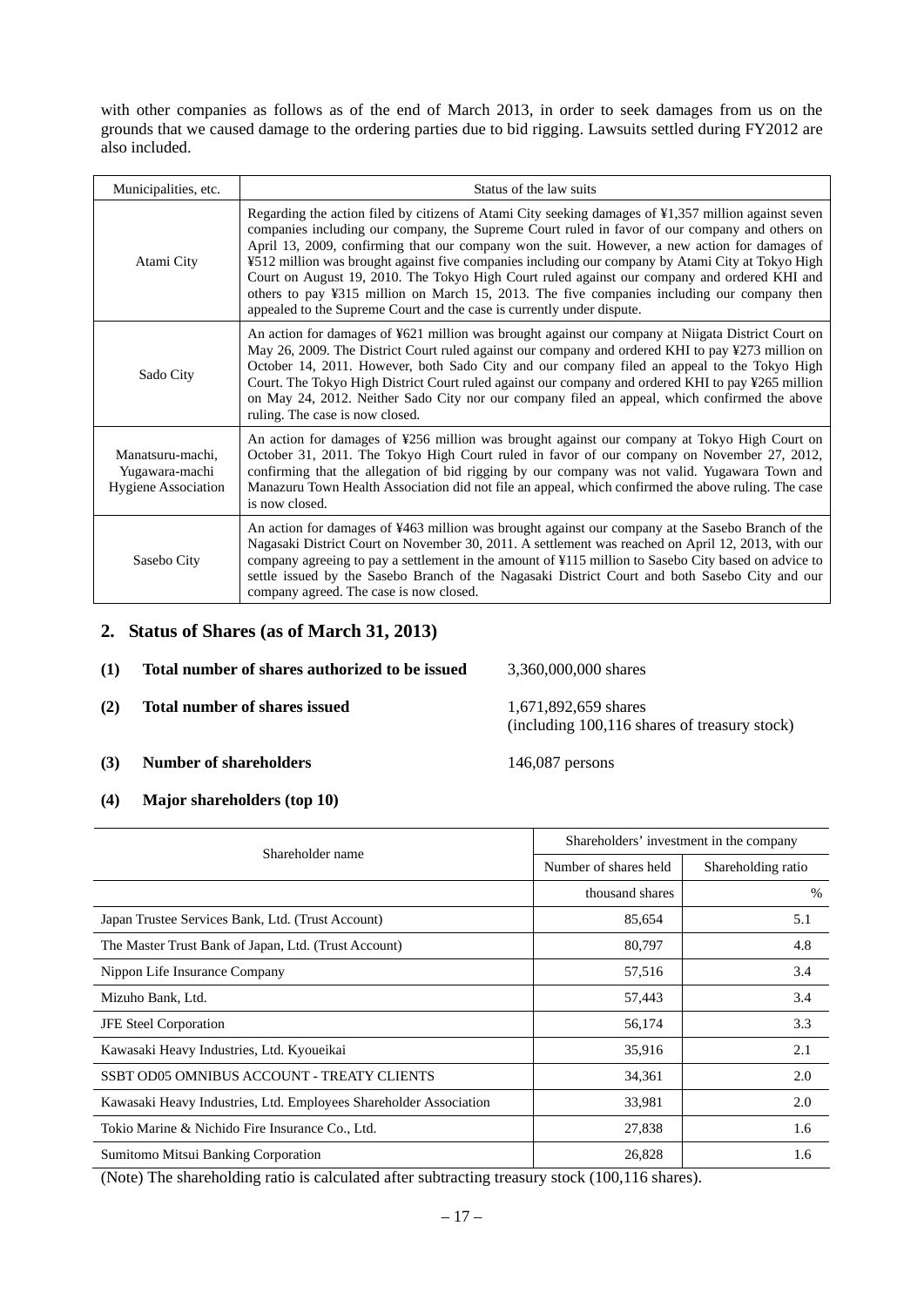## **3. Company Share Options**

- **(1) Share options held by company officers at the end of the fiscal year under review** Not applicable.
- **(2) Share options delivered to employees, etc. during the fiscal year under review** Not applicable.
- **(3) Other important matters concerning share options, etc.**  Not applicable.

## **4. Company Officers**

### **(1) Directors and Corporate Auditors**

|        | Position                           | Name                 | Areas of Responsibility within the Company and other<br>significant concurrent positions                                                                                                                         |
|--------|------------------------------------|----------------------|------------------------------------------------------------------------------------------------------------------------------------------------------------------------------------------------------------------|
|        | Chairman of the<br><b>Board</b>    | Tadaharu Ohashi      | Chairman, The Kobe Chamber of Commerce and Industry<br>Vice Chairman, Kansai Economic Federation                                                                                                                 |
| *      | President                          | Satoshi Hasegawa     |                                                                                                                                                                                                                  |
| $\ast$ | Senior Executive Vice<br>President | Masashi Segawa       | Assistant to the President, in charge of Marketing Division,<br>Procurement Division and Corporate Technology Division                                                                                           |
| $\ast$ | Senior Executive Vice<br>President | Mitsutoshi Takao     | Assistant to the President, in charge of Corporate Planning<br>Division, Finance & Accounting Division, CSR Division,<br>Personnel & Labor Administration Division and General<br><b>Administration Division</b> |
| *      | <b>Senior Vice President</b>       | Nobumitsu Kambayashi | President, Ship & Offshore Structure Company, Chairman,<br>Nantong COSCO KHI Ship Engineering Co., Ltd.                                                                                                          |
| *      | Senior Vice President              | Kyohei Matsuoka      | President, Rolling Stock Company                                                                                                                                                                                 |
| *      | Senior Vice President              | Hiroshi Takata       | President, Motorcycle & Engine Company                                                                                                                                                                           |
| *      | Senior Vice President              | Shigeru Murayama     | President, Aerospace Company                                                                                                                                                                                     |
| *      | Senior Vice President              | Makoto Sonoda        | President, Precision Machinery Company                                                                                                                                                                           |
| $\ast$ | Senior Vice President              | Joji Iki             | President, Gas Turbine & Machinery Company                                                                                                                                                                       |
|        | Senior Vice President              | Masahiko Hirohata    | General Manager, Corporate Planning Division                                                                                                                                                                     |
| $\ast$ | Senior Vice President              | Eiji Inoue           | President, Plant & Infrastructure Company                                                                                                                                                                        |
|        | Senior Vice President              | Yoshinori Kanehana   | General Manager, Marketing Division                                                                                                                                                                              |
|        | Corporate Auditor                  | Tatsuyoshi Ogushi    | (Standing)                                                                                                                                                                                                       |
|        | Corporate Auditor                  | Yuji Murakami        | (Standing)                                                                                                                                                                                                       |
|        | Corporate Auditor                  | Kenzo Doi            | Attorney, Outside Corporate Auditor of World Co., Ltd.                                                                                                                                                           |
|        | Corporate Auditor                  | Michio Oka           |                                                                                                                                                                                                                  |

(Notes) 1. \* means a Representative Director.

- 2. Corporate Auditors Kenzo Doi and Michio Oka are both Outside Corporate Auditors.
- 3. Corporate Auditor Michio Oka is an Independent Officer.
- 4. Mr. Jiro Noguchi, formerly Senior Vice President of KHI, has been appointed as Outside Corporate Auditor of Kawasaki Kisen, to which Mr. Michio Oka belonged. Kawasaki Kisen owns a total of 1.03% of the outstanding shares in KHI. Meanwhile, KHI owns a total of 0.31% of the outstanding shares in Kawasaki Kisen, and 3.19% of the voting rights of the outstanding shares in Kawasaki Kisen, which are held by Trust & Custody Services Bank, Ltd. (Kawasaki Heavy Industries, Ltd. retirement benefit trust account re-entrusted by Mizuho Trust and Banking Co., Ltd.). However, Kawasaki Kisen is not a company of KHI Group. In addition, although Kawasaki Kisen is a business partner of KHI mainly in ship-related transactions, the annual average transactions between the Kawasaki Kisen Group and KHI Group for the most recent five fiscal years account for less than 2% of the total annual average sales each for the Kawasaki Kisen Group and KHI Group over the corresponding period. Consequently, we have determined that there is no issue as regards to the independence of Mr. Michio Oka and he is therefore suitable as an independent officer.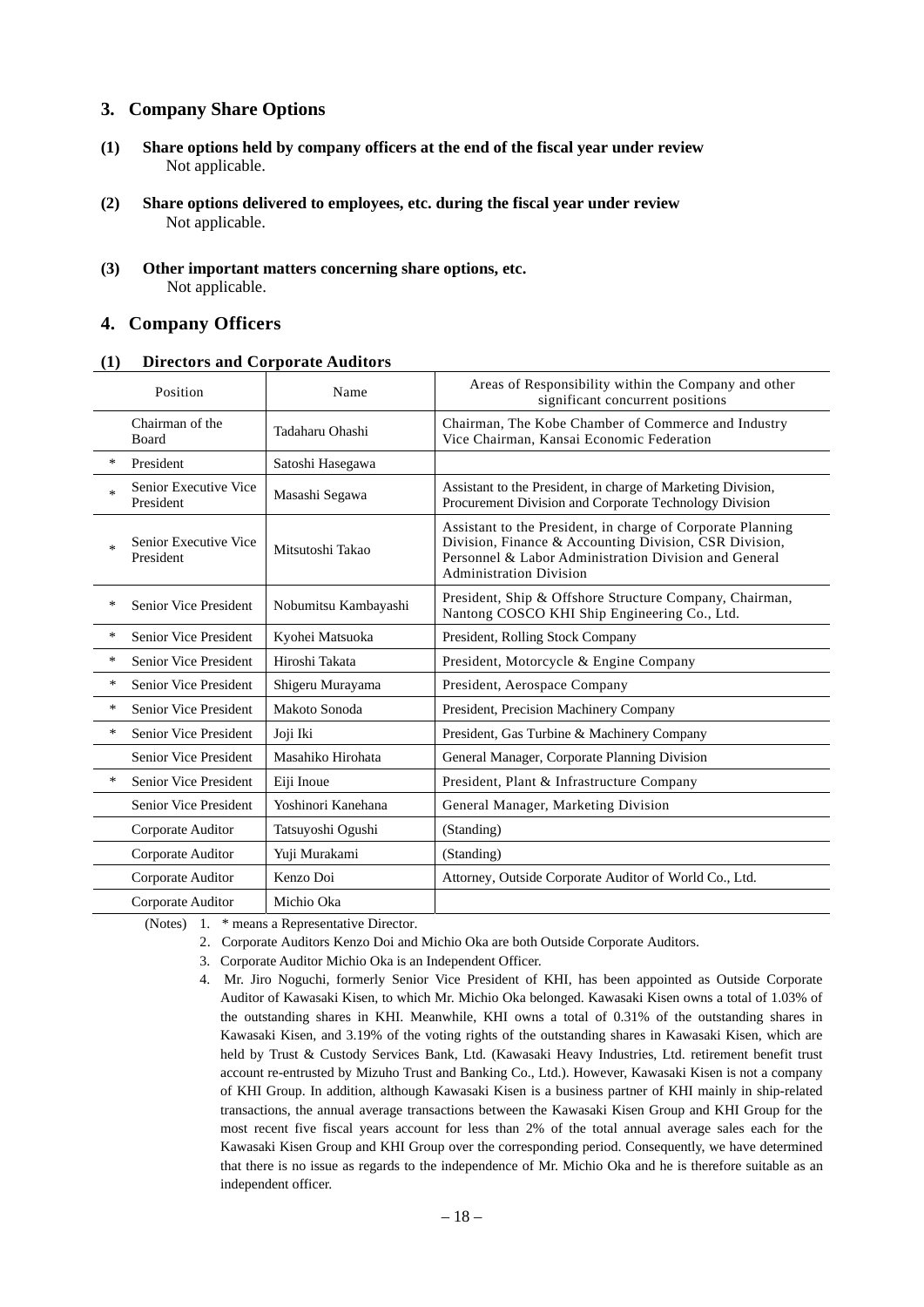- 5. Both Yuichi Asano and Toshikazu Hayashi, Directors, have resigned during the relevant business year with the conclusion of the 189th Ordinary General Meeting of Shareholders.
- 6. As of April 1, 2013, the Director positions have changed: Masashi Segawa, formerly Senior Executive Vice President (Representative Director), and Nobumitsu Kambayashi, formerly Senior Vice President (Representative Director), have become Directors.
- 7. Yuji Murakami, Corporate Auditor, who has many years of experience with administration and accounting operations at our company, has substantial knowledge about finance and accounting matters.

8. Executive Officers as of April 1, 2013 are as follows.

| Position                        | Name                | Areas of Responsibility within the Company                                                                                                                                                                                       |
|---------------------------------|---------------------|----------------------------------------------------------------------------------------------------------------------------------------------------------------------------------------------------------------------------------|
| President                       | Satoshi Hasegawa    |                                                                                                                                                                                                                                  |
| Senior Executive Vice President | Mitsutoshi Takao    | Assistant to the President, in charge of Corporate Planning<br>Division, Finance & Accounting Division, CSR Division,<br>Personnel & Labor Administration Division , General<br>Administration Division and Procurement Division |
| Senior Vice President           | Kyohei Matsuoka     | President, Rolling Stock Company                                                                                                                                                                                                 |
| Senior Vice President           | Hiroshi Takata      | President, Motorcycle & Engine Company                                                                                                                                                                                           |
| Senior Vice President           | Shigeru Murayama    | President, Aerospace Company                                                                                                                                                                                                     |
| Senior Vice President           | Makoto Sonoda       | President, Precision Machinery Company                                                                                                                                                                                           |
| Senior Vice President           | Joji Iki            | President, Gas Turbine & Machinery Company                                                                                                                                                                                       |
| Senior Vice President           | Masahiko Hirohata   | General Manager, Corporate Planning Division                                                                                                                                                                                     |
| Senior Vice President           | Eiji Inoue          | President, Plant & Infrastructure Company                                                                                                                                                                                        |
| Senior Vice President           | Yoshinori Kanehana  | General Manager, Marketing Division                                                                                                                                                                                              |
| Managing Executive Officer      | Minoru Makimura     | General Manager, Corporate Technology Division                                                                                                                                                                                   |
| Managing Executive Officer      | Akio Murakami       | President, Ship & Offshore Structure Company                                                                                                                                                                                     |
| Managing Executive Officer      | Masahiro Ibi        | Deputy General Manager, Marketing Division                                                                                                                                                                                       |
| <b>Executive Officer</b>        | Takeshi Sugawara    | Deputy General Manager, Corporate Technology Division (in<br>charge of Manufacturing Improvement)                                                                                                                                |
| <b>Executive Officer</b>        | Shinsuke Tanaka     | Deputy General Manager, Corporate Planning Division. (In<br>charge of special matters)                                                                                                                                           |
| <b>Executive Officer</b>        | Yoshizumi Hashimoto | General Manager, CSR Division                                                                                                                                                                                                    |
| <b>Executive Officer</b>        | Takafumi Shibahara  | General Manager, Personnel & Labor Administration Division                                                                                                                                                                       |
| <b>Executive Officer</b>        | Minoru Akioka       | General Manager, Finance & Accounting Division                                                                                                                                                                                   |
| <b>Executive Officer</b>        | Yukinobu Kono       | Deputy General Manager, Corporate Technology Division and<br>General Manager, System Technology Development Center                                                                                                               |
| <b>Executive Officer</b>        | Masafumi Nakagawa   | General Manager, Marketing & Sales Division, Motorcycle &<br><b>Engine Company</b>                                                                                                                                               |
| <b>Executive Officer</b>        | Atsuhiko Yamanaka   | General Manager, Procurement Division                                                                                                                                                                                            |
| <b>Executive Officer</b>        | Kaoru Kawabe        | General Manager, Kobe Shipyard, Ship & Offshore Structure<br>Company                                                                                                                                                             |
| <b>Executive Officer</b>        | Kazuo Hida          | Vice President and General Manager, Engineering Division,<br>Precision Machinery Company                                                                                                                                         |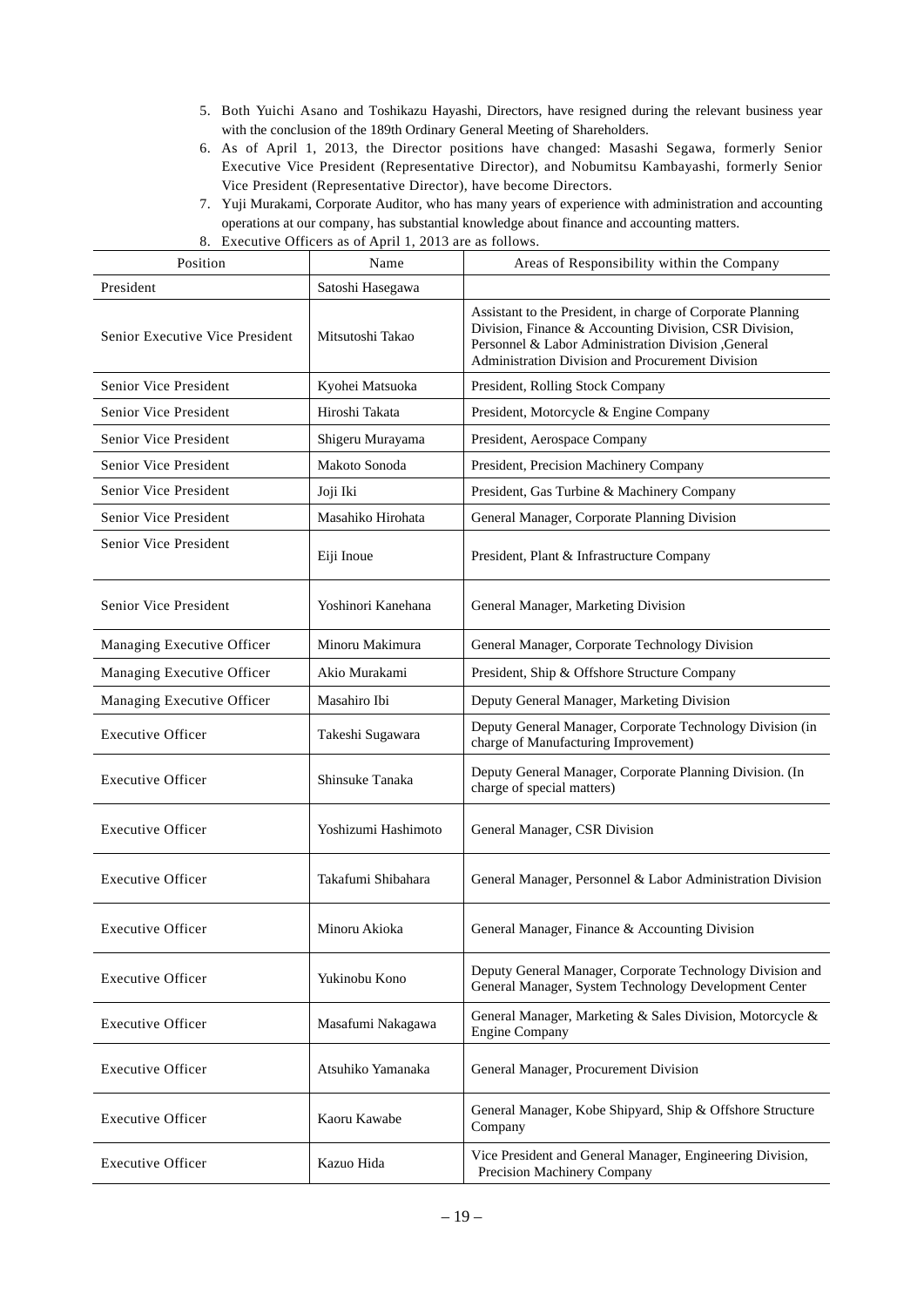| <b>Executive Officer</b> | Makoto Ogawara     | Vice President, Rolling Stock Company                                                                                                                   |
|--------------------------|--------------------|---------------------------------------------------------------------------------------------------------------------------------------------------------|
| <b>Executive Officer</b> | Yugo Nakagami      | Overall administration of Marketing & Sales Division, Tokyo<br>Engineering Department and Chinese JV business, Plant &<br><b>Infrastructure Company</b> |
| <b>Executive Officer</b> | Hirokazu Komaki    | General Manager, Engineering Division, Aerospace Company                                                                                                |
| <b>Executive Officer</b> | Shiro Nakabayashi  | General Manager, General Administration Division                                                                                                        |
| <b>Executive Officer</b> | Munenori Ishikawa  | Vice President, Aerospace Company                                                                                                                       |
| <b>Executive Officer</b> | Toshiyuki Kuyama   | General Manager, Gas Turbine Division, Gas Turbine &<br>Machinery Company                                                                               |
| <b>Executive Officer</b> | Shigehiko Kiyama   | General Manager, Supply Chain Division, Motorcycle &<br><b>Engine Company</b>                                                                           |
| <b>Executive Officer</b> | Kenji Tomida       | General Manager, Planning & Control Division, Ship &<br><b>Offshore Structure Company</b>                                                               |
| <b>Executive Officer</b> | Genichi Abe        | General Manager, Project Division and in charge of special<br>matters, Ship & Offshore Structure Company                                                |
| <b>Executive Officer</b> | Kazuo Ota          | General Manager, Corporate Planning Division, Aerospace<br>Company                                                                                      |
| <b>Executive Officer</b> | Masami Maeda       | General Manager, Project Division, Precision Machinery<br>Company                                                                                       |
| <b>Executive Officer</b> | Hiroji Iwasaki     | Rolling Stock Company (in charge of and having control over<br>North American operation, seconded to Kawasaki Rail Car,<br>Inc.)                        |
| <b>Executive Officer</b> | Koji Kadota        | Deputy General Manager, Corporate Technology Division and<br>General Manager, Technical Institute                                                       |
| <b>Executive Officer</b> | Yasuhiko Hashimoto | General Manager, Robot Division, Precision Machinery<br>Company                                                                                         |
| <b>Executive Officer</b> | Tatsuya Watanabe   | Senior Manager, Energy Plants Engineering Division, Plant &<br><b>Infrastructure Company</b>                                                            |
| <b>Executive Officer</b> | Takeshi Ohata      | General Manager, Machinery Division, Gas Turbine &<br><b>Machinery Company</b>                                                                          |

## **(2) Compensation to Directors and Corporate Auditors**

| Directors 15 persons         | ¥739,919 thousand                                                               |
|------------------------------|---------------------------------------------------------------------------------|
| Corporate Auditors 5 persons | ¥88,080 thousand                                                                |
| Total 20 persons             | ¥827,999 thousand (of which ¥17,280 thousand to two Outside Corporate Auditors) |

(Notes) The maximum amount of remuneration for the Directors is ¥1,200 million per year (as resolved at the 189th Ordinary General Meeting of Shareholders held on June 27, 2012). The maximum amount of remuneration for the Corporate Auditors is ¥8 million (which was resolved at the 170th Ordinary General Meeting of Shareholders held on June 29, 1993).

#### **(3) Outside Officers**

**(i) Concurrent Director positions at other companies and the relationship between our company and said companies** 

Not applicable.

**(ii) Concurrent positions held as Outside Officer at other companies and the relationship between our company and said companies** 

Corporate Auditor, Kenzo Doi concurrently holds a position as an Outside Corporate Auditor at World Co., Ltd. Our company does not have any dealings or other special relationship with this company.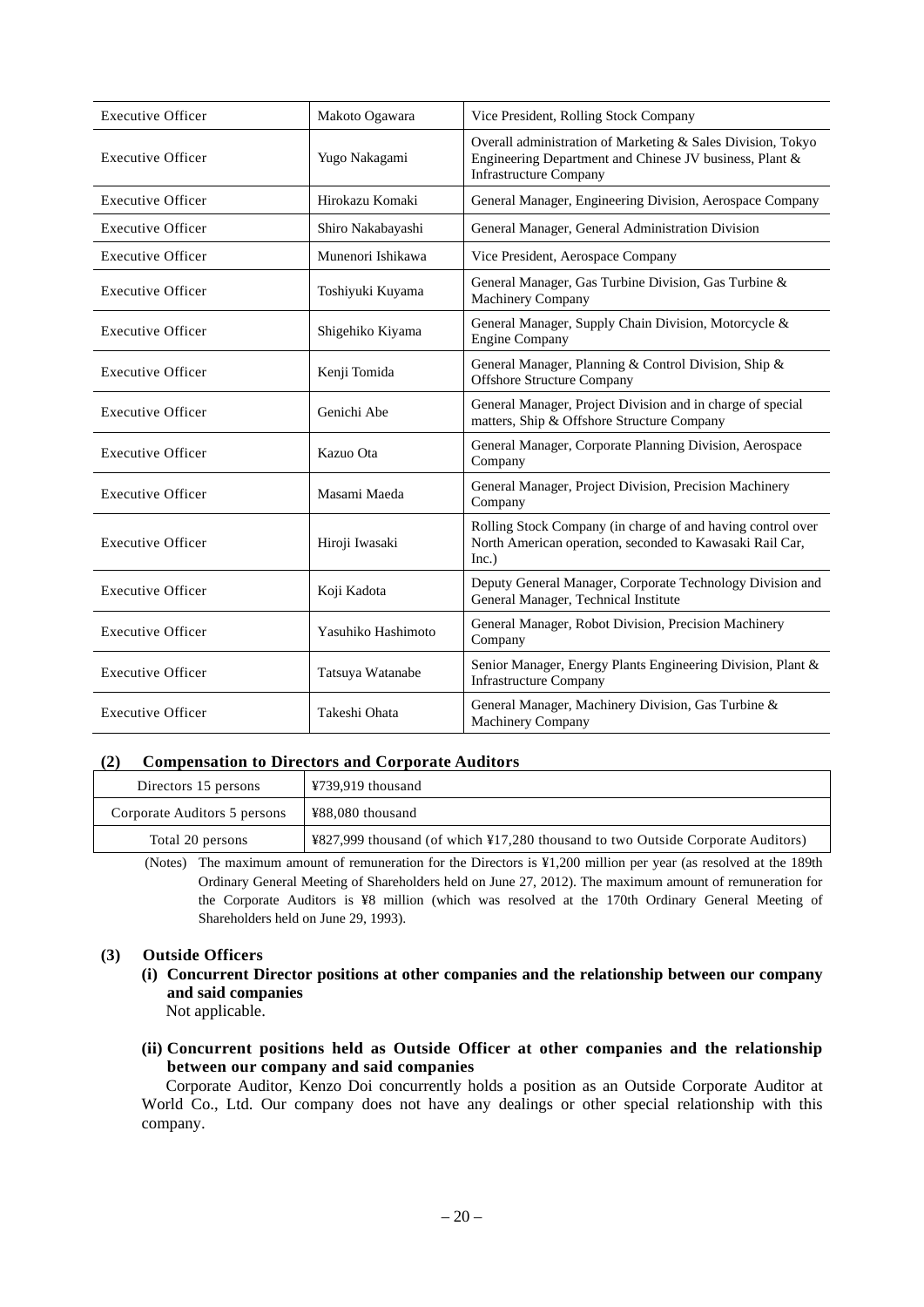## **(iii) Relationships between the company or specific related business operators and Directors and employees, etc.**

Not applicable.

### **(iv) Main activities during the business year**

### **Attendance and comments at Board of Directors Meetings and Board of Corporate Auditors meetings**

Kenzo Doi, Corporate Auditor, attended all of the 13 Board of Directors Meetings, and all of the 17 Board of Corporate Auditors meetings held during the business year, and mainly made comments based on his expert standpoint as an attorney.

Michio Oka, Corporate Auditor, attended all of the 13 Board of Directors Meetings, and all of the 17 Board of Corporate Auditors meetings held during the business year, and mainly made comments based on his experience as a company manager.

## **(v) Overview of provisions in contracts for limitation of liability**

The company has concluded contracts for limitation of liability with Corporate Auditors Kenzo Doi and Michio Oka, pursuant to the provisions of Article 427 Paragraph 1 of Japan's Companies Act. The liability under said contract shall be limited to either an amount of ¥10 million, or an amount specified by law, whichever is higher.

## **5. Accounting Auditors**

- **(1) Accounting Auditor's Name**  KPMG AZSA LLC
- **(2) Accounting Auditors' Compensation, etc., for the fiscal year under review (i) Accounting Auditors' Compensation, etc., for the fiscal year under review**

¥162,540 thousand

**(ii) Cash and Other Profits Payable by the Company or its Subsidiaries to Accounting Auditors** 

¥222,390 thousand

(Note) Under the audit agreement between the Company and its Accounting Auditors, compensation for audits pursuant to the Companies Act and audits pursuant to the Financial Instruments and Exchange Act are not separated, and otherwise cannot be separated. Consequently, the above amounts reflect total compensation.

## **(3) Details of Non-audit Services**

IFRS advisory services, Procedures relating to the confirmation of balances of certain accounts submitted to the authorities concerned to proceed liquidation of receivables and so forth.

## **(4) Policy Regarding Determination of Termination or Nonrenewal of Appointment of Accounting Auditors**

Where the Accounting Auditor violates or contravenes laws such as the Companies Act and Certified Public Accountant Act, and where it is determined acts have been committed which go against public order and morality, the Board of Corporate Auditors shall consider whether to terminate or not renew the Accounting Auditors based on those facts, and make a decision in accordance with the Board of Corporate Auditors Regulations. Where the Board of Corporate Auditors determines that it is appropriate to terminate or not renew the appointment of Accounting Auditors, it will request the Board of Directors to terminate the Accounting Auditors' appointment, or put forward a proposal at the General Meeting of Shareholders to not renew the appointment of the Accounting Auditors, and the Board of Directors shall discuss the matter.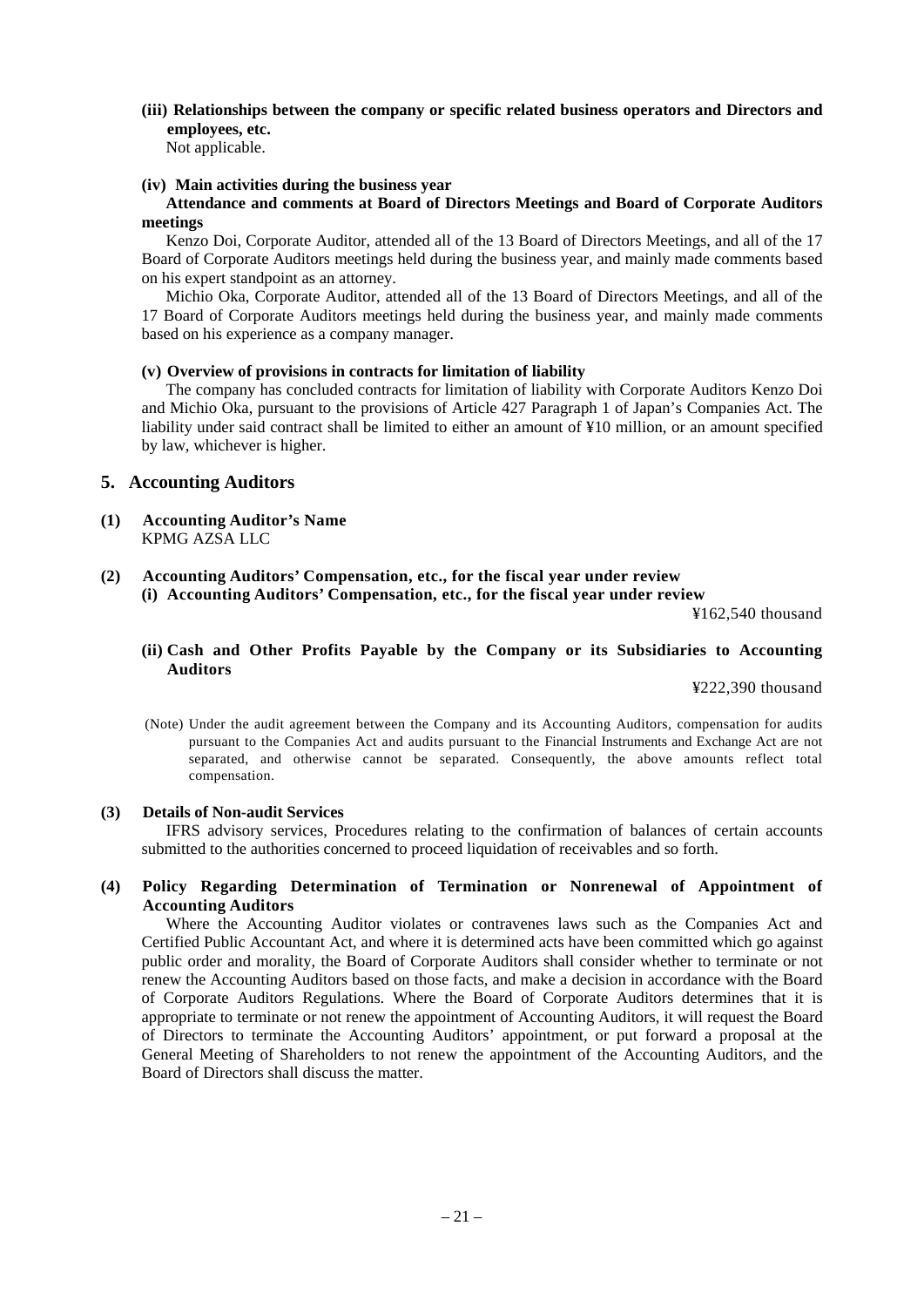## **6. System to ensure that Directors' execution of duties complies with laws and the Articles of Incorporation and other systems to ensure proper execution of business**

A resolution was made with respect to the company's internal control systems, pursuant to the Companies Act, at the Board of Directors Meeting of May 24, 2006 regarding confirmation of the basic policies and status of established internal control systems, and henceforth whenever there are organizational changes or changes to internal regulations, resolutions are made again at Board of Directors Meetings. The overview thereof is as follows. In addition, KHI conducts year-end assessment of the operation status of resolved internal control systems to ensure proper operation and provides reports to the Board of Directors.

#### **I. Basic policy for developing a system for internal controls**

KHI Group develops and maintains systems for internal controls to establish systems to ensure formation of proper organizational structures, development of company rules and regulations, dissemination of information and proper execution of operations; since KHI's management philosophy, which is indicated in our Group Mission (missions and roles which must be carried out) **"Kawasaki, working as one for the good of the planet" (Enriching lifestyles and helping safeguard the environment: Global Kawasaki)**, "Kawasaki Value", the "The Kawasaki Group Management Principles" and "The Kawasaki Group Code of Conduct"; is embodied in each and every officer and employee of our Group. KHI strives to improve its internal controls by constantly reviewing them, and in doing so improves the efficiency and lawfulness of company systems which contribute to the Group's sound and sustained growth.

#### **II. Development of internal control systems**

KHI has established the following internal control systems and is streamlining, maintaining, and improving them. Going forward, KHI will review them as necessary, taking into account such factors as changes in the company's operating environment.

- 1. Internal control systems concerning Directors and employees
	- (1) Systems to ensure that Directors' and employees' execution of duties are compliant with laws and the Articles of Incorporation
		- 1) We established KHI Corporate Ethics Regulations, and are thoroughgoing in ensuring compliance with laws and the Articles of Incorporation and other KHI regulations and policies, and bind KHI's directors and employees to: "put ethics regulations into practice as corporate citizens", "respect individuals and individual rights and prohibit discrimination", "promote protection of the environment", "comply with laws and social rules", and "use proper accounting practices and ensure reliability of financial reports" (hereinafter, "Fundamental Principles of Corporate Ethics).
		- 2) According to the Internal Controls Management Regulations, we appropriately manage the system to promote measures, with the President as the chief executive of internal controls and General Manager of each division as the manager in charge of internal controls, and deliberate and make decisions on policies and measures at Management Committee, which are designed to streamline, maintain, and improve internal control systems, in order to ensure the appropriateness of business operations by achieving objectives such as effective and efficient business operations, reliable financial reporting, compliance with laws, and safeguarding of assets. Based on the roles and responsibilities given to Executive Officers, officers, and employees, we manage internal control systems in a unified way.
		- 3) According to the Company-wide CSR Committee Regulations and the CSR Committee Rules for Business Divisions, we deliberate and make decisions on policies and measures, under the governance of the President, for the Company-wide CSR Committee and the CSR Committee for Business Divisions (consisting of officers and employees) to comply with the Fundamental Principles of Corporate Ethics stipulated in KHI Corporate Ethics Regulations, and to take thoroughgoing compliance initiatives for KHI Group. We continue to improve understanding and awareness of compliance through ongoing education and training activities for various types of legal compliance and also monitor operational status.
		- 4) According to the Compliance Reporting and Consultation System Regulations, we work to enhance compliance systems by managing the internal whistleblower system to report information regarding compliance breaches in cases where it is difficult to correct compliance breaches through ladders or concerned divisions.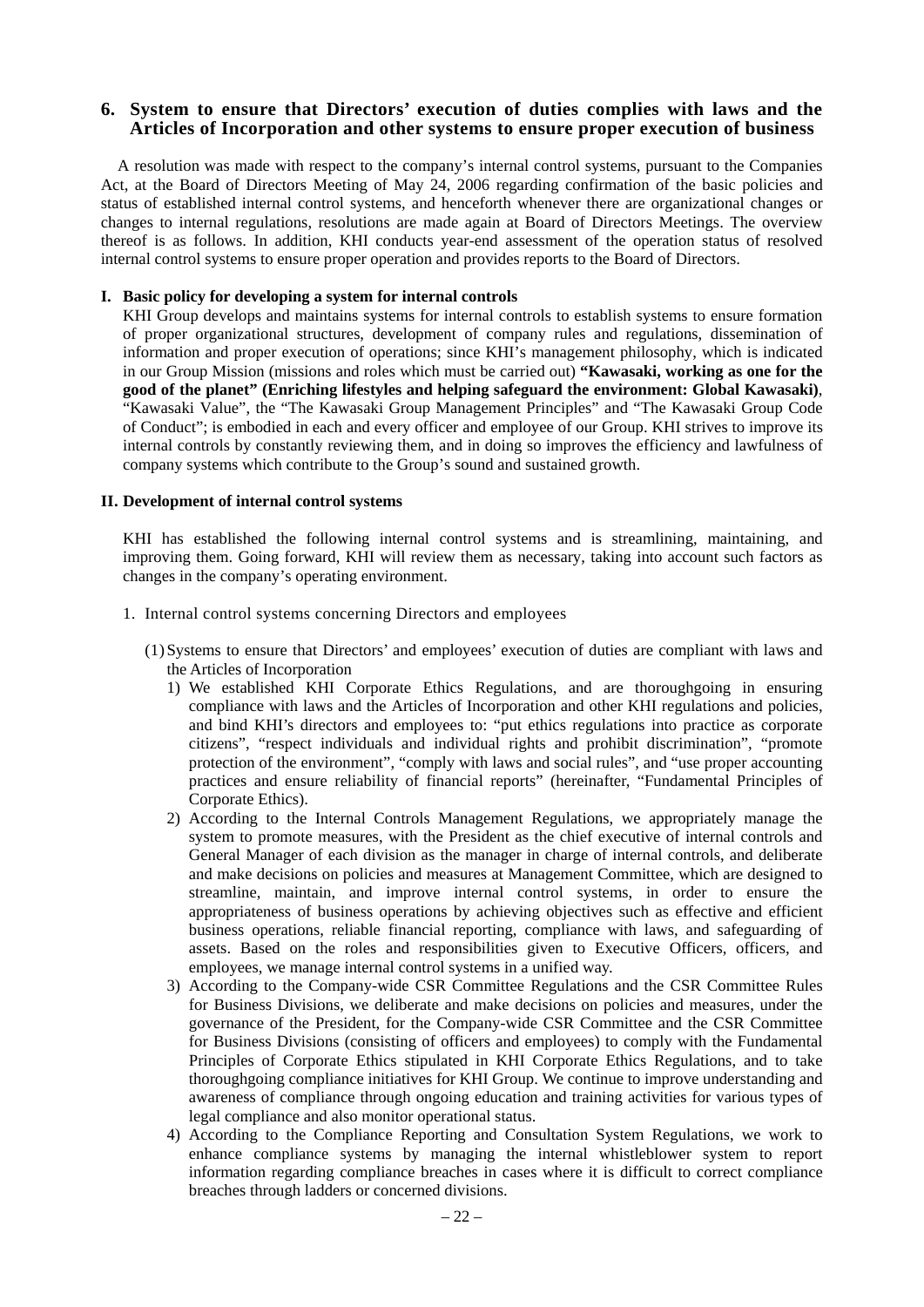- 5) Executive Officers who are delegated to execute business operations are appointed at Board of Directors Meetings, and while Executive Officers are delegated to execute business operations, a Director who does not concurrently serve as an Executive Officer and an Independent Officer established by the Tokyo Stock Exchange are appointed to enhance the supervisory and monitoring functions of the Board of Directors for overall management.
- 6) According to the Internal Controls Regulations, we ensure the appropriateness of business operations through business audits conducted by the Auditing Department.
- 7) Based on our Basic Policy on Internal Controls over Financial Reporting, we establish internal controls over financial reporting and appropriately carry out evaluation and assessment thereof to ensure the reliability of financial reporting.
- (2) Systems for storage and management of information related to Directors' execution of duties
	- 1) Information pertaining to Directors' execution of duties (meeting minutes, decision making records and appurtenant materials, account books, account invoices and other information) shall be appropriately stored and managed in accordance with Document Handling Regulations and other related policies and regulations. The information shall be made accessible at any time to Directors, Corporate Auditors and employees nominated thereby.
	- 2) With respect to protection of confidential information, we have established a Rules for Handling Corporate Secrets, and with respect to personal information we have established Regulations for Protecting Personal Information to ensure appropriate handling is thoroughly observed, and we ensure enforcement thereof through such measures as inspections and business audits, which are carried out according to methods stipulated in the regulations.
- (3) Systems for management of risk of loss
	- 1) According to the Risk Management Regulations, with the President as the chief executive of risk management and General Manager of each division as manager in charge of risk management, we grasp the assumed risk in detail using a unit of measurement common to the entire Group, and appropriately manage the risk management system, which is designed to avoid or minimize risk or losses caused by such risk.
	- 2) With respect to risks pertaining to management strategies, risk analysis and consideration of countermeasures shall be conducted in advance by the concerned divisions in accordance with the Regulations of Board of Directors, the Management Committee Regulations and the Approval Regulations, and deliberations and decision making regarding those risks shall be carried out at Board of Directors Meetings or Management Committees in accordance with those regulations. We also implement appropriate risk management for major projects that have a significant impact on business operations, in accordance with the Major Project Risk Management Regulations particularly.
	- 3) As a measure to be taken when risk becomes evident, according to the Crisis Management Regulations, we articulate codes of conduct in event of emergencies, and also appoint persons in charge of crisis management at each place of business to appropriately manage the system, which is designed to minimize losses. In particular, in anticipation of the occurrence of disasters, including large-scale earthquake and pandemic diseases, we specify important operations to which priority should be given to ensure the continuation or recovery of the operations in order to minimize the impact on business and formulate a business continuity plan to shorten the length of time until recovery.
- (4) Systems to ensure efficient execution of Directors' duties
	- 1) Based on KHI Group's role and objectives as articulated in the Kawasaki Group Mission Statement, we share final goals for the future by setting forth a long-term vision for each business division in the Medium-Term Business Plan.
	- 2) To attain the goals set forth in the Kawasaki Group Mission Statement and the long-term vision ("Kawasaki Business Vision 2020"), we have formulated a Medium-Term Business Plan and a Short-Term Business Plan, and have determined goals at each organization level based on these plans. We have also established performance goals for each officer and employee, and work on activities that articulate goals to be achieved. Furthermore, by conducting regular reviews of these respective plans and goals, we aim to secure a system that enables more appropriate and efficient execution of business operations.
	- 3) We have stipulated matters such as division of roles and authority for executing business operations and lines of responsibility and chains of command, and so forth, in regulations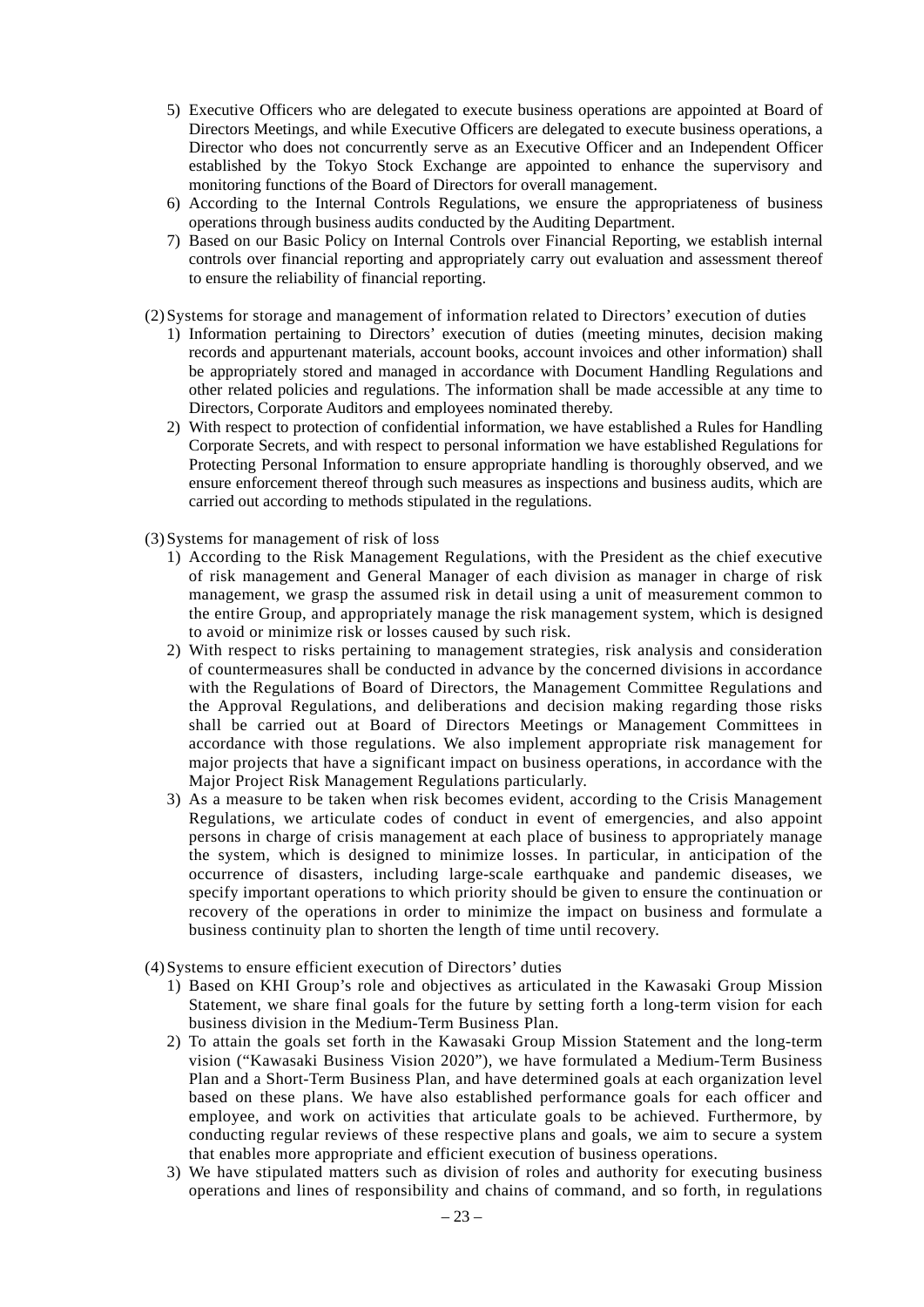such as the Rules for Managing Segregation of Business Operations and the Approval Regulations, in order to clarify the authority and limits of discretion of officers and employees. According to the Executive Officers Regulations, Executive Officers are appointed based on a resolution passed at Board of Directors Meetings to clarify the "Systems for Execution of Business Operations." As a result of appropriately managing these systems, we aim to efficiently execute business operations in each business and function area.

- 4) We have established Management Committee, which act as a deliberative organ to support the Board of Directors Meetings' resolutions and the President's decision making, to ensure efficient execution of duties by Board Members through discussions at Management Committees. Furthermore, we hold Executive Officers Committee Meeting for all Executive Officers to ensure familiarity and a common understanding of management strategies and plans.
- 5) According to the company system, each business division makes decisions on its own under delegated authority and responsibility, and executes flexible business operations to adapt to changes in the environment.
- 2. Internal controls systems in the company group
	- Systems to ensure proper business execution within the company group which is composed of the company and subsidiaries
	- 1) With respect to the management at each company within our Group, while respecting the autonomy thereof, we ensure the appropriateness of business operations as a whole by KHI and each company within our Group sharing the basic philosophy and vision indicated in the Kawasaki Group Mission Statement and the Medium-Term Business Plan, and so forth.
	- 2) According to the Internal Controls Management Regulations, we govern internal controls of our subsidiaries and affiliates from the perspective of the parent company and appropriately manage the system to ensure the appropriateness of business operations by achieving objectives such as the effectiveness and efficiency of business operations, reliability of financial reporting, compliance with laws and safeguarding of assets as a whole group.
	- 3) We implement controls as shareholders of subsidiaries and affiliates through the execution of voting rights at the General Meeting of Shareholders, and also implement controls over important decisions, and so forth, concerning the operation of subsidiaries and affiliates through the Subsidiaries and Affiliates Regulations and the Approval Regulations. Specifically, we carry out management supervision and monitoring by dispatching non-full-time Directors and non-full-time Corporate Auditors to subsidiaries, and also through the establishment of the Subsidiaries & Affiliates Control Department which presides over subsidiaries to clarify the roles of each company, we secure appropriate Group business management systems. Furthermore, according to the Internal Regulations for Non-full-Time Officers of Subsidiaries and Affiliates, we also carry out education and training for non-full-time officers dispatched from KHI.
	- 4) The Auditing Department, which presides over Group internal audits, ensures the appropriateness of operations and prevents unfair transactions between Group companies through business audits and assessment of internal controls over financial reporting at KHI and subsidiaries.
	- 5) According to the Company-wide CSR Committee Regulations, we deliberate strategies and policies and measures concerning the Fundamental Principles of Corporate Ethics and compliance as the entire KHI Group, and secure systems to check operational status.
- 3. Internal controls systems for ensuring appropriate audits by Corporate Auditors
	- (1) Systems for employees in cases where the Corporate Auditor requests appointment of employees to assist with the Corporate Auditor's duties
		- We allocate the required staff (to the Corporate Auditor) according to the Corporate Auditors' requests.
	- (2) Systems to ensure employees who assist with the Corporate Auditors duties are independent from Directors.
		- The person employed to assist with the duties of the Corporate Auditor (assistant of the Corporate Auditor) shall follow the Corporate Auditor's directions and orders, and the consent of the Corporate Auditor is required in relation to the hiring or firing of the staff.
	- (3) Systems for Directors and employees to report to the Board of Corporate Auditors and other systems for reports to the Board of Corporate Auditors.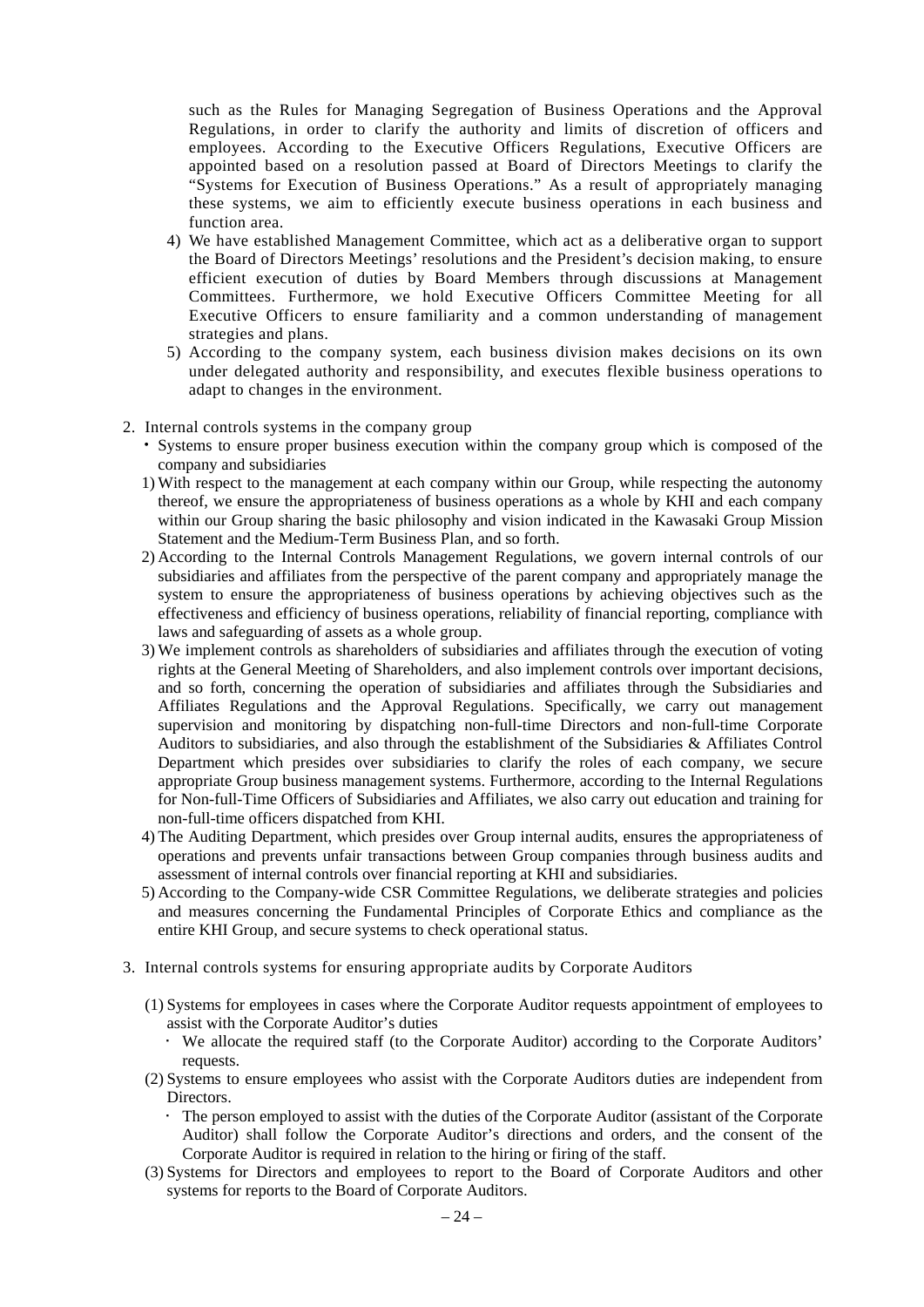- 1) Corporate Auditors attend Board of Directors Meetings, Management Committee, Executive Officers Committee and company-wide meetings, including Company-wide CSR Committees and Company-wide Risk Management Committees; at these meetings, Directors and employees provide reports concerning important matters about company management and business operations, including matters regarding compliance, risk management and internal controls, and the status of execution of duties. Furthermore, Directors shall immediately report to the Board of Corporate Auditors when discovering that there is a risk of the company suffering significant damages.
- 2) Employees shall, in accordance with the Approval Regulations, report to the Corporate Auditor regarding the execution of business operations by circulation of internal memos.
- 3) The Auditing Department and Accounting Auditors from time to time report to, and exchange information with Corporate Auditors regarding the status of audits on each place of business and Group companies.
- (4) Other systems to ensure the effective conduct of audits by the Board of Corporate Auditors
	- 1) Directors and Corporate Auditors regularly hold meetings to ensure mutual understanding, and the Corporate Auditor also attends important meetings such as Board of Directors Committee and Management Committee, and directly expresses his/her opinion regarding Directors' execution of duties.
	- 2) Directors promote collaboration between Corporate Auditors and the Auditing Department, and cooperate to establish systems which enable greater effectiveness in the conduct of audits.
	- 3) Matters concerning the election of Corporate Auditors and their remuneration, and so forth, are determined in accordance with laws and the Articles of Incorporation, by obtaining the consent of Corporate Auditors, or approval of the Board of Corporate Auditors.
- 4. Basic stance on expulsion of anti-social forces and countermeasures

Because our Group resolutely refuses to comply with any unreasonable demands from anti-social forces, and works to cut off all relations with anti-social forces, we distribute the "Compliance Guidebook" to all employees. Paragraph 1 of the Guidebook prohibits "giving favors to anti-social forces," and lists specific examples of prohibited acts. We work to ensure that employees are thoroughly familiar with the matters contained in the Compliance Guidebook by conducting training, and so forth, and do not merely distribute the guidebook.

Furthermore, with respect to internal systems, we have established a department in headquarters which is responsible for overseeing handling of expulsion of anti-social forces, established close cooperation with external specialized organizations such as the police force, and in collaboration with concerning departments we systematically handle unreasonable requests from anti-social forces.

~~~~~~~~~~~~~~~~~~~~~~~~~~~~~~~~~~~~~~~~~~~~~~~~~~~~~~~~~~~~~~~~~~~~~~~~~~~~~~ (Note) Amounts in this Business Report are rounded down to the nearest unit.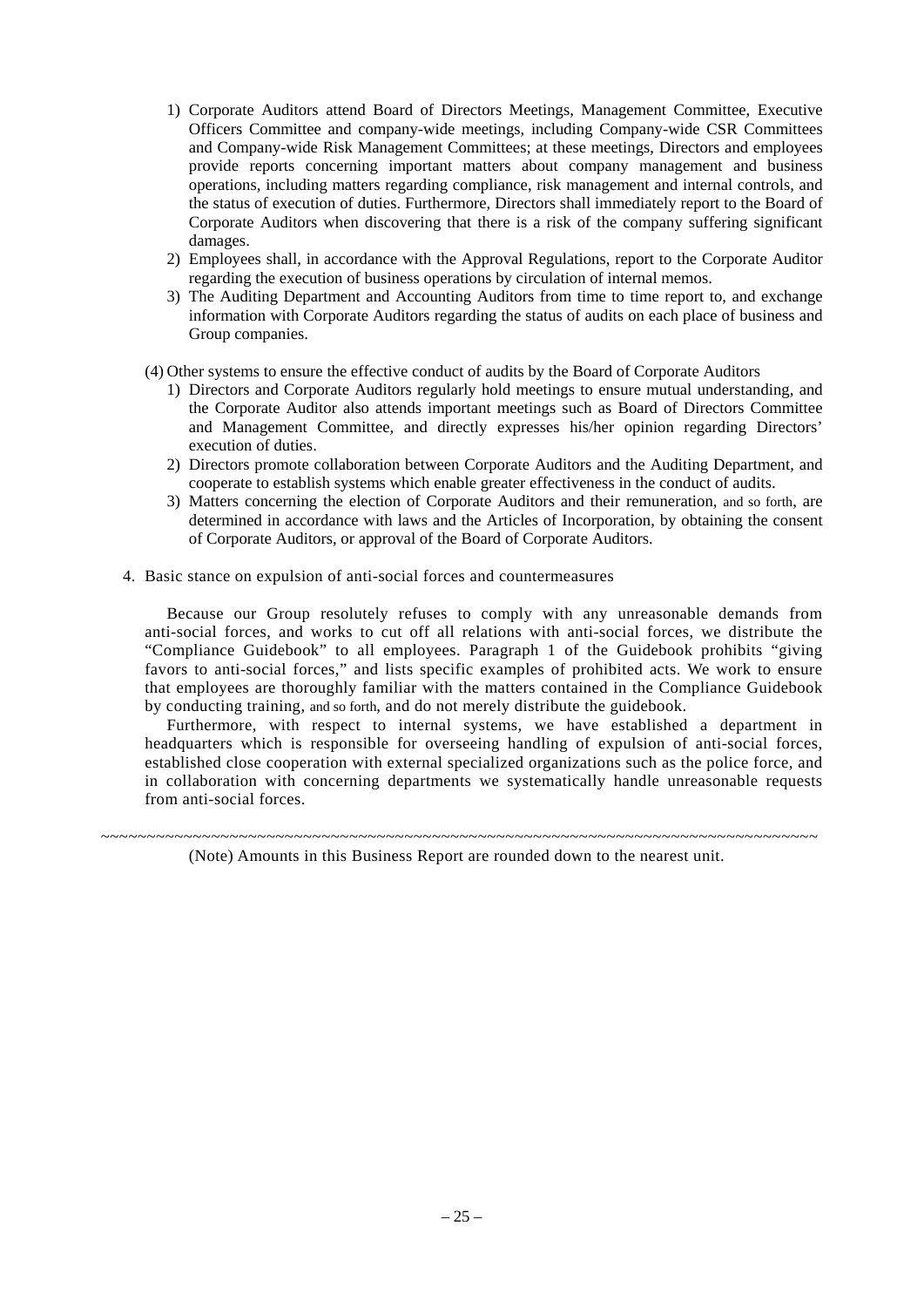# **Consolidated Balance Sheet**

 $(As of March 31, 2013)$ 

| Description                        | Amount    | Description                                    | Amount    |
|------------------------------------|-----------|------------------------------------------------|-----------|
| (Assets)                           |           | (Liabilities)                                  |           |
| Current assets                     | 1,016,813 | <b>Current liabilities</b>                     | 782,540   |
| Cash on hand and in banks          | 38,525    | Trade payables                                 | 281,062   |
|                                    | 432,649   | Short-term debt and current portion of         | 213,510   |
| Trade receivables                  |           | long-term debt                                 |           |
| Merchandise and finished products  | 61,446    | Current bonds payable                          | 10,000    |
| Work in process                    | 311,107   | Commercial papers                              | 6,000     |
| Raw materials and supplies         | 87,551    | Current portion of lease obligations           | 347       |
| Deferred tax assets                | 37,648    | Income taxes payable                           | 3,756     |
| Other current assets               | 50,671    | Deferred tax liabilities                       | 1,793     |
| Allowance for doubtful receivables | (2,785)   | Advances from customers                        | 108,213   |
|                                    |           | Accrued bonuses                                | 20,060    |
|                                    |           | Provision for product warranties               | 6,148     |
|                                    |           | Provision for losses on construction contracts | 18,719    |
|                                    |           | Provision for environmental measures           | 45        |
| Fixed assets                       | 449,476   | Asset retirement obligations                   | 133       |
| Net property, plant and equipment  | 305,792   | Other current liabilities                      | 112,747   |
| Buildings and structures           | 124,206   | Long-term liabilities                          | 333,868   |
| Machinery and equipment            | 86,141    | Bonds payable                                  | 70,000    |
| Land                               | 62,318    | Long-term debt, less current portion           | 184,362   |
| Leased assets                      | 111       | Lease obligations                              | 433       |
| Construction in progress           | 19,198    | Deferred tax liabilities                       | 5,511     |
| Other                              | 13,815    | Provision for losses on legal proceeding       | 569       |
| Intangible assets                  | 19,446    | Provision for environmental measures           | 4,512     |
| Investments and other assets       | 124,236   | Employees' retirement and severance benefits   | 62,300    |
| Investments in securities          | 22,729    | Asset retirement obligations                   | 551       |
| Long-term loans                    | 409       | Other                                          | 5,626     |
| Deferred tax assets                | 36,428    | <b>Total liabilities</b>                       | 1,116,409 |
| Other investments and other assets | 65,605    | (Net assets)                                   |           |
| Allowance for doubtful receivables | (936)     | Shareholders' equity                           | 357,379   |
|                                    |           | Common stock                                   | 104,484   |
|                                    |           | Capital surplus                                | 54,393    |
|                                    |           | Retained earnings                              | 198,528   |
|                                    |           | Treasury stock                                 | (27)      |
|                                    |           | Accumulated other comprehensive income         | (19, 139) |
|                                    |           | Net unrealized gains on securities, net tax    | 4,524     |
|                                    |           | Deferred gains (losses) on hedges              | (5,998)   |
|                                    |           | Foreign currency translation adjustments       | (17, 665) |
|                                    |           | Minority interests                             | 11,641    |
|                                    |           | Total net assets                               | 349,881   |
| Total assets                       | 1,466,290 | Total liabilities and net assets               | 1,466,290 |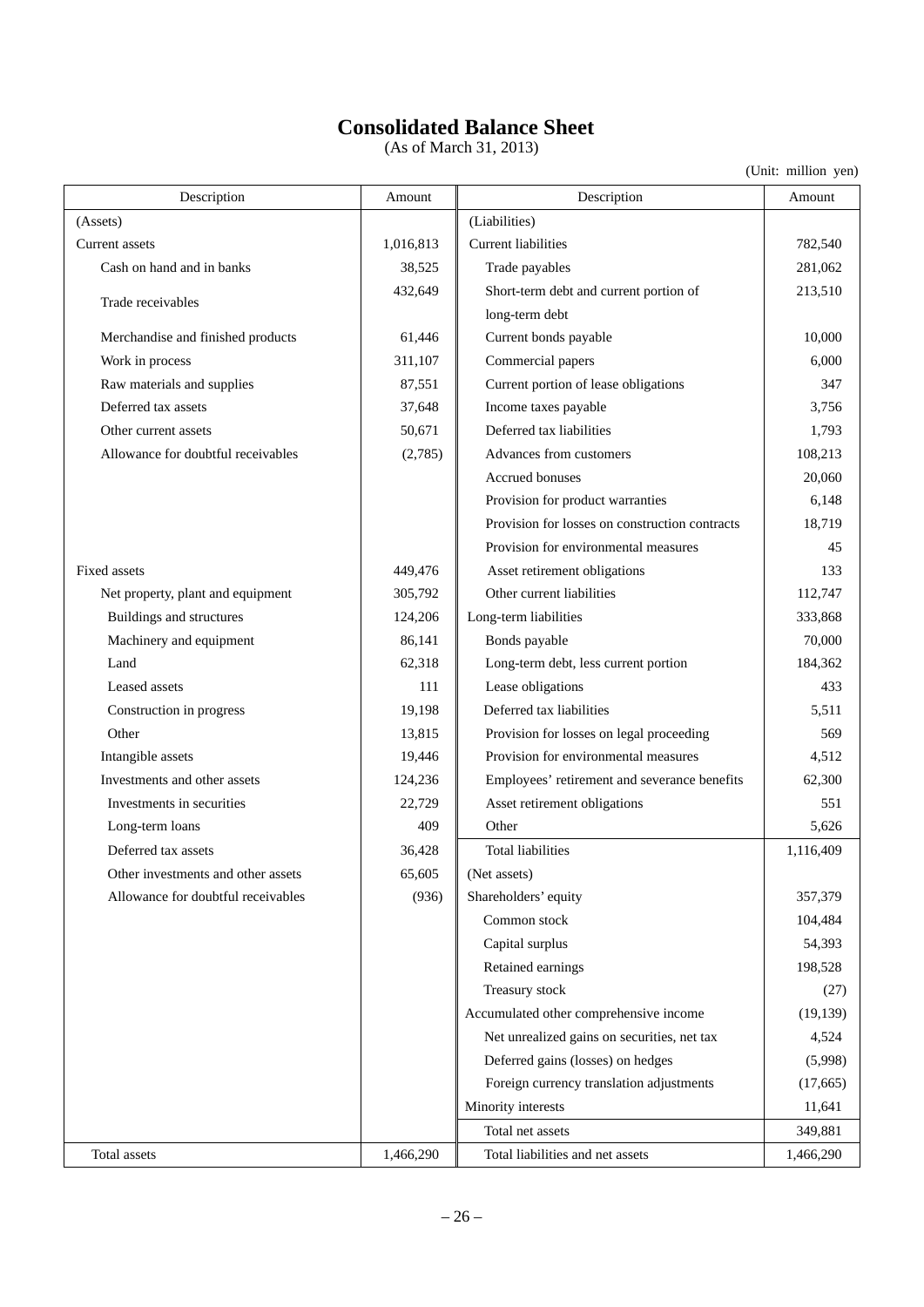## **Consolidated Statement of Income**

(April 1, 2012 - March 31, 2013)

| Description                                                                   | Amount |           |  |
|-------------------------------------------------------------------------------|--------|-----------|--|
|                                                                               |        |           |  |
| Net sales                                                                     |        | 1,288,881 |  |
| Cost of sales                                                                 |        | 1,085,469 |  |
| Gross profit                                                                  |        | 203,412   |  |
| Selling, general and administrative expenses                                  |        | 161,349   |  |
| Operating income                                                              |        | 42,062    |  |
| Non-operating income                                                          |        | 17,576    |  |
| Interest income                                                               | 876    |           |  |
| Dividend income                                                               | 765    |           |  |
| Gain on sales of securities                                                   | 1,424  |           |  |
| Equity in income of non-consolidated subsidiaries and<br>affiliates           | 8,530  |           |  |
| Other non-operating income                                                    | 5,980  |           |  |
| Non-operating expenses                                                        |        | 20,310    |  |
| Interest expense                                                              | 4,151  |           |  |
| Foreign exchange losses, net                                                  | 9,919  |           |  |
| Other non-operating expenses                                                  | 6,239  |           |  |
| Recurring profit                                                              |        | 39,328    |  |
| Extraordinary income                                                          |        | 8,624     |  |
| Gain on transfer of benefit obligation relating to<br>employees' pension fund | 8,624  |           |  |
| <b>Extraordinary losses</b>                                                   |        | 1,800     |  |
| Loss on environmental measures                                                | 1,437  |           |  |
| Loss on impairment of fixed assets                                            | 363    |           |  |
| Income before income taxes                                                    |        | 46,152    |  |
| Income taxes-current                                                          |        | 10,590    |  |
| Income taxes-deferred                                                         |        | 2,550     |  |
| Income before minority interests                                              |        | 33,011    |  |
| Minority interests in income                                                  |        | 2,147     |  |
| Net income                                                                    |        | 30,864    |  |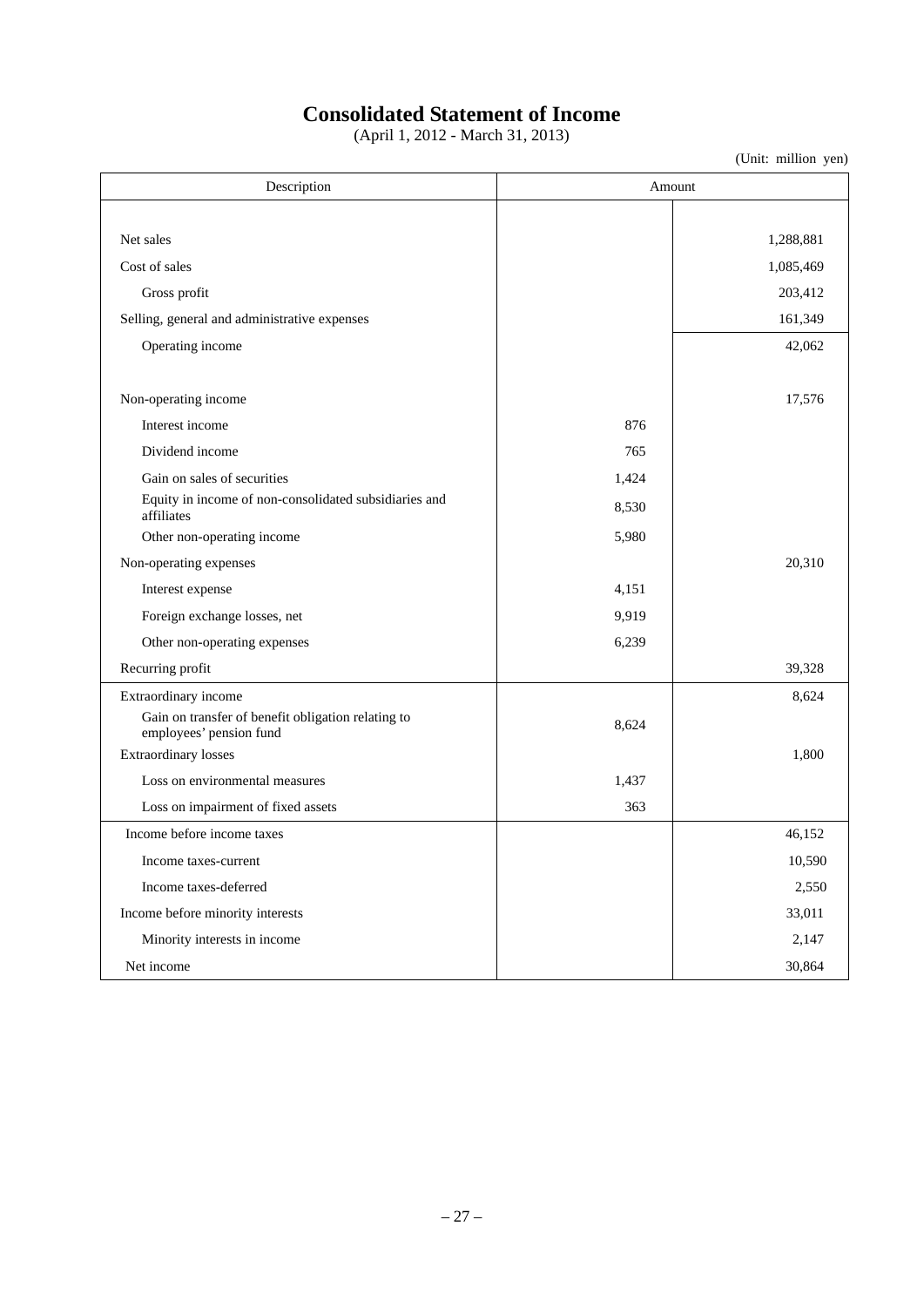## **Consolidated Statement of Changes in Net Assets**

(April 1, 2012 - March 31, 2013)

|                                                                                                  |              | Shareholders' equity |                   |                |                                  |  |  |  |  |
|--------------------------------------------------------------------------------------------------|--------------|----------------------|-------------------|----------------|----------------------------------|--|--|--|--|
|                                                                                                  | Common stock | Capital surplus      | Retained earnings | Treasury stock | Total<br>shareholders'<br>equity |  |  |  |  |
| Balance at the beginning of the period                                                           | 104,484      | 54,393               | 176,414           | (22)           | 335,270                          |  |  |  |  |
| Changes of items during the period                                                               |              |                      |                   |                |                                  |  |  |  |  |
| Cash dividends                                                                                   |              |                      | (8,359)           |                | (8,359)                          |  |  |  |  |
| Net income for the year                                                                          |              |                      | 30,864            |                | 30,864                           |  |  |  |  |
| Treasury stock purchased                                                                         |              |                      |                   | (5)            | (5)                              |  |  |  |  |
| Treasury stock disposed                                                                          |              |                      | (0)               | $\Omega$       | $\overline{0}$                   |  |  |  |  |
| Effect of changes in accounting<br>periods of consolidated subsidiaries                          |              |                      | (204)             |                | (204)                            |  |  |  |  |
| Decrease with addition of affiliate<br>companies which are accounted for<br>by the equity method |              |                      | (185)             |                | (185)                            |  |  |  |  |
| Net changes of items other than<br>shareholders' equity                                          |              |                      |                   |                |                                  |  |  |  |  |
| Total changes of items during the<br>period                                                      | -            | -                    | 22,114            | (4)            | 22,109                           |  |  |  |  |
| Balance at the end of the period                                                                 | 104,484      | 54,393               | 198,528           | (27)           | 357,379                          |  |  |  |  |

|                                                                                                  |                                                     | Accumulated other comprehensive income |                                                |                                                    |                       |                     |
|--------------------------------------------------------------------------------------------------|-----------------------------------------------------|----------------------------------------|------------------------------------------------|----------------------------------------------------|-----------------------|---------------------|
|                                                                                                  | Net unrealized<br>gains on securities<br>net of tax | Gains (losses) on<br>hedging items     | Foreign currency<br>translation<br>adjustments | Total accumulated<br>other comprehensive<br>income | Minority<br>interests | Total<br>net assets |
| Balance at the beginning of the period                                                           | 3,989                                               | 246                                    | (33, 451)                                      | (29,215)                                           | 9,868                 | 315,922             |
| Changes of items during the period                                                               |                                                     |                                        |                                                |                                                    |                       |                     |
| Cash dividends                                                                                   |                                                     |                                        |                                                |                                                    |                       | (8,359)             |
| Net income for the year                                                                          |                                                     |                                        |                                                |                                                    |                       | 30,864              |
| Treasury stock purchased                                                                         |                                                     |                                        |                                                |                                                    |                       | (5)                 |
| Treasury stock disposed                                                                          |                                                     |                                        |                                                |                                                    |                       | $\overline{0}$      |
| Effect of changes in accounting<br>periods of consolidated subsidiaries                          |                                                     |                                        |                                                |                                                    |                       | (204)               |
| Decrease with addition of affiliate<br>companies which are accounted for<br>by the equity method |                                                     |                                        |                                                |                                                    |                       | (185)               |
| Net changes of items other than<br>shareholders' equity                                          | 535                                                 | (6,244)                                | 15,785                                         | 10,076                                             | 1,772                 | 11,848              |
| Total changes of items during the<br>period                                                      | 535                                                 | (6,244)                                | 15,785                                         | 10,076                                             | 1,772                 | 33,958              |
| Balance at the end of the period                                                                 | 4,524                                               | (5,998)                                | (17,665)                                       | (19, 139)                                          | 11,641                | 349,881             |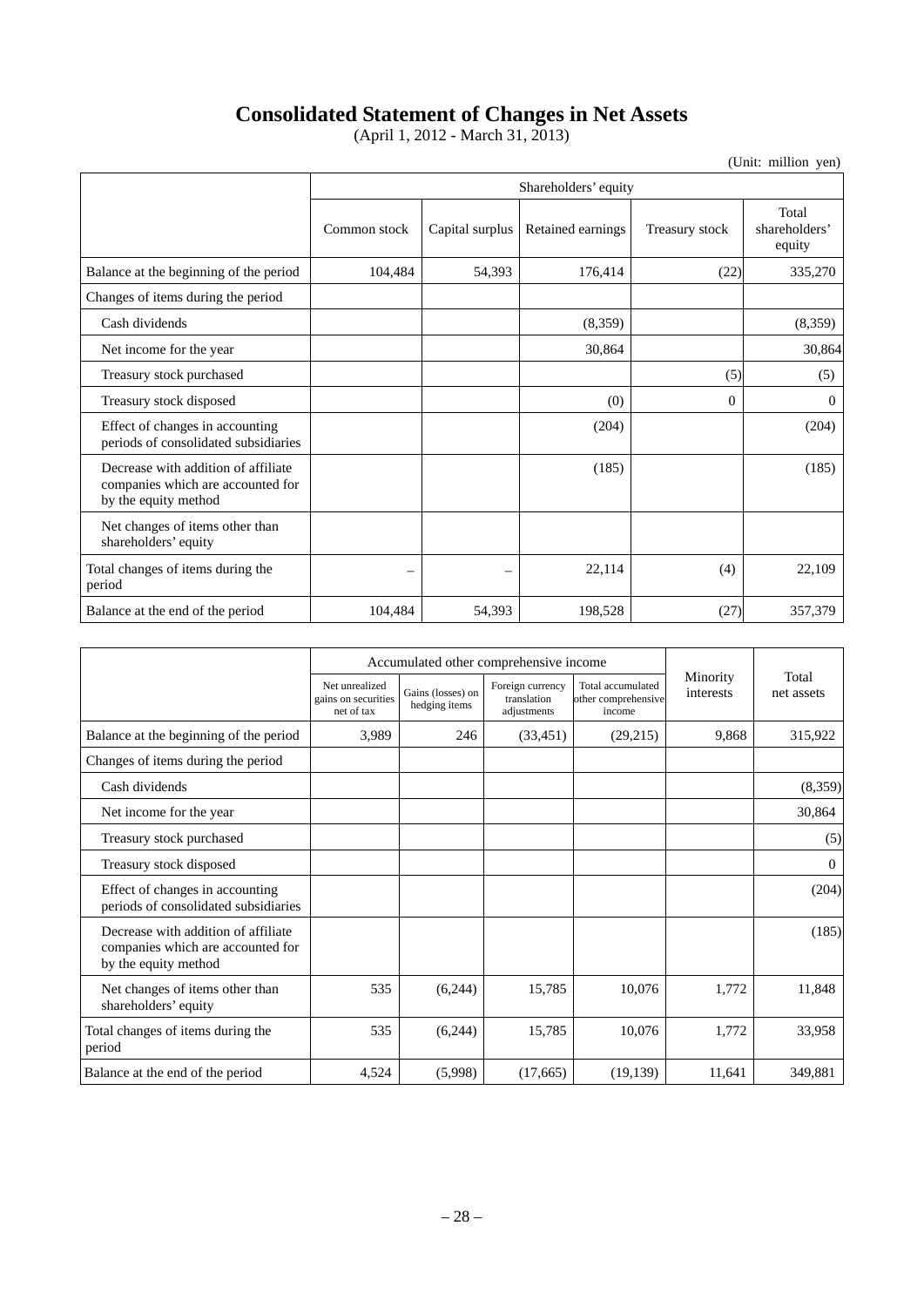## **Non-consolidated Balance Sheet**

(As of March 31, 2013)

|                                                      |           |                                                                        | (Unit: million yen) |
|------------------------------------------------------|-----------|------------------------------------------------------------------------|---------------------|
| Description                                          | Amount    | Description                                                            | Amount              |
| (Assets)                                             |           | (Liabilities)                                                          |                     |
| Current assets                                       | 788,014   | <b>Current liabilities</b>                                             | 640,841             |
| Cash on hand and in banks                            | 21,025    | Notes payable-trade                                                    | 27,251              |
| Notes receivable-trade                               | 7,000     | Accounts payable-trade                                                 | 229,025             |
| Accounts receivable-trade                            | 317,327   | Short-term debt                                                        | 99,655              |
| Lease investment assets                              | 5,332     | Current portion of long-term debt                                      | 58,715              |
| Raw materials and supplies                           | 58,014    | Commercial papers                                                      | 6,000               |
| Work in process                                      | 254,644   | Current bonds payable                                                  | 10,000              |
| Advance payments                                     | 26,094    | Notes payable-facilities                                               | 2,076               |
| Prepaid expenses                                     | 519       | Lease obligations                                                      | 3                   |
| Deferred tax assets                                  | 27,460    | Accumulated impairment loss on<br>leased assets                        | 294                 |
| Short-term loans                                     | 46,052    | Accounts payable-other                                                 | 28,631              |
| Accounts receivable-other                            | 22,353    | Accrued expenses                                                       | 29,736              |
| Accrued income                                       | 171       | Income taxes payable                                                   | 306                 |
| Other current assets                                 | 2.878     | Advances from customers                                                | 82,041              |
| Allowance for doubtful receivables                   | (861)     | Deposits received                                                      | 1,446               |
|                                                      |           | Unearned revenue                                                       | 15                  |
| Fixed assets                                         | 407,102   | Accrued bonuses                                                        | 13,463              |
| Net property, plant and equipment                    | 196,957   | Provision for product warranties                                       | 3,765               |
| <b>Buildings</b>                                     | 67,720    | Provision for losses on construction<br>contracts                      | 15,797              |
| <b>Structures</b>                                    | 13,603    | Asset retirement obligations                                           | 120                 |
| Docks and building berths                            | 616       | Derivatives liabilities                                                | 31,945              |
| Machinery and equipment                              | 58,231    | Other current liabilities                                              | 549                 |
| <b>Vessels</b>                                       | 6         |                                                                        |                     |
| Aircraft                                             | 62        | Noncurrent liabilities                                                 | 295,795             |
| Vehicles                                             | 522       | Bonds payable, less current portion                                    | 70,000              |
| Tools, Furniture and fixtures                        | 8,789     | Long-term debt, less current portion<br>Accumulated impairment loss on | 183,929             |
| Land                                                 | 35,677    | leased assets                                                          | 398                 |
| Leased assets                                        | 52        | Long-term accounts payable-other                                       | 974                 |
| Construction in progress                             | 11,674    | Provision for losses on legal<br>proceeding                            | 569                 |
|                                                      |           | Provision for environmental measures                                   | 4,324               |
|                                                      |           | Employees' retirement and severance                                    | 35,168              |
|                                                      |           | benefits                                                               |                     |
| Intangible assets                                    | 16,302    | Asset retirement obligations                                           | 428                 |
| Software                                             | 9,919     | Other long-term liabilities                                            | 0                   |
| License production and licensee's<br>execution right | 511       | <b>Total liabilities</b>                                               | 936,637             |
| Other intangible assets                              | 5,872     |                                                                        |                     |
| Investments and other assets                         | 193,841   | Net assets                                                             |                     |
| Investments in securities                            | 21,110    | Shareholders' equity                                                   | 260,161             |
| Stock of affiliates                                  | 94,729    | Common stock                                                           | 104,484             |
| Investments in capital of affiliates                 | 34,096    | Capital surplus                                                        | 52,210              |
| Long-term loans                                      | 6,518     | Legal capital surplus                                                  | 52,210              |
| Deferred tax assets                                  | 29,816    | Retained earnings                                                      | 103,494             |
| Other investments and other assets                   | 8,193     | Other retained earnings                                                | 103,494             |
| Allowance for doubtful receivables                   | (622)     | Provision for special depreciation                                     | 917                 |
|                                                      |           | Provision for advanced depreciation<br>of fixed assets                 | 7,220               |
|                                                      |           | Retained earnings brought forward                                      | 95,356              |
|                                                      |           | Treasury stock                                                         | (27)                |
|                                                      |           | Valuation and translation adjustments                                  | (1,682)             |
|                                                      |           | Net unrealized gains on securities, net                                | 3,988               |
|                                                      |           | tax<br>Deferred gains (losses) on hedges                               | (5,670)             |
|                                                      |           | Total net assets                                                       | 258,479             |
| Total assets                                         | 1,195,116 | Total liabilities and net assets                                       | 1,195,116           |
|                                                      |           |                                                                        |                     |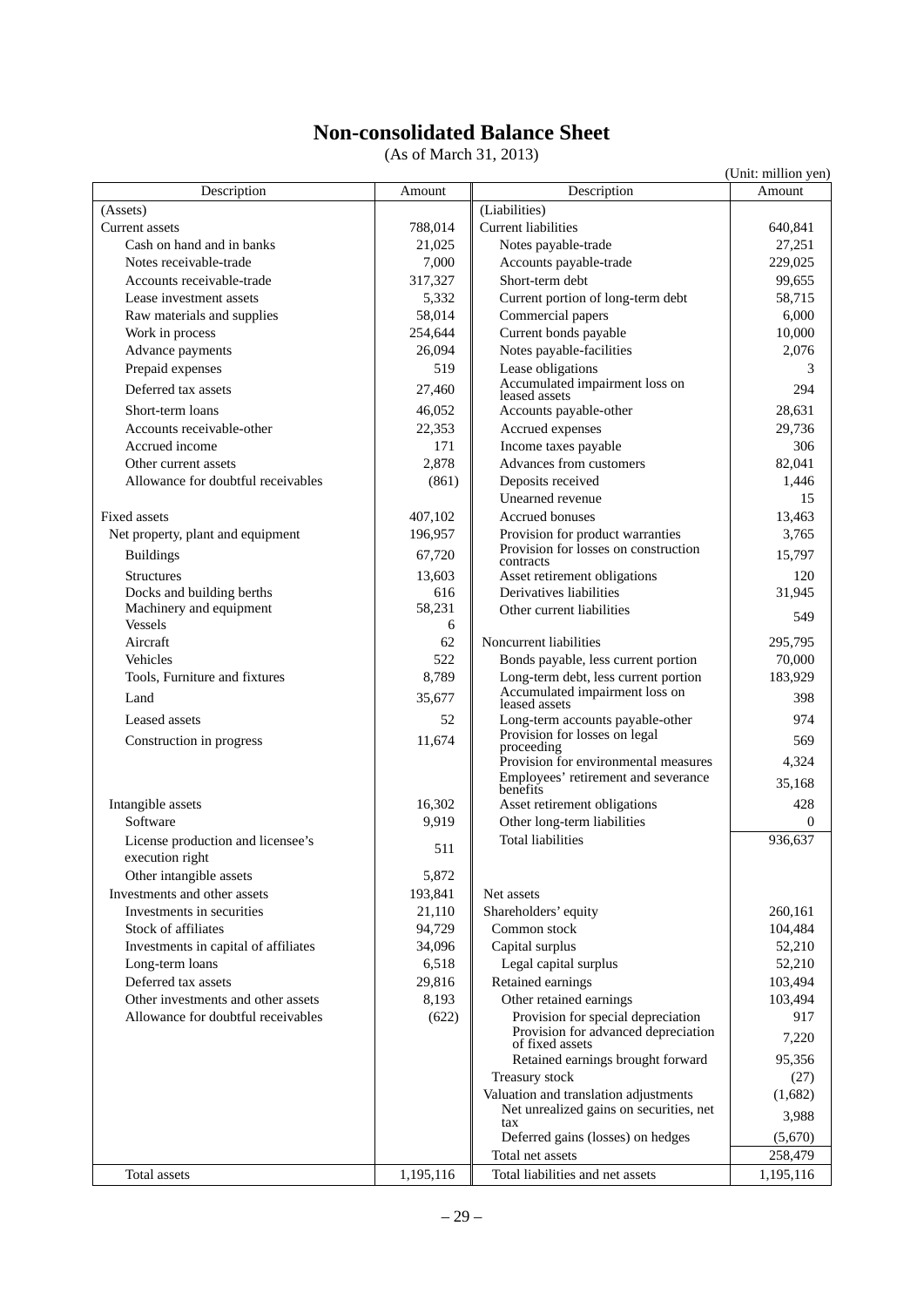# **Non-consolidated Statement of Income**

(April 1, 2012 - March 31, 2013)

| Description                                  | Amount |         |  |
|----------------------------------------------|--------|---------|--|
|                                              |        |         |  |
| Net sales                                    |        | 983,921 |  |
| Cost of sales                                |        | 879,924 |  |
| Gross profit                                 |        | 103,997 |  |
| Selling, general and administrative expenses |        | 91,423  |  |
| Operating income                             |        | 12,573  |  |
| Non-operating income                         |        | 25,839  |  |
| Interest income                              | 809    |         |  |
| Dividend income                              | 19,533 |         |  |
| Gain on sales of securities                  | 1,367  |         |  |
| Other non-operating income                   | 4,128  |         |  |
| Non-operating expenses                       |        | 18,979  |  |
| Interest expense                             | 2,776  |         |  |
| Interest on bonds                            | 863    |         |  |
| Foreign exchange losses                      | 10,647 |         |  |
| Loss on disposal of fixed assets             | 900    |         |  |
| Other non-operating expenses                 | 3,792  |         |  |
| Recurring profit                             |        | 19,433  |  |
|                                              |        |         |  |
| Extraordinary losses                         |        | 1,756   |  |
| Loss on impairment of fixed assets           | 363    |         |  |
| Loss on environmental measures               | 1,393  |         |  |
| Income before income taxes                   |        | 17,676  |  |
| Income taxes-current                         | (607)  |         |  |
| Income taxes-deferred                        | 1,126  |         |  |
| Net income                                   |        | 17,158  |  |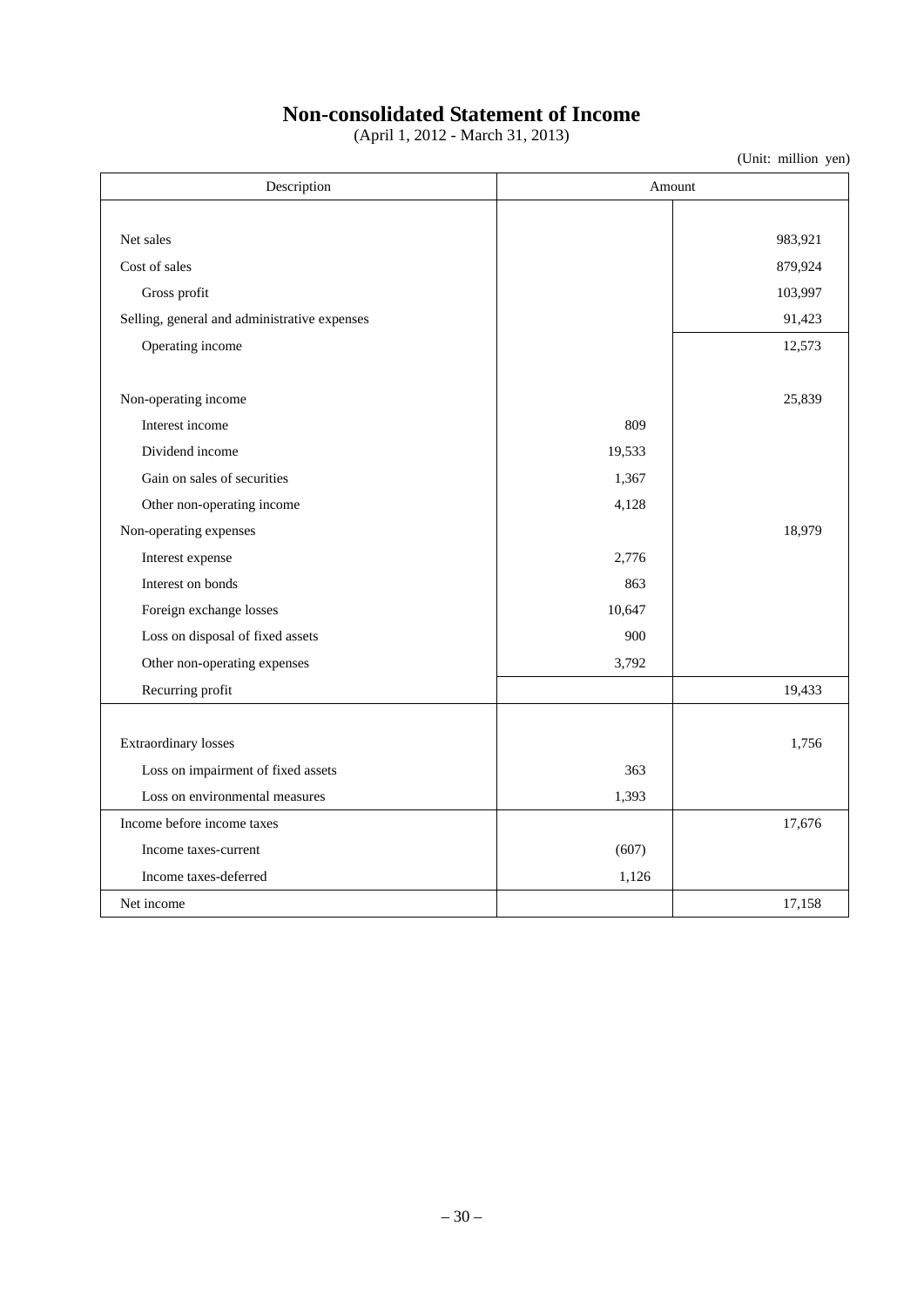## **Non-consolidated Statement of Changes in Net Assets**

(April 1, 2012 - March 31, 2013)

|                                                                    |                      |                             |                                      |                                        |                                                               |                                            |                | (Unit: million yen)              |  |
|--------------------------------------------------------------------|----------------------|-----------------------------|--------------------------------------|----------------------------------------|---------------------------------------------------------------|--------------------------------------------|----------------|----------------------------------|--|
|                                                                    | Shareholders' equity |                             |                                      |                                        |                                                               |                                            |                |                                  |  |
|                                                                    |                      |                             | Capital surplus<br>Retained earnings |                                        |                                                               |                                            |                |                                  |  |
|                                                                    |                      |                             |                                      | Other retained earnings                |                                                               |                                            |                |                                  |  |
|                                                                    | Common<br>stock      | Legal<br>capital<br>surplus | Other<br>capital<br>surplus          | Reserve for<br>special<br>depreciation | Reserve for<br>advanced<br>depreciation<br>of fixed<br>assets | Retained<br>earnings<br>brought<br>forward | Treasury stock | Total<br>shareholders'<br>equity |  |
| Balance at beginning of period                                     | 104,484              | 52,210                      | ÷,                                   | 1,085                                  | 7,363                                                         | 86,245                                     | (22)           | 251,366                          |  |
| Changes of items during the period                                 |                      |                             |                                      |                                        |                                                               |                                            |                |                                  |  |
| Cash dividends                                                     |                      |                             |                                      |                                        |                                                               | (8,359)                                    |                | (8,359)                          |  |
| Net income for the year                                            |                      |                             |                                      |                                        |                                                               | 17,158                                     |                | 17,158                           |  |
| Treasury stock purchased                                           |                      |                             |                                      |                                        |                                                               |                                            | (5)            | (5)                              |  |
| Treasury stock disposed                                            |                      |                             |                                      |                                        |                                                               | (0)                                        | $\theta$       | $\mathbf{0}$                     |  |
| Provision for special depreciation                                 |                      |                             |                                      | 99                                     |                                                               | (99)                                       |                |                                  |  |
| Reversal of provision for special<br>depreciation                  |                      |                             |                                      | (268)                                  |                                                               | 268                                        |                |                                  |  |
| Reversal of provision for advanced<br>depreciation of fixed assets |                      |                             |                                      |                                        | (142)                                                         | 142                                        |                |                                  |  |
| Net changes of items other than<br>shareholders' equity            |                      |                             |                                      |                                        |                                                               |                                            |                |                                  |  |
| Total changes of items during the<br>period                        | ۰                    |                             |                                      | (168)                                  | (142)                                                         | 9,110                                      | (4)            | 8,794                            |  |
| Balance at end of period                                           | 104,484              | 52,210                      | ٠                                    | 917                                    | 7,220                                                         | 95,356                                     | (27)           | 260,161                          |  |

|                                                                    | Valuation and translation adjustments                            |                                       |                                                      |                     |
|--------------------------------------------------------------------|------------------------------------------------------------------|---------------------------------------|------------------------------------------------------|---------------------|
|                                                                    | <b>Net</b><br>unrealized<br>gains on<br>securities net<br>of tax | Gains (losses)<br>on hedging<br>items | Total<br>valuation and<br>translation<br>adjustments | Total<br>net assets |
| Balance at beginning of period                                     | 3.410                                                            | 262                                   | 3,672                                                | 255,039             |
| Changes of items during the period                                 |                                                                  |                                       |                                                      |                     |
| Cash dividends                                                     |                                                                  |                                       |                                                      | (8,359)             |
| Net income for the year                                            |                                                                  |                                       |                                                      | 17,158              |
| Treasury stock purchased                                           |                                                                  |                                       |                                                      | (5)                 |
| Treasury stock disposed                                            |                                                                  |                                       |                                                      | $\mathbf{0}$        |
| Provision for special depreciation                                 |                                                                  |                                       |                                                      |                     |
| Reversal of provision for special<br>depreciation                  |                                                                  |                                       |                                                      |                     |
| Reversal of provision for advanced<br>depreciation of fixed assets |                                                                  |                                       |                                                      |                     |
| Net changes of items other than<br>shareholders' equity            | 578                                                              | (5,932)                               | (5, 354)                                             | (5,354)             |
| Total changes of items during the<br>period                        | 578                                                              | (5,932)                               | (5,354)                                              | 3,439               |
| Balance at end of period                                           | 3,988                                                            | (5,670)                               | (1,682)                                              | 258,479             |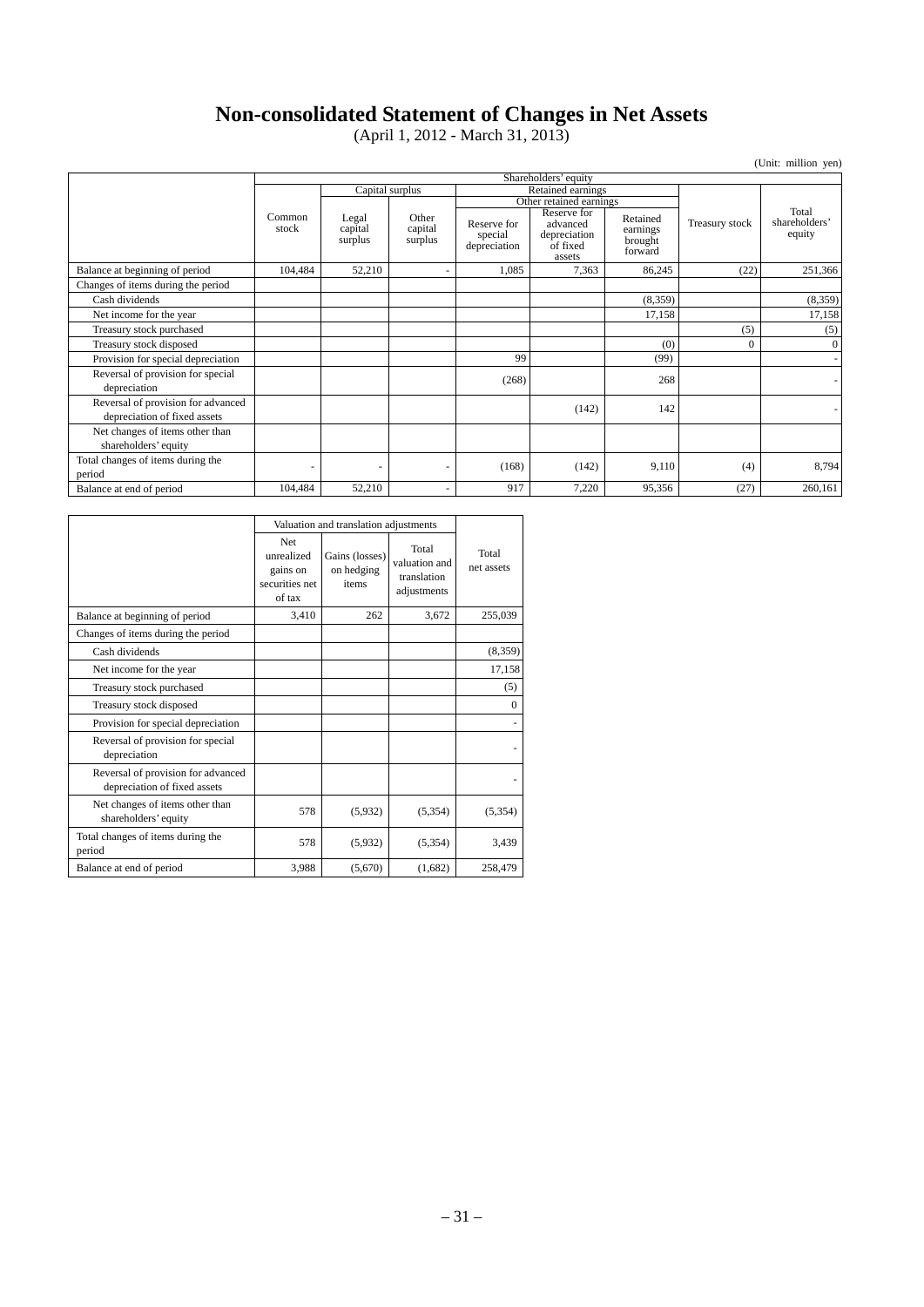Board of Corporate Auditors' audit report (duplicated copy)

## **Audit Report**

#### (English Translation)

Regarding the performance of duties by the Directors for the 190th fiscal year from April 1, 2012 to March 31, 2013, the Board of Corporate Auditors hereby submits its audit report, which has been prepared upon careful consideration based on the audit report prepared by each Corporate Auditor.

- 1. Summary of Auditing Methods by the Corporate Auditors and Board of Corporate Auditors
	- (1) The Board of Corporate Auditors established auditing policies, allocation of duties, and other relevant matters, and received reports from each Corporate Auditor regarding his audits and results thereof, as well as received reports from the Directors, other relevant personnel, and the Accounting Auditor regarding performance of their duties, and sought explanations as necessary.
	- (2) Each Corporate Auditor complied with the auditing standards of the Corporate Auditors established by the Board of Corporate Auditors, followed the auditing policies, allocation of duties, and other relevant matters, communicated with the Directors, internal control development division, Auditing Department (internal audit dept.) and other employees, and any other relevant personnel, and made efforts to prepare the environment for information collection and audit, as well as participated in meetings of the Board of Directors and other important meetings, received reports from the Directors, Executive Officers, employees, and other relevant personnel regarding performance of their duties, sought explanations as necessary, examined important authorized documents and associated information, and studied the operations and financial positions at the head office and principal business offices.
	- (3) Each Corporate Auditor received reports from the Directors, employees, and other relevant personnel regarding the structure and operation status of the system for ensuring that the performance of duties by the Directors conforms to the related laws and regulations and Articles of Incorporation, and the system prepared based on the contents of the resolutions of the Board of Directors and such resolutions regarding preparation of the system stipulated in Article 100, Paragraphs 1 and 3, of the Ordinance for Enforcement of the Companies Act (internal control system), which system is necessary for ensuring that a joint stock corporation's business is proper, and sought explanations as necessary.

Furthermore, with respect to internal controls on financial reporting under the Financial Instruments and Exchange Act, each Corporate Auditor received reports from the Directors and other relevant personnel as well as KPMG AZSA LLC regarding the assessment of the internal controls concerned and the status of auditing thereof, and sought explanations as necessary.

(4) Each Corporate Auditor communicated and exchanged information with Directors, Corporate Auditors, and other relevant personnel of the subsidiaries, and received business reports from subsidiaries as necessary.

Based on the above methods, we examined the business report and annexed specifications related to the relevant fiscal year.

- (5) Each Corporate Auditor audited whether the Accounting Auditor maintained their independence and implemented appropriate audits, as well as received reports from the Accounting Auditor regarding the performance of their duties and sought explanations as necessary.
- (6) Each Corporate Auditor received notice from the Accounting Auditor that "the system for ensuring that duties are performed properly" (matters set forth in each item of Article 131 of the Ordinance for Corporate Accounting) has been prepared in accordance with the Product Quality Management Standards Regarding Audits (issued by the Business Accounting Deliberation Council (BACD) on October 28, 2005) and other relevant standards, and sought explanations as necessary.

Based on the above methods, we examined the non-consolidated financial statements (non-consolidated balance sheet, non-consolidated statement of income, non-consolidated statement of changes in net assets,